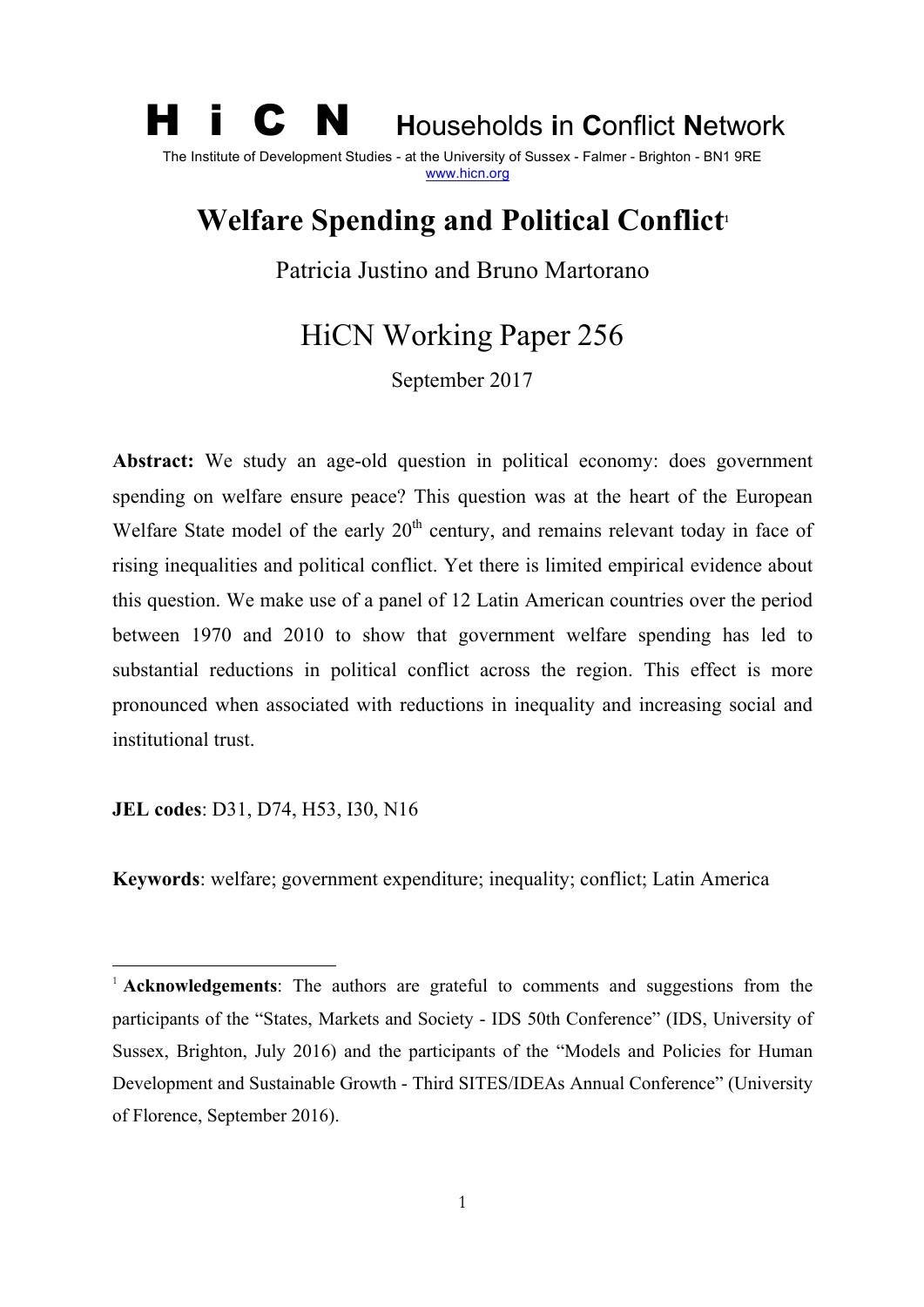#### **1. Introduction**

The relationship between government welfare spending and political conflict has deep historical roots. Chancellor Otto von Bismarck famously implemented the world's first social insurance programme in the late nineteenth century in Germany as a response to social demands, increasingly stronger workers unions' movements and the threat of political violence. The idea of using government transfers to ensure political stability spread rapidly across Europe (Esping-Andersen 1990). This was accompanied by the extension of voting rights in Western societies during the late  $19<sup>th</sup>$  and early  $20<sup>th</sup>$  centuries, viewed by many also as a response to the threat of civil unrest (Acemoglu and Robinson 2000, Meltzer and Richard 1981). Yet, to date, there is limited empirical evidence on the effectiveness of government welfare spending to prevent or reduce political conflicts, or on the mechanisms that may shape such effects. This paper contributes to filling this gap. We address this important empirical question in the context of Latin America, where political conflict has been rife over the past century.

A substantial body of literature has attributed the causes of political conflict in Latin America to the historically high levels of inequality experienced in the region (see Machado et al. 2008). The debt crisis in the 1980s is a case in point where adjustment policies worsened income distribution, fuelling violence in many parts of the region (Arias and Goldstein 2010, Voth 2011). As a result, distributional considerations became central to policy agendas across Latin America (Cornia 2014). One of the most significant changes in that period was related to social welfare spending, which started to increase in the 1990s, and kept on rising throughout the 2000s. Over the same period, the region experienced a gradual and persistent reduction in violence. Whether these two trends are related remains an open question.

We exploit this historical variation in government social policies and political conflict to investigate empirically the effect of government welfare spending on the incidence of internal political conflict. The analysis uses a longitudinal dataset compiled across 12 Latin American countries over the period 1970-2010.

Identifying the effect of government welfare expenditure on political conflict is a challenging task because standard OLS estimates may be biased due to reverse causality and omitted variable biases. The direction of potential biases is a-priori ambiguous. OLS estimates could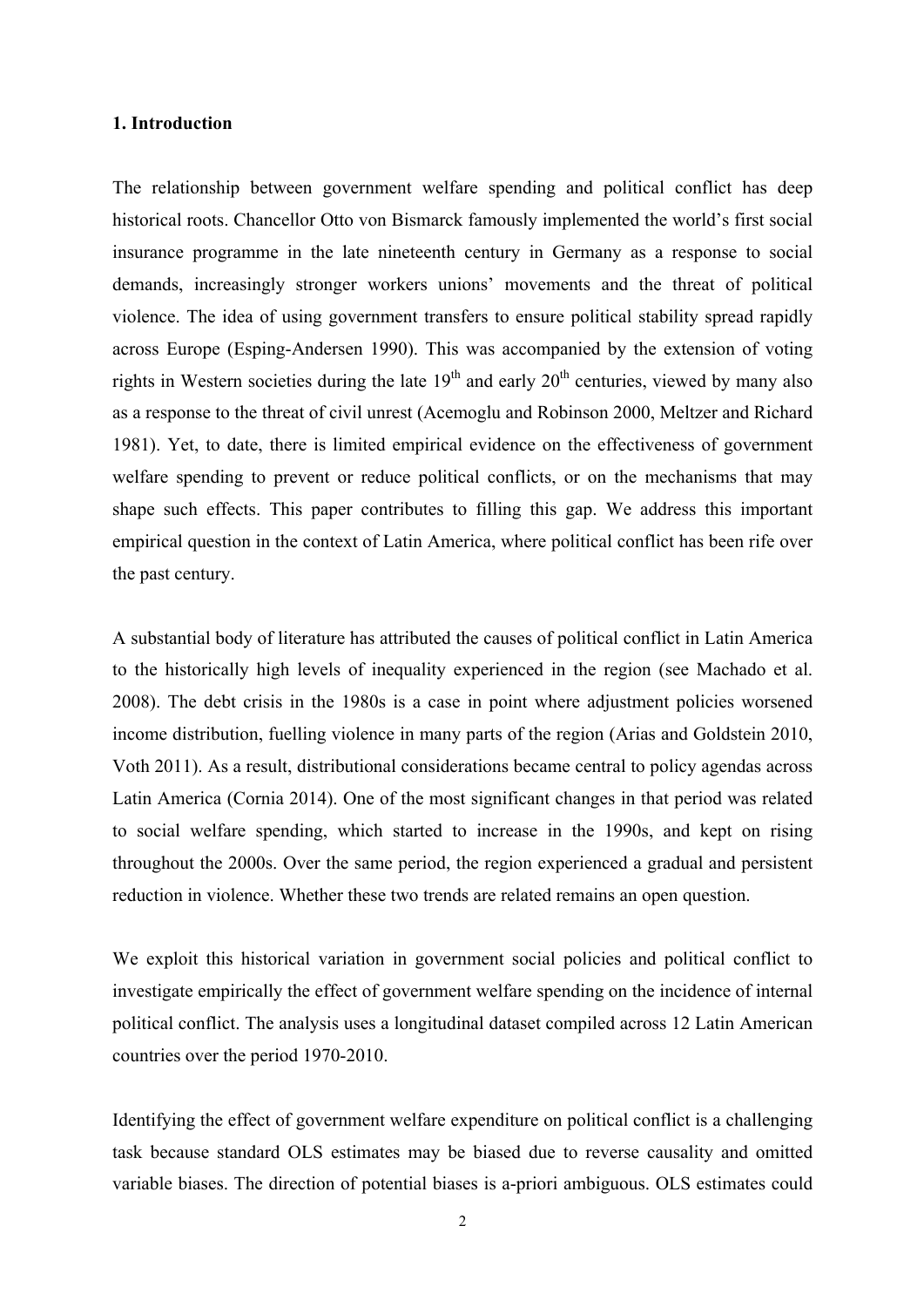be biased upwards if, for instance, political conflict increases social demands for government welfare expenditure – something that is quite plausible in contexts where conflicts are driven by inequalities and grievances, as in many parts of Latin America. Other shocks, such as the financial crises that took place across the region in the period under consideration, may also lead to upward biases in the OLS estimates since they may result in increases in both political conflict and government expenditure in the form of populist policies (e.g. Sachs 1989). OLS estimates could be biased downwards if, for instance, governments restrain welfare expenditure in areas more heavily affected by conflict (in fear of funds being appropriated, or as a form of punishment against insurgent groups and their support bases), or are not able to raise enough revenue to fund social policies in face of the economic destruction caused by the conflict.

We adopt several empirical strategies to address these concerns. The first is the use of a country-fixed effects model, which controls for time-invariant differences between countries. This is useful because there is a large variation in conflict experiences across the countries in the sample. The second strategy is the use of instrumental variable models that exploit exogenous variation in the value of welfare spending in neighbouring countries to proxy for government welfare expenditure. This strategy is based on the assumptions that fiscal design has had spill-over effects across the region, and that welfare spending in neighbouring countries has no impact on political conflict other than through its influence on domestic fiscal policy. We test also an alternative instrumental variable in the form of an exogenous impact of natural disasters. Third, we make use of the long-time dimension of the data to address potential endogeneity using regression models with instruments generated by applying Lewbel (2012)'s method and the Hausman-Taylor estimator (which is based on an instrumental variable estimator that uses both between and within variation in exogenous instruments). We find across all model specifications a strong and statistically significant negative effect of government welfare spending on the incidence of political conflict across Latin America in the period between 1970 and 2010.

While all the empirical strategies we employ have inherent weaknesses, the consistency of the results across all models – in terms of size and significance of the estimated coefficients – reassures us about the strength of our main result. This analysis is further supported by the empirical testing of four mechanisms that may shape the relationship between government welfare spending and political conflict: absolute levels of inequality, perceptions of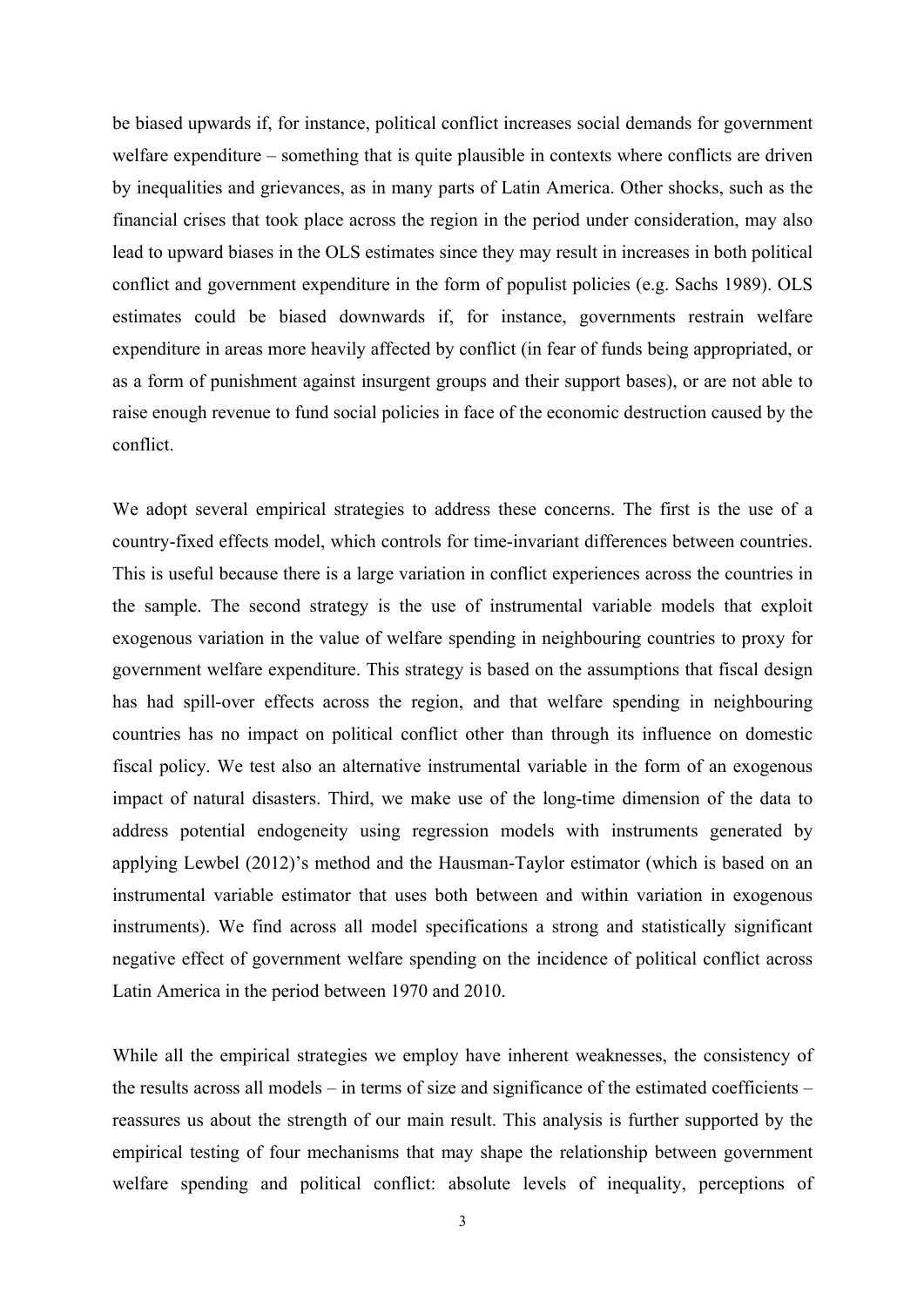inequality, trust in government institutions and social trust. We find that the conflict-reducing effect of government welfare spending is more pronounced in countries that experienced reductions in the levels and perceptions of inequality, as well as in countries with increasing levels of social trust and trust in state institutions. Additional results show that only welfare spending has an effect on political conflict. All other forms of expenditure do not affect political conflict, while high levels of expenditure on the military are associated with increases in political conflict across Latin America.

These results entail important contributions to several bodies of literature. Although a number of political science papers have examined the effect of government spending on political violence (Barakat and Urdal 2009, De Juan and Bank 2015, Fjelde and de Soysa 2009, Ostby and Urdal 2010, Taydas and Peksen 2012, Thyne 2006), this is, to the best of our knowledge, one of the first studies to analyse which specific forms of expenditure and which mechanisms may shape the relationship between government spending and political conflict. The paper contributes also to a growing economics and political science literature on the effects of counterinsurgency and aid interventions in modern political conflicts. Several studies have shown how improved provision of social services and public goods may have contributed to reducing insurgent violence in Iraq (Berman, Shapiro and Felter 2009), India (Khanna and Zimmermann 2015) and Afghanistan (Beath, Christia and Enikolopov 2012). However, literature on the effects of aid on political conflict has portrayed a different picture. Crost et al. (2014) show that aid in the form of a community-driven development programme in the Philippines led to increases in conflict among communities that were eligible to receive the programme, while Nunn and Qian (2014) find that increases in US food aid increase both the incidence and duration of armed conflicts among recipient countries. Theoretically, there is no reason to expect external aid flows and internal government expenditures to have similar effects on political conflict. This is because internal government expenditures are a direct reflection of the social contract between governments and citizens, while external aid may be implemented without affecting this relationship. The result in this paper suggests that this mechanism may have been strongly at play in Latin America in the period being considered. Finally, the paper offers also an important contribution to recent literature on state capacity. Several studies have argued that state capacity is key to political stability and successful economic development (Besley and Persson 2009b, 2010, Acemoglu et al. 2015). In the case of Latin America, Centeno (2002) has linked economic failure and political conflict to limited state capacity. This paper contributes to this literature by showing how increased capacity of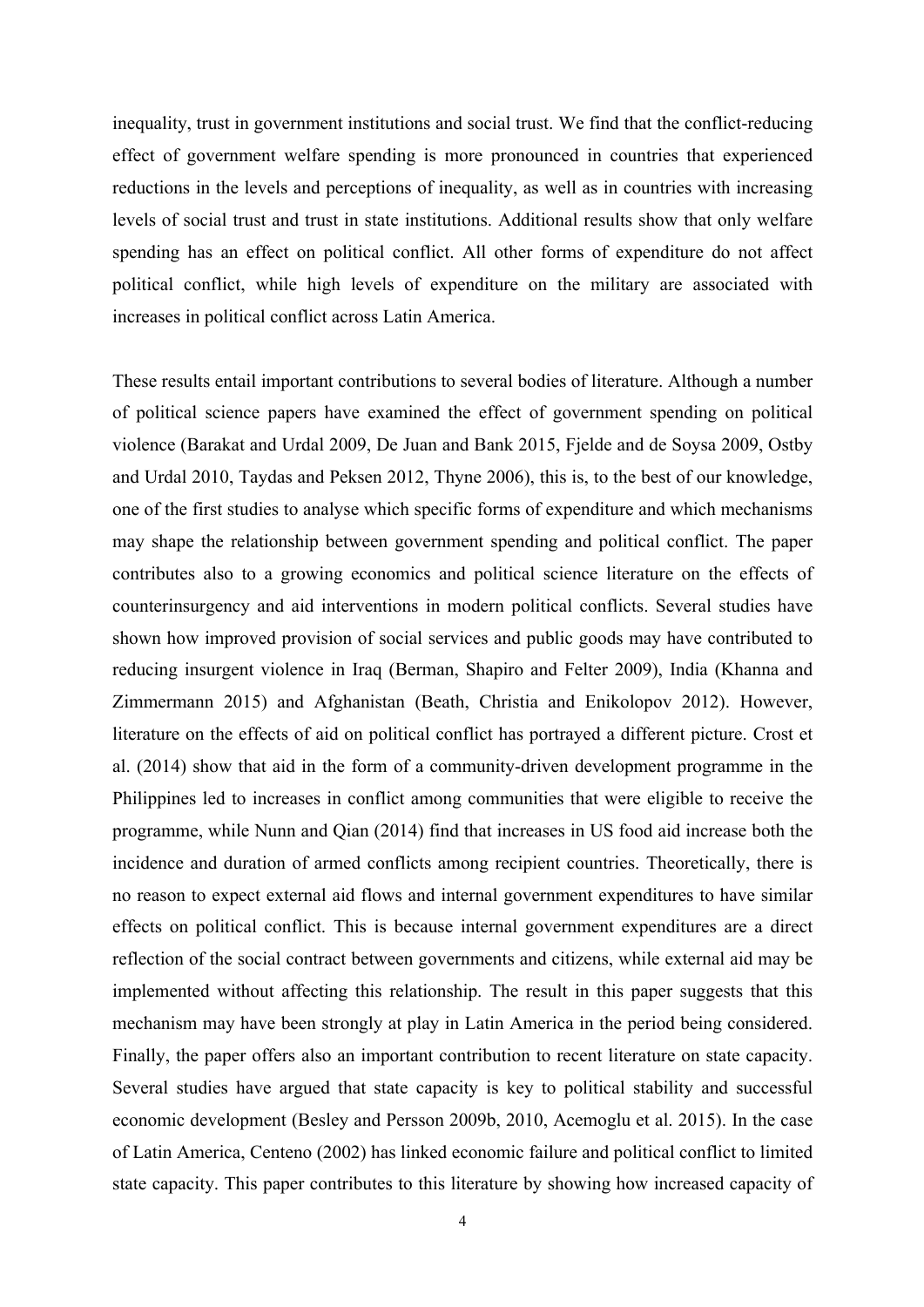states to provide public goods in the form of social welfare programmes may improve political stability, which in turn may strengthen state capacity in the future as state institutions will be better able to focus on social development rather than military expansion.

#### **2. The relationship between government welfare spending and political conflict**

The relationship between redistribution, government expenditure and political conflict is not a new concern in the political economy literature. In a series of influential papers, Grossman (1994, 1995) modelled formally how redistributive policies, such as wage subsides, lumpsum transfers or land reforms, may reduce the probability of extra-legal appropriative activities. Azam (1995, 2001) showed subsequently that public expenditure with a strong redistributive content (for instance, in education and health) may strengthen the social contract and prevent the outbreak of political violence. This theoretical literature has provided important insights about the relationship between government redistributive policies and political conflict; empirical evidence is in contrast weaker.

A small literature in political science has examined correlations between government social expenditures – education expenditure, in particular – on the incidence of armed conflict (Taydas and Peksen 2012, Fjelde and de Soysa 2009, Barakat and Urdal 2009, Ostby and Urdal 2010, Thyne 2006). De Juan and Bank (2015) show that the risk of violence in the recent conflict in Syria between March 2011 and November 2012 was lower in sub-districts where government provision of electricity was higher. A related body of literature has attempted to isolate the causal effects of government transfers on crime reduction. Chioda et al. (2012) show that the Brazilian *Bolsa Família* has had a strong negative effect on urban crime in São Paulo due to increases in household income and changes in peer group membership. Camacho and Mejía (2014) report similar results for the *Familias en Acción* programme in Bogota, Colombia. Closer to our paper are the studies of Voth (2011) and Justino (2015). Voth (2011) provides evidence that cuts on public spending increased social unrest and instability across eleven South American countries between 1937 and 1995. Justino (2015) shows that government expenditure on social services contributes to the reduction of rioting in India using state-level data over the period between 1960 and 2011. These papers do not, however, identify what mechanisms may explain the relationship between government welfare spending and political conflict, and questions remain open about when and under which conditions government spending on social welfare policies may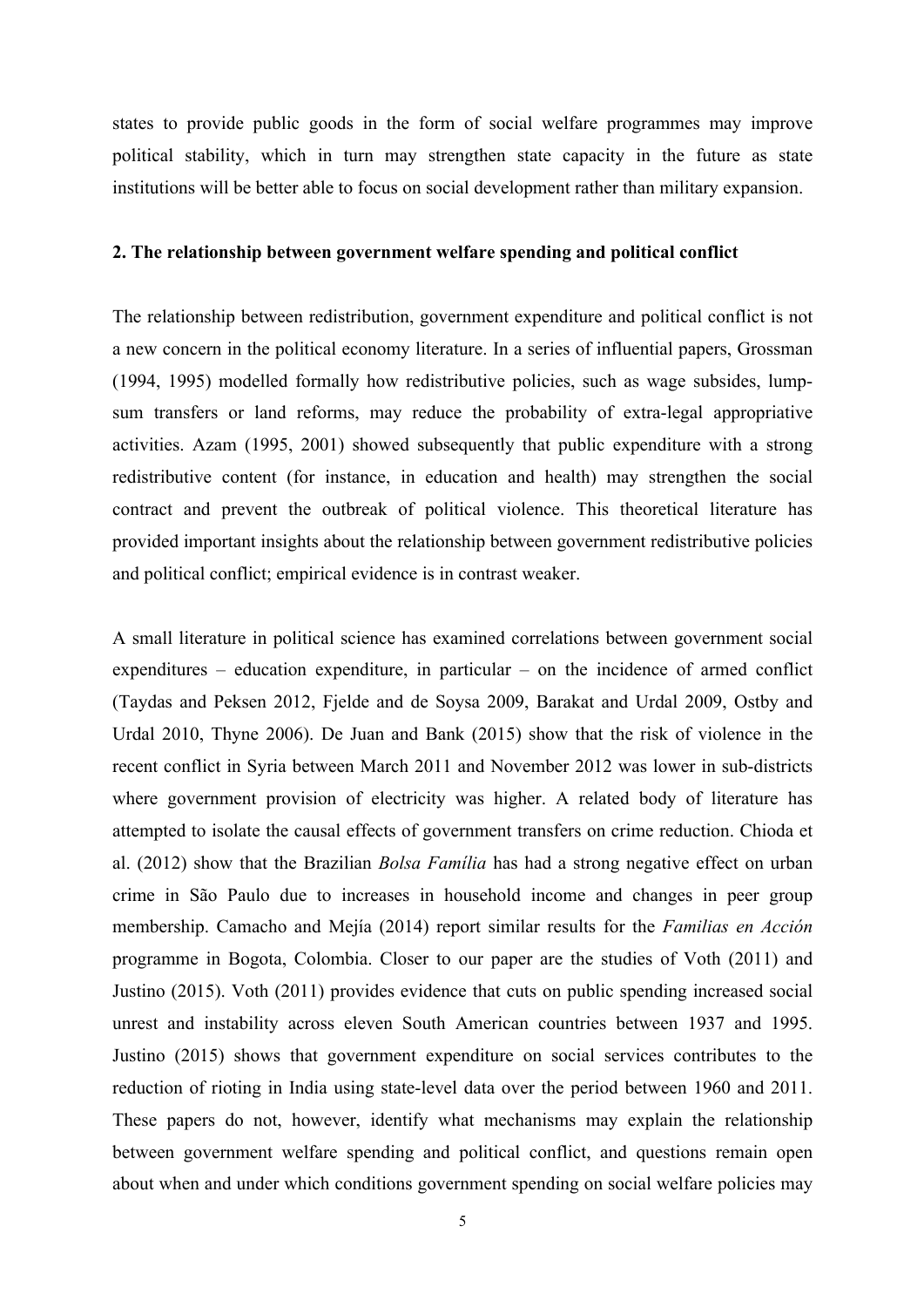reduce political conflict. We discuss below three potentially relevant mechanisms, which we test in subsequent sections: changes in inequality, social trust and the commitment and quality of state institutions.

*Changes in inequality*. The large majority of existing studies on government expenditure and conflict/crime implicitly assume that welfare spending will reduce political conflict because it wins the hearts and minds of the people, addresses grievances that may have led to the initial conflict and increases the opportunity costs of engaging in violence (Azam 2001, Grossman 1995). In a seminal paper, Meltzer and Richard (1981) argue that policy-induced shifts in the median voter towards the poorer and disenfranchised (for instance, through the extension of the voting franchise) may result in higher demands for redistribution and lower inequality. Democratic governments in turn respond to social demands to reduce inequalities in order to maintain stability (Acemoglu and Robinson 2000). States which are better able to allocate more resources to reforms that address grievances (or are better able to buy-out opposing elites) are less likely to experience violent political conflict (Buhaug 2006).

However, the assumption that government welfare spending will reduce political conflict because it leads to reductions in inequality has been at the centre of an unsolved empirical debate. An older body of literature reported a close correlation between armed conflict, levels of relative deprivation and asset and income inequality (for instance, Gurr 1970, Muller and Seligson 1987, Schock 1996). However, recent studies of civil wars have consistently failed to find evidence for a statistical association between standard measures of vertical income inequality (the Gini coefficient) and the onset of civil wars (see Collier and Hoeffler 2004). Some studies have argued that this may be because armed conflict responds to differences between social groups rather than vertical forms of inequality (Cederman et al. 2013, Esteban and Ray 1994, Montalvo and Reynal-Querol 2008, Murshed and Gates 2005, Østby 2006, Stewart 2002), but there is no agreement to date as to which inequalities and what levels of inequality between groups may affect (and how) the risk of political conflict.

The reason for these diverging results may have to do with the fact that government welfare expenditures reduce the risk of political conflict for reasons not related to changes in absolute levels of inequality. In fact, there is no a-priori reason to believe that redistributive policies will result in lower levels of inequality (Bénabou 2001, Piketty 1995, 1998), and welfare programmes may be associated with rises in inequality when the political system is captured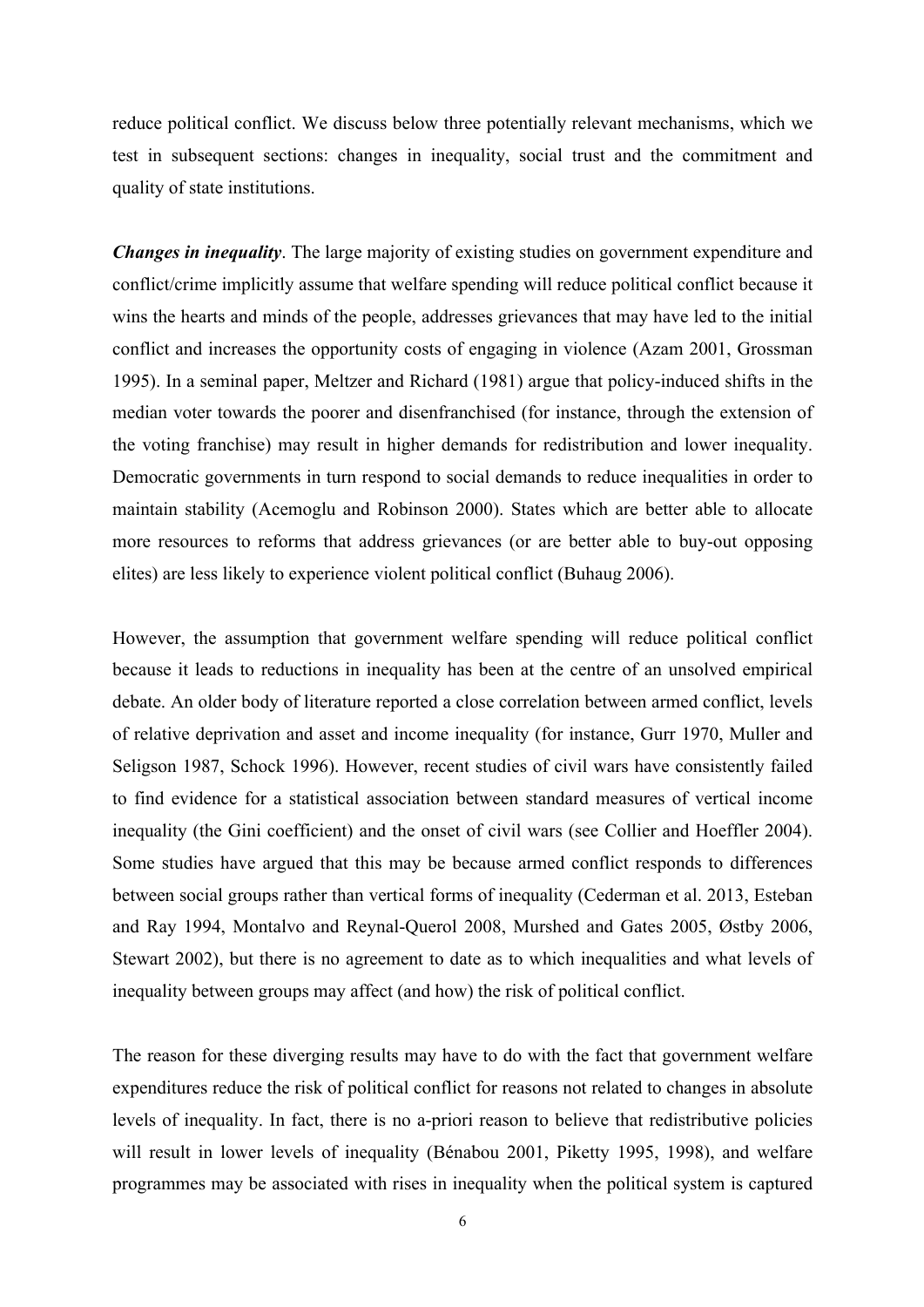by elites to pursue their own interests and buy-out voters through forms of clientelism – as it was the case of much of Latin America throughout its recent history (Centeno 2002, Diaz-Cayeros et al. 2012). Redistributive policies in these settings are used to allocate rents to powerful groups that may threaten the stability of the state and the elites that control it, rather than providing public goods more generally or improving the social conditions of the poor (Acemoglu et al. 2004, Bueno de Mesquita et al. 2002, 2003, Piketty 1995).

Even if government welfare spending has no effect on absolute levels of inequality, the likelihood of political conflict may be still reduced if increased welfare spending affects people's perceptions about future levels of inequality. Several studies have reported significant discrepancies between perceived and actual levels of wealth inequality in the US (Norton and Ariely 2011), Argentina (Cruces, Perez-Truglia and Tetaz 2013) and in crosssectional samples (Niehues 2014, Gimpelson and Treisman 2015). It is therefore possible that people may respond to government policy through its effects on their perceptions about inequality rather than about objective levels of inequality per se. Thus, even if redistributive policies do not necessarily change levels of inequality (at least in the short-term), they may offer signals that affect perceptions of inequality – and therefore the levels of social discontent that may drive political conflict.

**Social trust**. An alternative mechanism may have to do with the effects of welfare policies on levels of social trust within a given society. A body of literature has argued that social welfare policies may reduce the ability of people to trust and cooperate with one another because they increase social dependence on the state and crowd-out collective action (De Swaan 1998, Fukuyama 2000). However, this largely theoretical literature has had limited empirical traction. Several empirical studies have shown that government welfare policies tend improve social trust because they strengthen the integration of individuals in society (Knack and Zak 2001, Kumlin and Rothstein 2005) and foment reciprocity ties and fairness beliefs (Finan and Schechter 2011, Rothstein 1998). Alesina and LaFerrara (2002a, 2002b) show that social trust is higher in communities with lower levels of inequality. Therefore, government welfare policies may improve social trust when they reduce inequalities between social groups. Higher levels of social trust are, in turn, seen to be central to social order and the reduction of political conflict (Colletta and Cullen 2000, World Bank 2011), because social trust is generally associated with higher levels of economic development and social cohesion (Akerlof 1976, Ostrom 1990, Putnam 1993). Empirical evidence on the link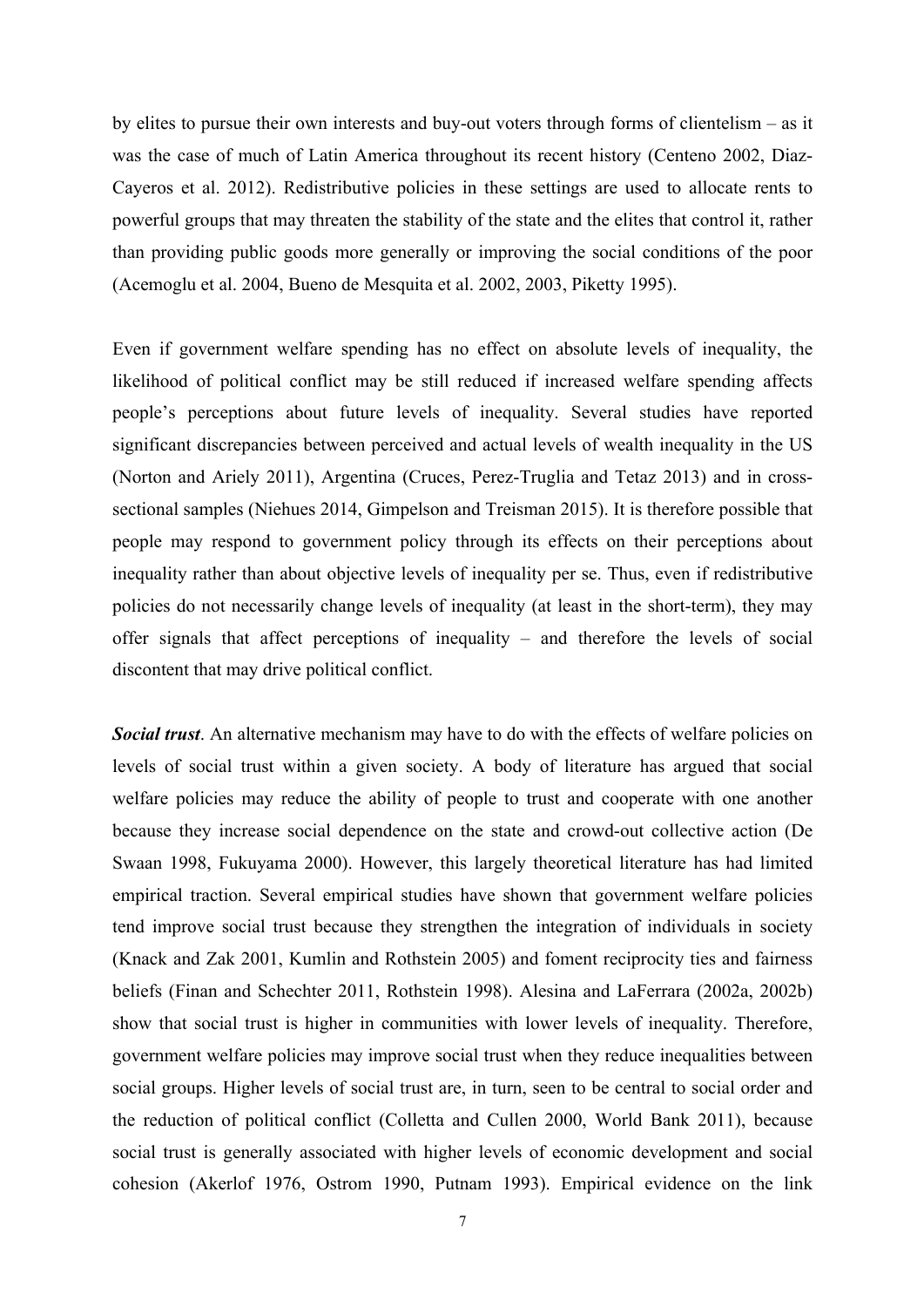between social trust and violent conflict has, however, been mixed. Trust among community members has been found to reduce crime levels, largely due to reductions in the cost of social transactions (Lederman, Loayza and Menendez, 2002). In India, Varshney (2002) has shown that high levels of civic associations (which require high levels of interaction and trust between community members) play an important role in mitigating the risk of civil unrest. But other studies have shown that high levels of inter-group trust and cooperation may in some cases create the basis for violence between ethnic and religious groups (Pinchotti and Verwimp 2007, Sambanis 2001), due to the rise of parochial attitudes against outsiders (Bauer et al. 2011). Although these findings cast doubts on the generally assumed negative relationship between social trust and political violence, they may be of less relevance to Latin America where there is little evidence for a link between political violence, ethnicity or religion (Solimano 2004).

*Commitment and quality of state institutions*. The relationship between government welfare policy and political conflict may be also mediated by institutional mechanisms. Several studies have argued that welfare spending, even if not redistributive, may signal the ability of the state to credibly commit to the social contract (Acemoglu and Robinson 2006), or at the very least to commit to the political inclusion of groups that may affect stability (Bueno de Mesquita et al. 2002, 2003). This commitment may, in turn, increase trust in government institutions and reduce the likelihood of conflict when increased welfare spending signals that the distributional commitment of the government will carry into the future (Acemoglu and Robinson 2000, 2006, North and Weingast 1989). Spending on welfare programmes is a particularly strong commitment device because "social security entitlement programs appear to be more difficult to cut than other redistributive programs" (Acemoglu and Robinson 2000: 1194). But in settings where government programmes are part of strong patronage systems, trust in government institutions and the capacity of the government to solve social conflicts may be reduced (Besley and Persson 2009a, Ferejon 1974), leading to increases in the risk of violent conflict (Besley and Persson 2010, North, Wallis and Weingast 2009). Empirical evidence on these mechanisms is mixed. Several studies have found that cash transfer programmes have led to increases in political support for incumbent governments in countries such as Brazil (Zucco 2013), Colombia (Nupia 2011), Honduras (Linos 2013), Mexico (Diaz-Cayeros et al. 2012, De La O 2013), and Uruguay (Manacorda et al. 2011). But only a few studies find that voters are equally likely to vote for parties not associated with the initial implementation of the programmes (De La O 2013, Zucco 2013). In the case of Latin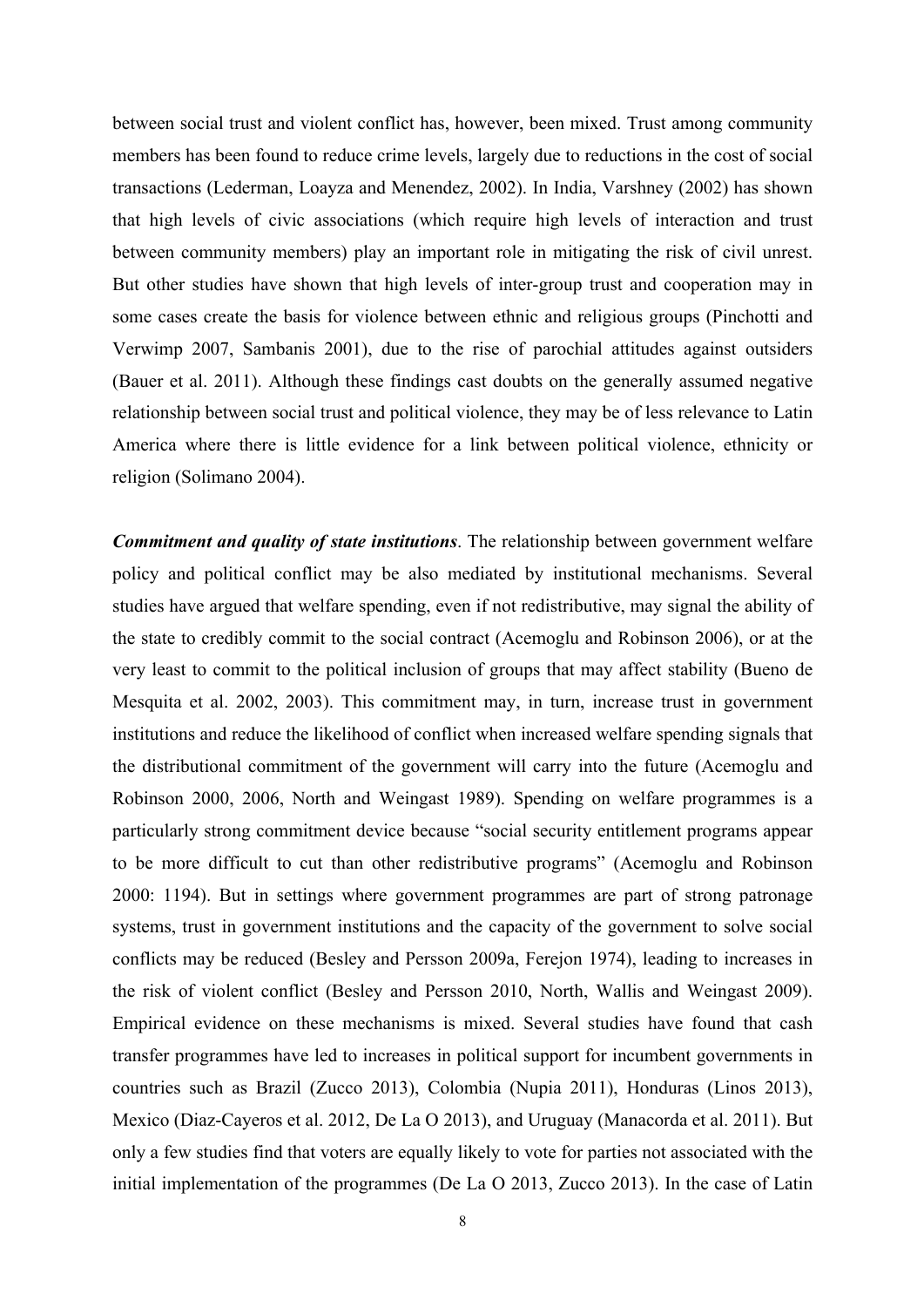America, Centeno (2002) has attributed the persistence of political conflicts to limited state capacity to uphold the social contract beyond short-term elite bargains, but recent evidence suggests that this situation may be changing with the advent of conditional cash transfer programmes when these are implemented through non-partisan processes (Diaz-Cayero et al. 2012, De La O 2013, Zucco 2013).

The direction of the three mechanisms discussed above is therefore a-priori ambiguous. Government welfare transfers may lead to lower risk of political conflict when they reduce inequalities, strengthen social trust and signal an improvement in the capacity and commitment of the government to uphold the social contract. However, government welfare policies that reinforce existing social disparities, promote the power of elites and are perceived as unfair may increase the risk of political conflict. We will explore further the role of these mechanisms in shaping the relationship between government welfare spending and political conflict in Latin America in section 5.

### **3. Government welfare spending and political conflict in Latin America**

Between the late 1950s and the late 1980s, Latin America witnessed large increases in political conflict. Table 1 summarises some of the most notorious conflicts in that time period. Several were the outcome of exacerbated political tensions following the Cuban revolution and the Cold War, which resulted in widespread rural guerrilla insurgencies in the 1960s and several instances of urban violence during the following decade. Armed violence was used both by rebel groups and the state military, with right-wing military regimes during the 1970s condoning state-sponsored terror and violence (Solimano 2004). Political conflict reached particularly high levels during the period of the 'third wave of democratization' in the late 1970s and early 1980s. These episodes were almost exclusively internal and included guerrilla movements, terrorism, civil wars and state-led violence. Central America has been in general the area most affected by political conflict, but longstanding traditions of political violence and armed conflict have persisted across the Andean and Southern regions.

[Table 1 about here]

Although the number of political conflicts has decreased in recent years across most of Latin America, their legacy remains in many parts of the region in the form of high crime rates,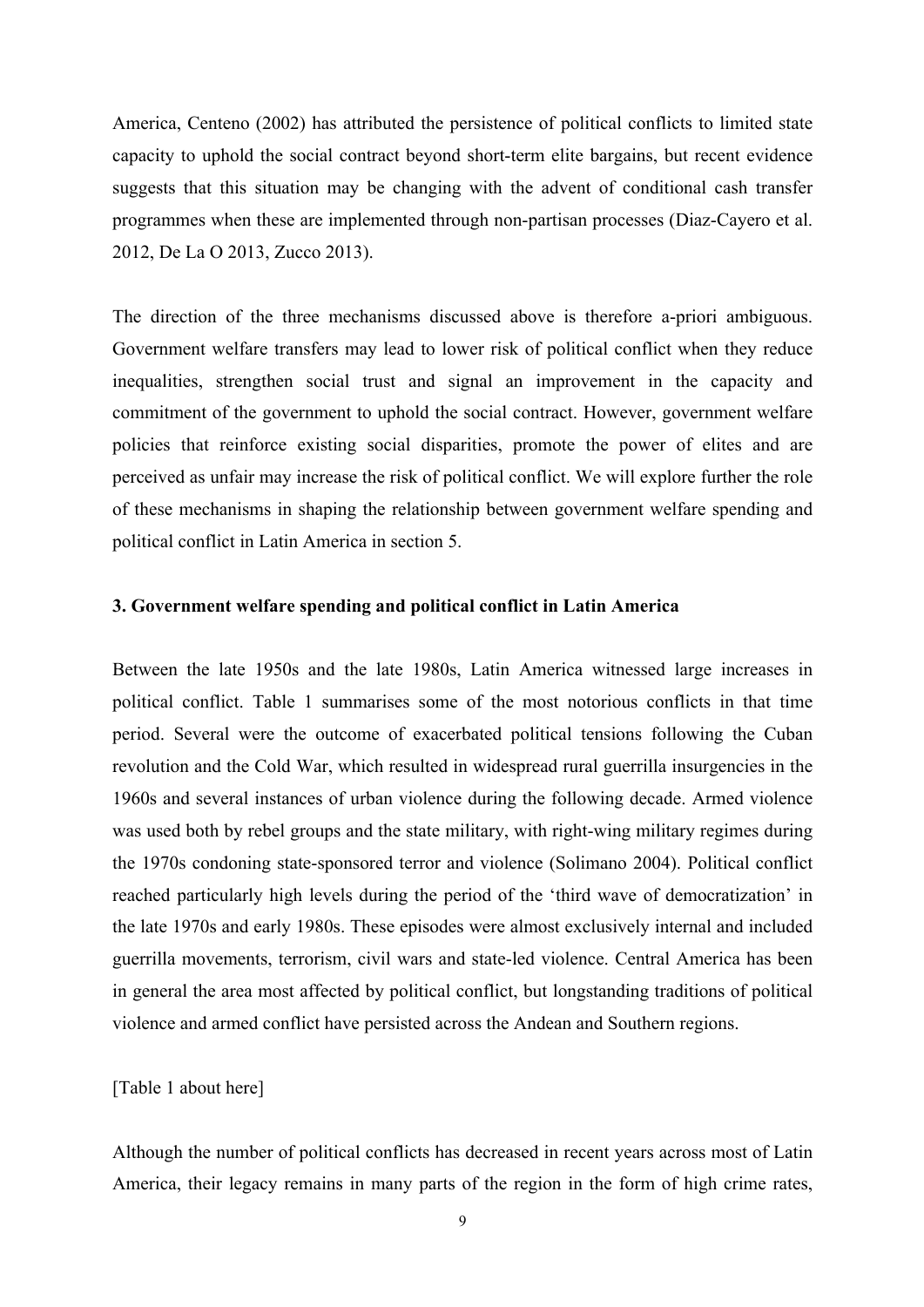drug-related violence and political instability. Different factors have been proposed in the literature to explain these trends. Centeno (2002) and Grassi (2010) have emphasized the role of persistently weak institutions and state capture, whereby strong ties between economic elites and non-democratic regimes have prevented the majority of people from participating in the political process and led to widespread social discontent. Polarized ideological debates at the international level – the 'communist threat' versus 'capitalism' – have also influenced domestic politics and provided insurgent groups with a socio-revolutionary discourse (Art and Richardson 2007). Several scholars have emphasised the role of progressive dissatisfaction with economic outcomes and sharp increases in inequality (Solimano 2004).

Violence reached a peak in Latin America in the late 1980s (Figure 1). Many governments across the region moved then to new rounds of economic reforms, and important changes took place in terms of improving social assistance programmes (Gough et al. 2004). In the 1990s, many governments introduced or extended workfare programmes, and social pensions targeted to selected groups not covered by social insurance schemes became widespread in the 1990s and in the 2000s. The most important innovation was related to the introduction of conditional cash transfer programmes: originally implemented in Brazil and Mexico in the mid-1990s, these programmes represent nowadays the prevalent model of social welfare protection across the entire region (Gough et al. 2004, Ferreira and Robalino 2010). As a result, social welfare spending started to increase in the 1990s, and kept on rising throughout the 2000s. Coincidentally (or not), the region experienced a gradual and constant reduction in armed violence over the same period.

Figure 1 illustrates these two trends using the dataset we have compiled for this paper for Latin American countries.<sup>1</sup> The measure of political conflict was extracted from the UCDP/PRIO Armed Conflict Dataset (Gleditsch et al.  $2002$ ), $^2$  which defines political conflict events as "contested incompatibility that concerns government and/or territory where the use of armed force between two parties, of which at least one is the government of a state, results in at least 25 battle-related deaths."<sup>3</sup> Following standard conventions in the literature, we recoded the original variable into a binary indicator which assumes value 1 if the country has

 

<sup>&</sup>lt;sup>1</sup> The sample includes the following countries: Argentina, Chile, Colombia, El Salvador, Guatemala, Mexico, Nicaragua, Panama, Paraguay, Peru, Uruguay and Venezuela.

<sup>2</sup> Available at: http://www.pcr.uu.se/research/ucdp/definitions/.

<sup>&</sup>lt;sup>3</sup> Under this definition, 'political violence', 'armed conflict' and 'violent conflict' are terms used interchangeably throughout the paper. In later sections, we will consider more restrictive definitions of political conflict such as smaller internal conflicts, civil wars and guerrilla wars.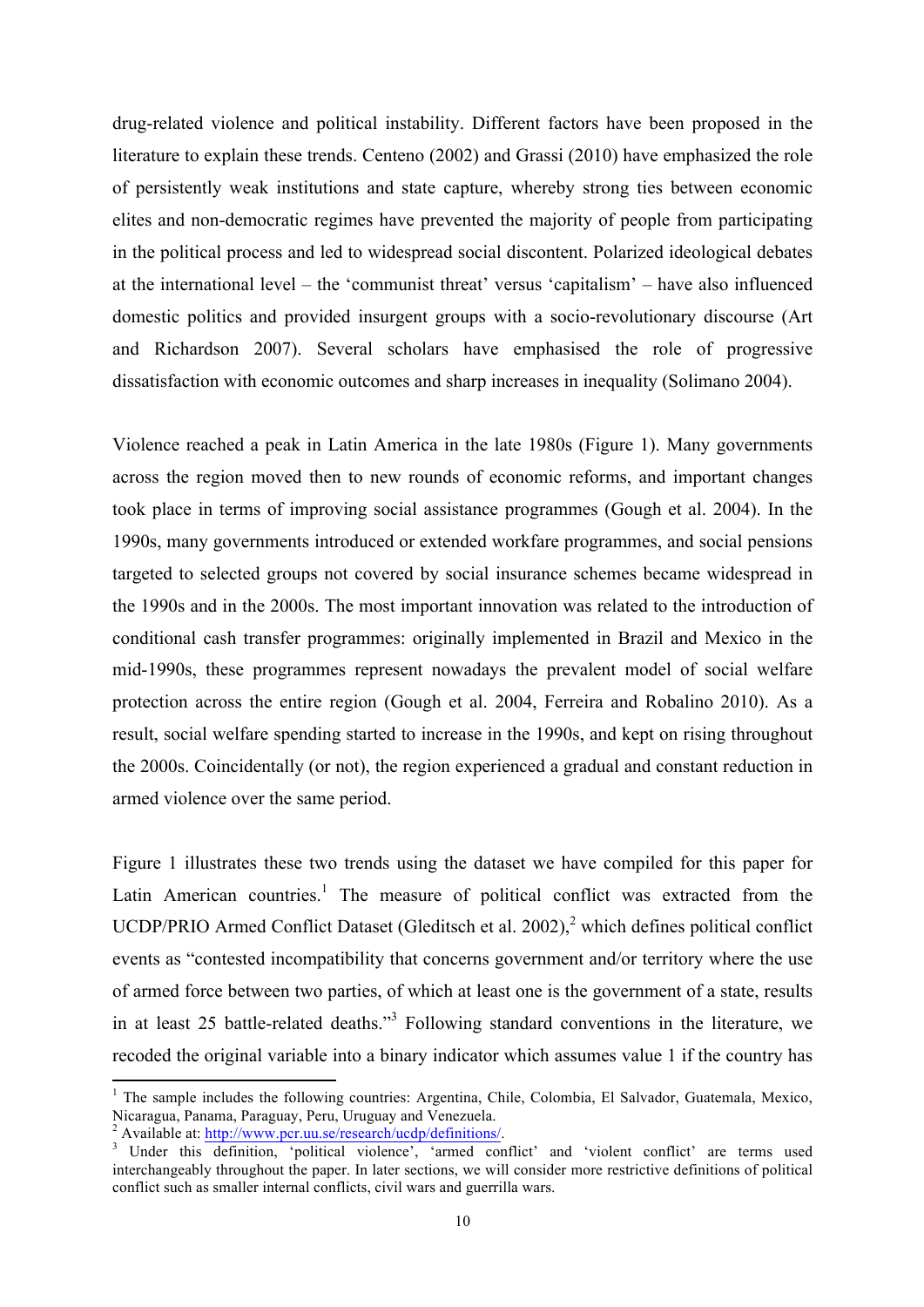experienced in a given year violent conflict between an internal opposition group and the government.

## [Figure 1 about here]

Welfare spending is measured by the ratio of government social expenditures to GDP.<sup>4</sup> This variable was obtained from the Latin American Welfare Dataset 1960-2014 database constructed by Huber and Stephens  $(2015)$ .<sup>5</sup> This is one of the most comprehensive and publicly available government expenditure databases on Latin America countries. Information is collected mainly from the IMF Government Financial Statistics Yearbook.<sup>6</sup> These data show that welfare spending and political conflict have followed two opposite trends since the 1980s (Figure 1), which we will explore in the empirical analysis below.

#### **4. Empirical approach**

### **4.1. Econometric model**

<u> 1989 - Johann Stein, fransk politiker (d. 1989)</u>

In this section, we test empirically the effect of government welfare spending on the incidence of political conflicts in Latin America. We estimate the following baseline model:

*politational conflict<sub>it</sub>* = 
$$
\alpha_0 + \alpha_1
$$
*wellfare spending<sub>it</sub>* +  $\alpha_2$   $Z_{it} + \eta_i + u_{it}$  (1),

where *i* and *t* identify the country and year.  $\eta_i$  and  $u_i$  are, respectively, the time-invariant country fixed effects and the idiosyncratic error term. The dependent variable is a binary indicator with value 1 if the country experienced in any given year a case of political conflict as defined in the UCDP/PRIO Armed Conflict Dataset. The main explanatory variable is the ratio of government welfare spending on GDP.

<sup>&</sup>lt;sup>4</sup> Includes government expenditure on safety nets, social assistance and social insurance. Education and health are included in the database as separate expenditures and will be analysed in a later section.<br>
S Access to these data and more detailed information can

<sup>5</sup> Access to these data and more detailed information can be found on http://huberandstephens.web.unc.edu/common-works/data/.

<sup>&</sup>lt;sup>6</sup> We complied also additional information from the annual CEPAL publication, *Social Panorama*. We used data from different sources for two countries – Colombia and Paraguay – in order to ensure the broadest possible country coverage. In this, we used data, respectively, from IFPRI's Statistics of Public Expenditure for Economic Development (SPEED) and from Easterly (2001). These two datasets are also based on the IMF Government Financial Statistics. We used data from CEPALSTAT in order to extend data on social spending for Mexico until 2010.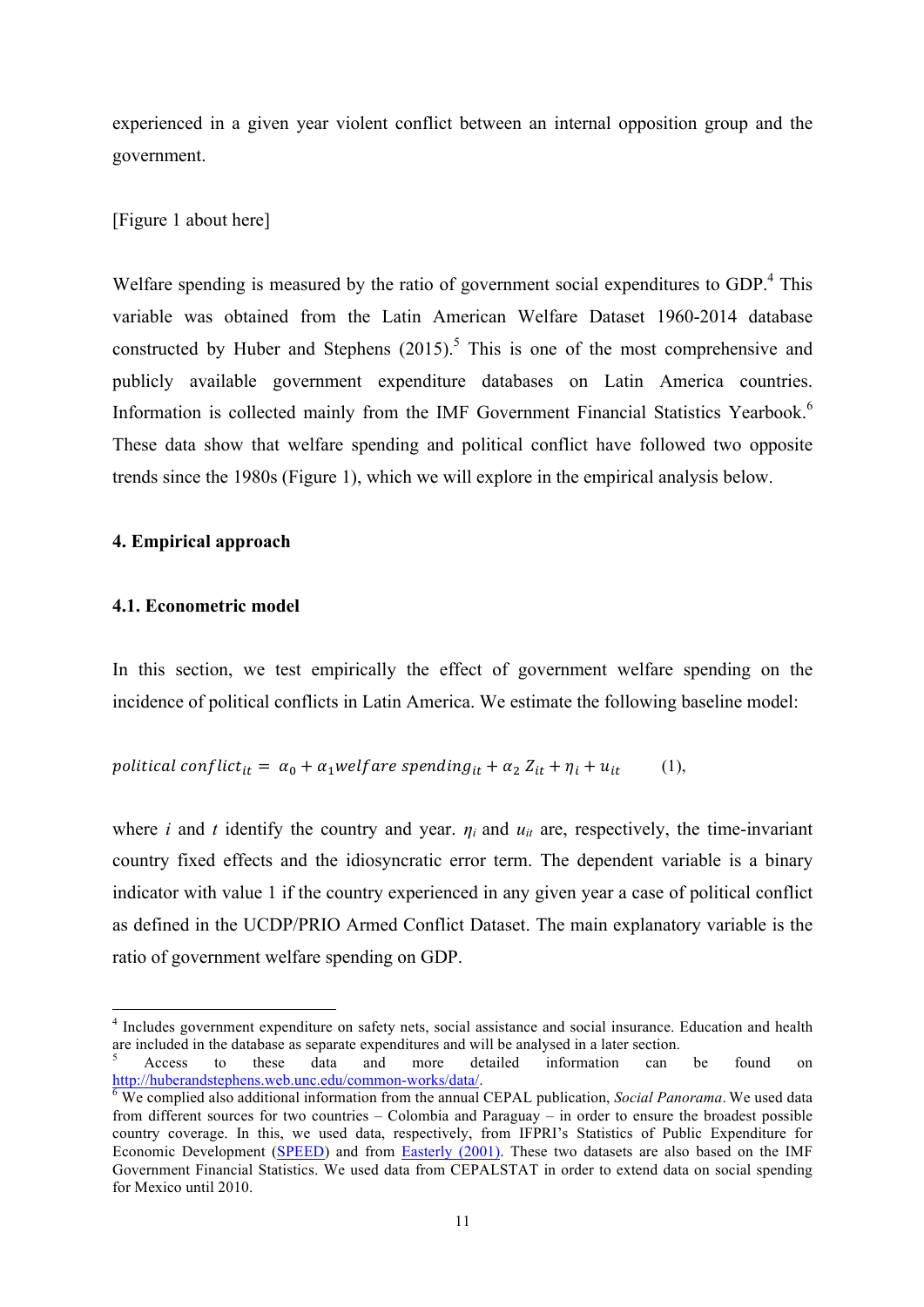*Z* identifies a set of variables that control for a number of economic, institutional and political factors that may have affected the incidence of political conflict in Latin America between 1970 and 2010. The first control is the level of GDP per capita. This is a widely used variable in conflict analysis to proxy for factors that shape state capacity (Fearon and Laitin 2003), or the cost of the economic opportunity of wars (Collier and Hoeffler 2004). Another reason to include this variable is the expectation, in line with the existing literature, that the risk of conflict decreases with income levels (Hegre and Sambanis 2006).

Three additional control variables account for the institutional framework that underlies the political systems of each country. The first is the share of votes of smaller parties in total votes. This variable was compiled from Teorell at al. (2015) and Vanhanen and Lundell (2014) and provides information on the spread of plurality of expression is within the political landscape of each country. We expect less power concentration and more plurality to be associated with a reduction in the risk of conflict (Fearon and Latin 2003, Cederman et al. 2013). The second institutional variable is the share of the population who voted in the last presidential election. This variable, compiled from the same sources, is used to proxy for the participation of citizens in the political process. The expectation is that exclusion from the policy process may make conflict more appealing for some (Machado et al. 2009, Tilly and Tarrow 2015). This variable may be problematic because there is evidence that government transfers in Latin America may have been used to mobilise voters (Diaz-Cayeros et al. 2012, Zucco 2013). In order to reduce potential collinearity concerns, we measure whether citizens voted in past presidential elections, as it is unlikely that current welfare transfers would have affected voting behaviour in the past. Finally, we have introduced a dummy variable, which assumes value 1 during years of political elections, following Teorell et al. (2015). This is because the proximity of political elections may increase the outbreak of social and political tensions (Wilkinson  $(2005)$ .<sup>7</sup>

#### **4.2. Empirical results**

 

The baseline estimation of equation (1) above is derived from a least-squares dummy variable model (LSDV) with country fixed effects in order to capture structural differences across

 $7$  Summary statistics and correlations for these variables are reported in Tables A1 and A2 in the online appendix.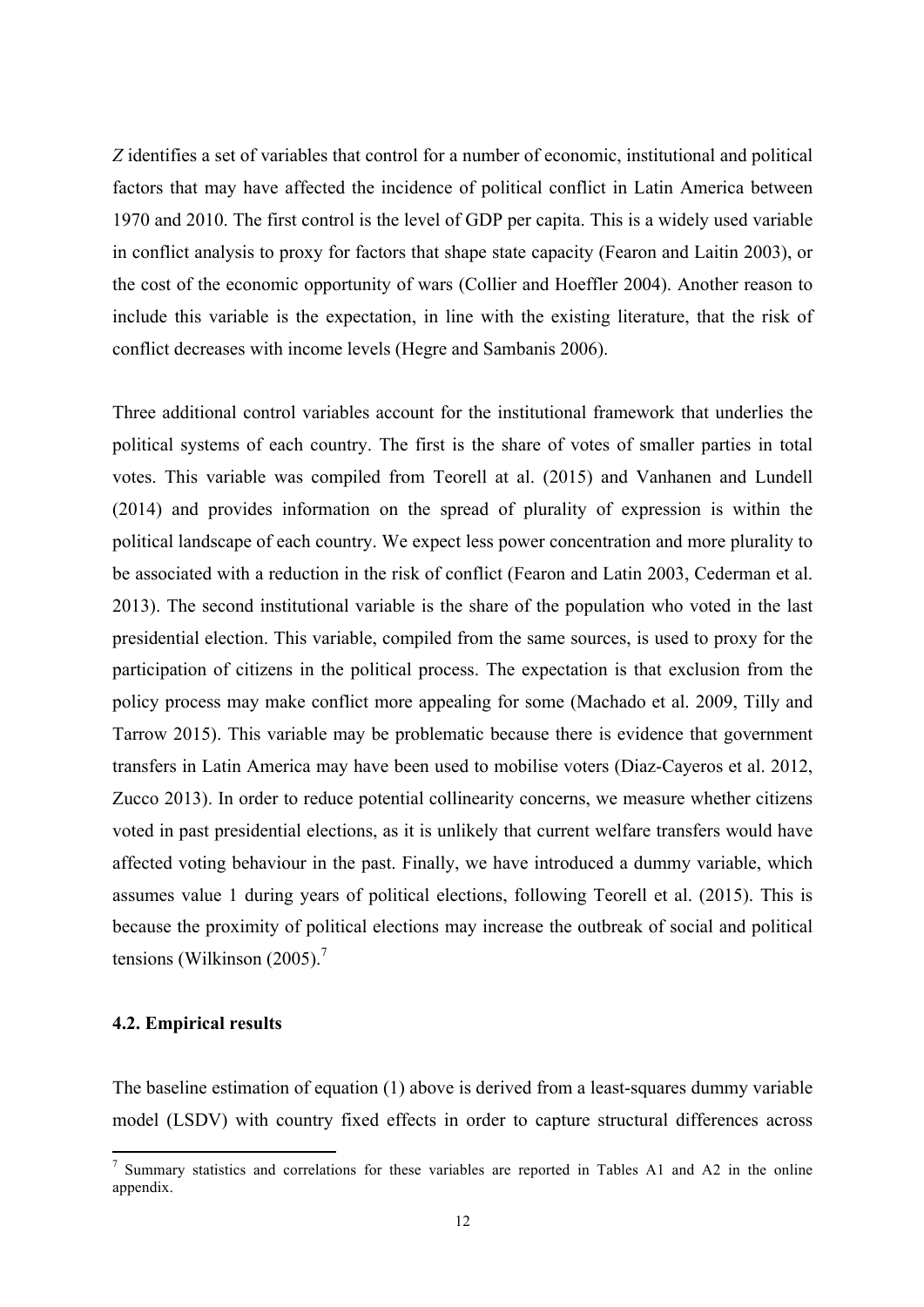countries. The main results are presented in Table 2. Model 1 shows the baseline regression with country fixed effects and no controls. Model 2 estimates the same regression while controlling for the gross domestic product per capita of each country in each year. Model 3 introduces the full set of controls discussed above. In line with our prior expectations, the results show that the coefficient for government welfare spending is negative and statistically significant across the three specifications. The coefficient increases as further controls are included in the model. According to our preferred specification (Model 3), increasing government welfare spending by one percentage point of GDP reduces the probability of conflict by around five per cent.

It is also to note that the coefficient for the GDP per capita variable is negative and statistically significant. This result is in line with other literature, suggesting that countries with higher national income levels are less likely to experience violent conflict (Fearon and Laiton 2003, Collier and Hoeffler 2004). The remaining controls are not statistically significant.

### [Table 2 about here]

Although the use of country-fixed effects in Table 2 may go some way towards addressing some of the omitted variable concerns, there are additional reasons why the estimators above may yield inefficient and spurious estimates, as discussed in the introduction. To overcome these problems, we use a series of alternative estimators. The first alternative strategy is the use an instrumental variables (IV) estimator, where we regress government welfare spending on the value of government welfare spending in neighbouring countries. This is similar to the strategy proposed in Collier and Hoeffler (2004), who use the level of military spending in neighbouring countries to instrument for national level of military spending. Bodea et al. (2015) use a similar strategy to investigate the impact military spending on the risk of violent conflict related to oil wealth. Ebeke and Ngouana (2015) use the level of subsidies in neighbouring countries in order to instrument the level of spending on subsidies in a given country. In order to construct our instrumental variable, we calculated for each country the average value of government welfare spending in countries sharing the same borders. For example, in the case Argentina, the average value of government welfare spending was computed from neighbouring Bolivia, Brazil, Chile, Paraguay and Uruguay.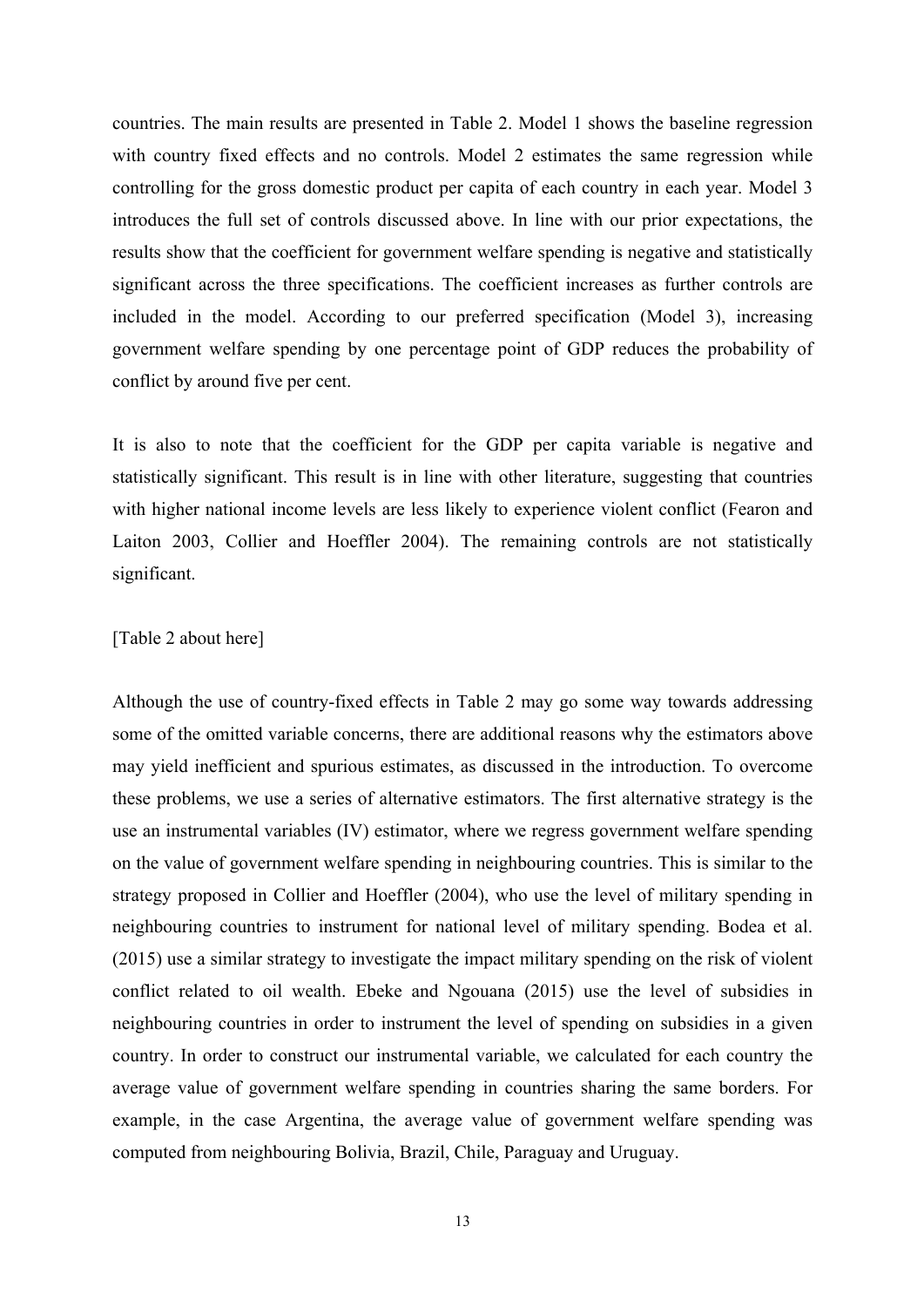As with any instrumental variable, this variable needs to be strongly correlated with the share of government welfare spending in each country. Table 3, Model 1 confirms that this is the case. Furthermore, the F-statistic associated with the first stage results is above 10 confirming the strength of the instruments, while the Kleibergen-Paap F-statistic for weak identification exceeds the Stock and Yogo critical values rejecting the null that the instrument is weak. The strength of this variable as a valid instrument is also be justified by the significance of fiscal spill-over effects in policy design across Latin America (see De Ferranti et al. 2004, Ferreira and Robalino 2010). Notably, the choice of this instrument is based on the intuition that governments are more likely to increase their welfare spending if other countries in the neighbourhood do the same. A large literature has documented how welfare spending in Latin American countries followed similar trends across time (Cornia 2014). In the 1970s, Latin American countries exhibited low levels of welfare spending (Fiszbein 2005). Under the aegis of the "Washington Consensus" welfare systems across the region were further restricted (De Ferranti et al. 2004). In the 1990s, these trends were reversed – yet again across the entire region – by the 'social assistance revolution' (Ferreira and Robalino 2010). Several examples illustrate the significance of these fiscal spill-over effects in fiscal policy design across Latin America, including the spread of old-age pension systems during the 1990s following the first programme implemented in Chile, and the rapid diffusion of conditional cash transfers following the *Bolsa Escola* in Brazil and *Progresa* in Mexico (Fiszbein and Schady 2009, Calvo et al 2010, Stampini and Tornarolli 2012, Rofman et al. 2013).

In addition, we need to ensure that the instrumental variable is correlated with the dependent variable (incidence of political conflict) only through its impact of the endogenous variable or through any other control variable already included in the econometric specification. One key threat here is the fact that government welfare spending in neighbouring countries may simply capture common shocks that may affect all countries. We control for this possibility by including GDP per capita as a control in all regressions in Table 3 since any change in local economic conditions that may affect the likelihood of conflicts in neighbourhood countries will be absorbed by variation in GDP (Miguel et al. 2004).

We test further the validity of the main instrumental variable using three additional strategies. First, we replace our main instrument with the average value of government welfare spending in the previous three years in countries sharing the same borders (Table 3, Model 2). The idea is that governments may take a while before they are able or willing to mirror policies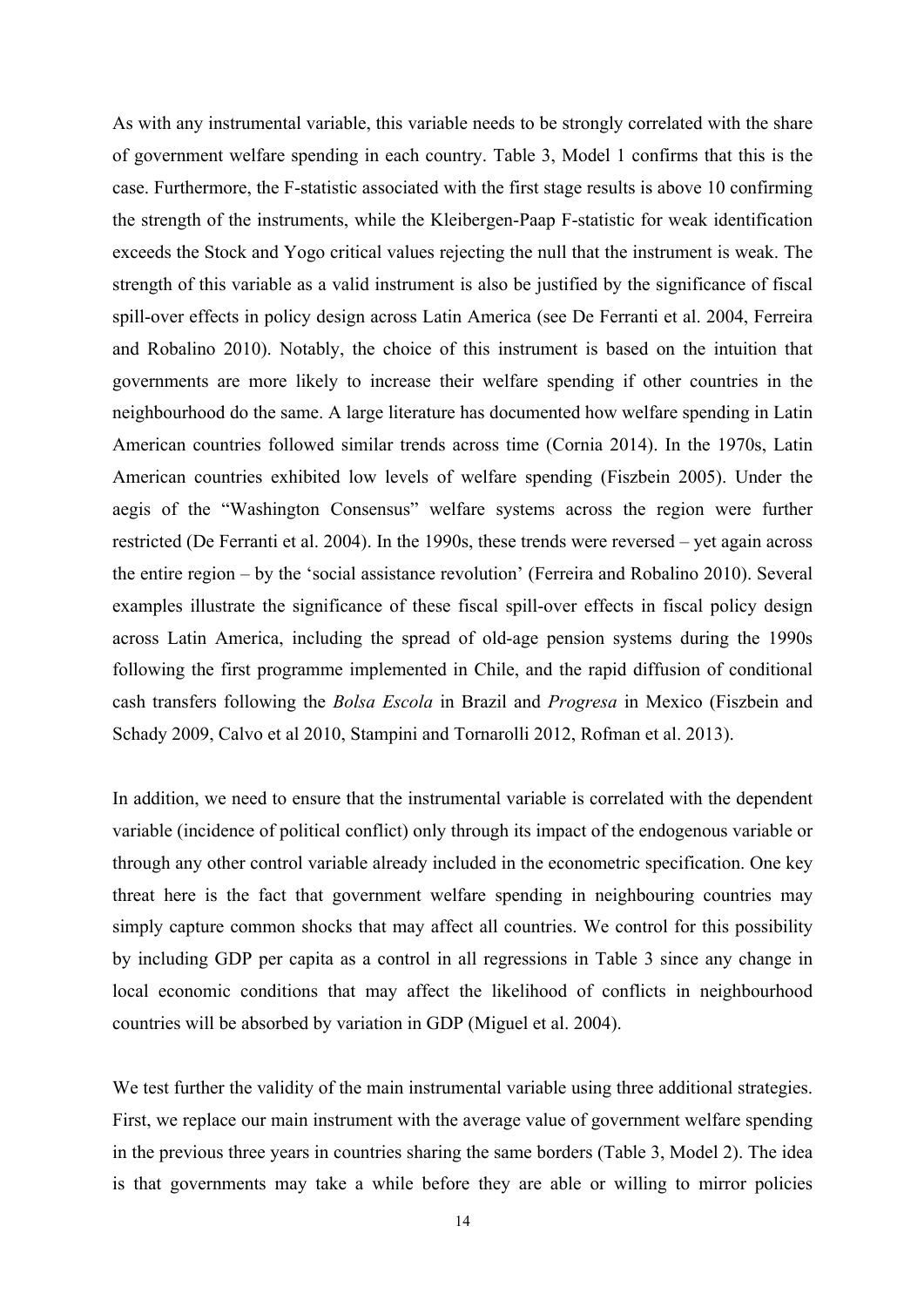introduced in neighbouring countries. Second, we replace our main instrument with an alternative instrument on natural disasters (Table 3, Model 3). Exogenous natural disasters in the case of Latin America (as elsewhere) have been closely associated with increases in government social spending given associated social and economic costs that require government intervention (IADB 2000, Strobl 2012). The data we used were extracted from Emergency Events Database (EM-DAT).<sup>8</sup> This dataset contains information on different types of natural disasters, since 1900. For each of them, the database reports information on the number of persons affected, as well as on the number of deaths. In order to measure major disasters (those more likely to have wider exogenous effects), we have used a dummy variable assuming value 1 if at least 100 people died or at least 100 persons were affected by the natural disaster. Finally, we estimated also the main instrument and the disasters instrument in the same equation in order to avoid the model being exactly identified and to test the validity of the instruments (Table 3, Model 4).

These alternative instrumental variables are also strongly correlated with the dependent variable (Table 3). F-statistics associated with the first stage are above 10, and the Kleibergen-Paap F-statistics for weak identification exceed the Stock and Yogo critical values. The over-identification test (J statistic) (Hansen 1982) associated to the Model 4 shows that instruments can be considered valid. However, it is important to notice that endogeneity test show that the null hypothesis could be not rejected generating doubts about the assumed endogenous nature of the welfare spending variable. Therefore, it is important to interpret the IV results with care as these can potentially generate less than efficient coefficients.

## [Table 3 about here]

Table 4 reports the main IV estimates in column 2 and the alternative IV estimates in columns 3, 4 and 5, respectively. The coefficients for government social spending remain negative and statistically significant. Using our main instrument, results show that an increase of one point in the ratio of welfare spending would reduce the probability of political conflict by almost 7.5 percent, which is two and a half percentage points higher than our baseline model (column 1). The GDP per capita coefficient remains negative and statistically

<u> 1989 - Johann Stein, fransk politiker (d. 1989)</u>

<sup>8</sup> Data are available on: http://www.emdat.be/.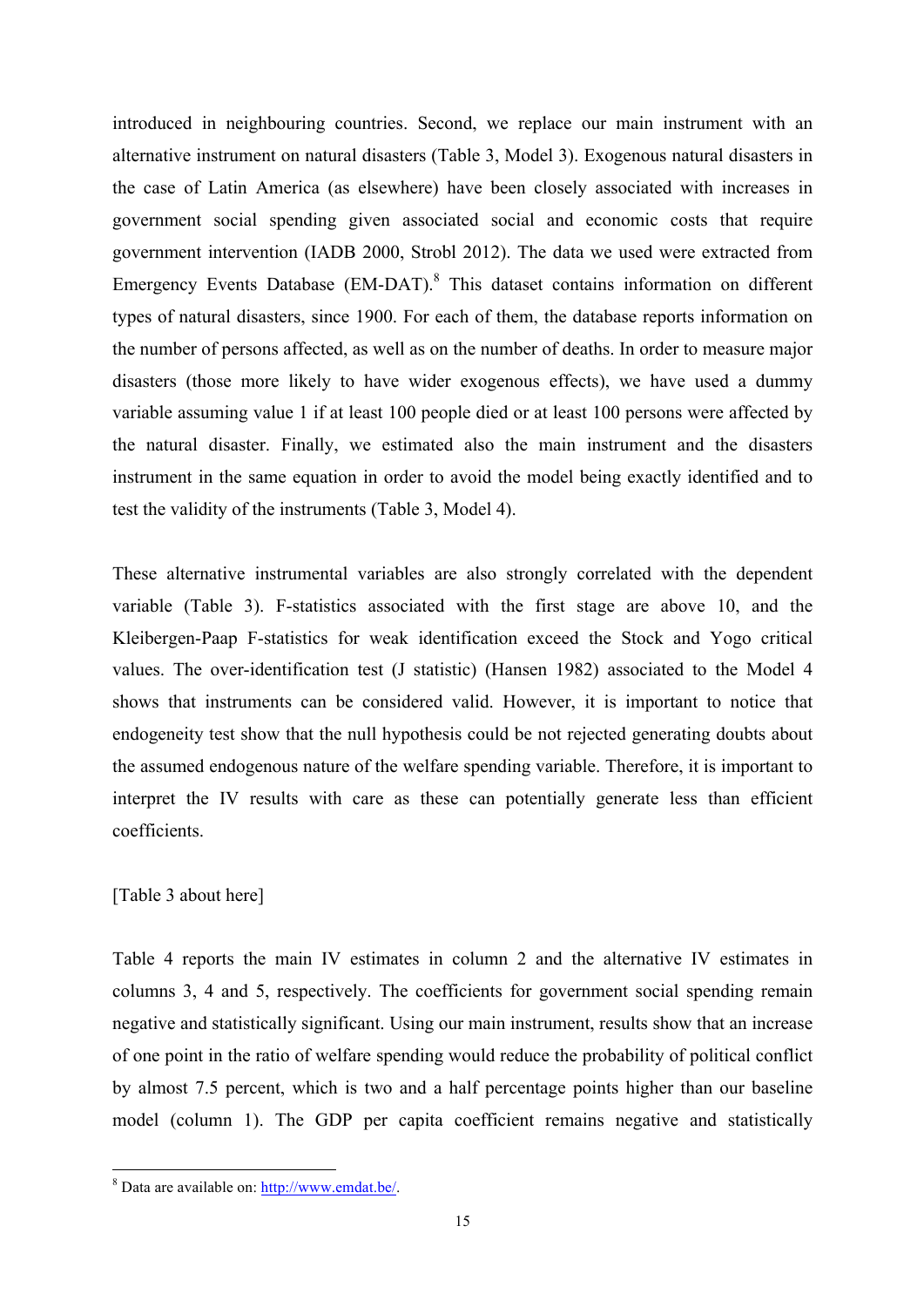significant. The coefficients for government social spending are higher including the proxy for major natural disasters but remain statistically significant. These magnitudes must, however, be interpreted with care as the IV estimators may be inefficient in the present of a non- or weakly endogenous variable.

#### [Table 4 about here]

 

In addition to the instrumental variable models above, we have estimated alternative models. The first uses an instrumental variables regression model with instruments generated applying Lewbel (2012)'s method. This method estimates regression models with endogenous or mis-measured regressors in the absence of proper instruments (Baum and Schaffer 2012). Internal instruments are generated as functions of the model's data using heteroscedastic covariance restrictions. The rationale for employing this strategy is that identification is achieved when employing regressors that are not correlated with the product of the heteroskedastic errors (Mishra and Smith, 2015: 168). This strategy can also be applied by combining internal instruments with external instruments, when they are available (Lewbel 2012), which we do in Table 4. The results for these models are shown in columns 6 and 7 of Table 4. Column 6 shows the Lewbel model using only internal instruments (i.e. valid instruments from within the model considering the heteroscedasticity of the error terms), while column 7 shows the same results using both internal and external instruments (i.e. welfare spending in neighbouring countries). These regressions estimate coefficients that are only slightly lower than those of the LSDV estimator and confirm that an increase in government welfare spending is associated with statistically significant reductions in conflict across Latin America in the period between 1970 and 2010.

In column 8 of Table 4 we re-estimate the baseline model using the Hausman-Taylor estimator. This estimator allows us to deal with endogenous regressors using valid instruments from within the model. This approach also allows us to estimate time-invariant variables using the means of exogenous time variant regressors (Wooldridge 2002). Thus, we introduce an index of ethnic fractionalization in order to test if ethnic differences affect the probability of political conflict in Latin America.<sup>9</sup> We were not able to introduce this variable before due to its time invariance, but a body of literature has postulated that ethnic

<sup>&</sup>lt;sup>9</sup> This index measures the probability that two individuals selected randomly belong to two different groups. This variable ranges from  $0 - i.e.$  perfectly homogeneous - to  $1 - i.e.$  highly fragmented.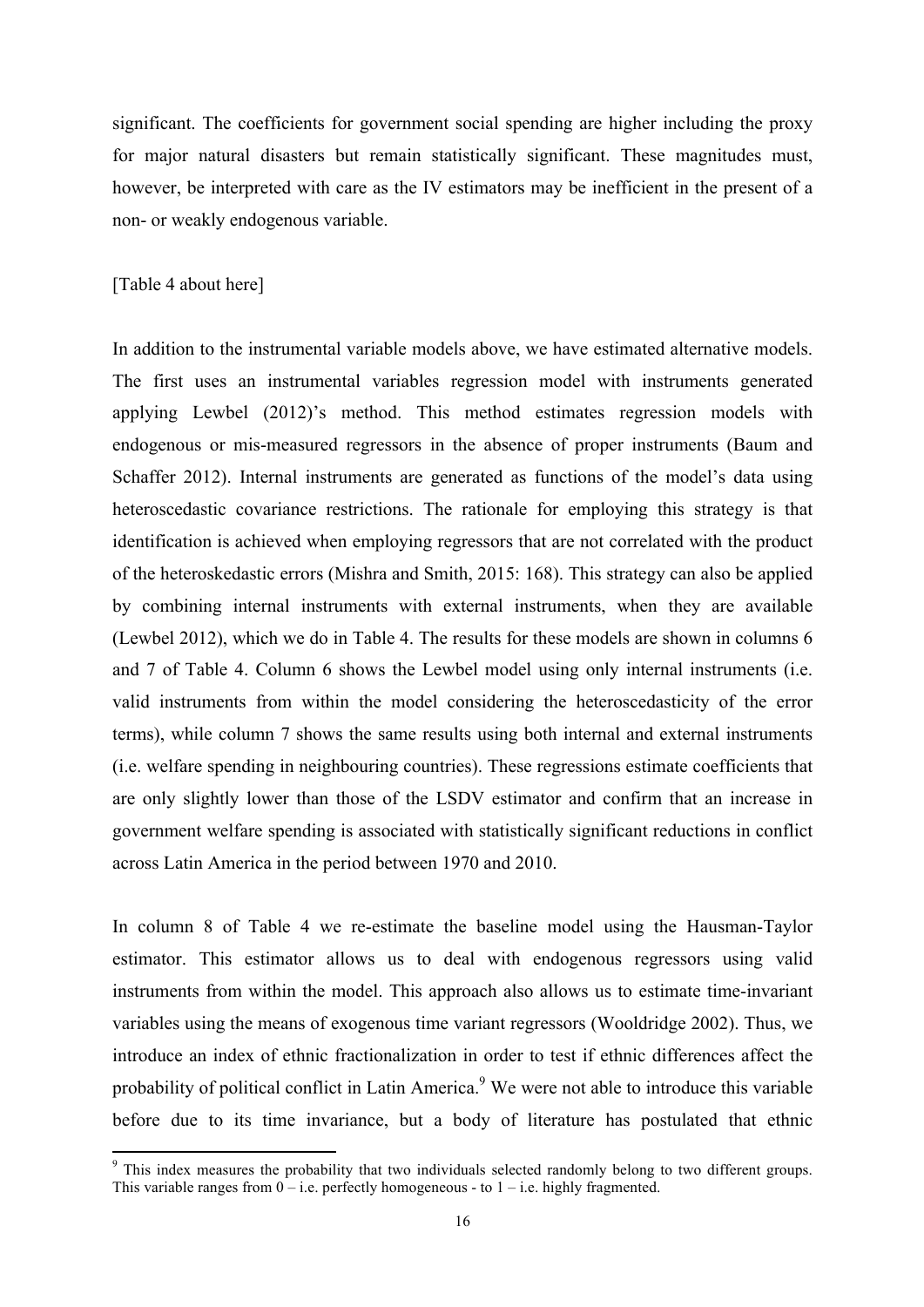fragmentation is a key variable explaining violent conflict, particularly in Africa (Easterly and Levine 1997). The results (column 8) remain consistent. The point estimator of the effect of government welfare spending on political conflict is only slightly lower than the baseline model. The new index of ethnic fractionalization introduced in this specification is positive and statistically significant, in line with other findings (Easterly and Levine 1997).

In summary, all model specifications show a strong and statistically significant negative effect of government welfare spending on the incidence of political conflict across Latin America in the period between 1970 and 2010. As discussed above, all empirical strategies we employed have specific weaknesses. However, their consistency – in terms of size and significance of the estimated coefficients – reassures us about the strength of this result.

#### **5. Robustness tests**

We have implemented a series of robustness tests to check the validity of the results discussed above. These include (i) the effect of welfare spending on the onset and duration of conflict, (ii) the use of alternative data sources, (iii) changes in control variables, (iv) robustness to country sample selection, and (v) the use of alternative government expenditure measures.

*Impact of government welfare spending on the onset and duration of conflicts*. The results discussed above refer to the effect of government welfare spending on the probability of a country experiencing armed conflict in any given year. We here the effect of government welfare spending on the probability of an armed conflict starting (conflict onset) using the approach suggested by Collier and Hoeffler (2004). According to this approach, observations that refer to continued conflict periods are dropped generating a new sample, which includes only conflict onset (with value one) or no conflict periods. We take into account also how government welfare spending may influence conflict duration. In this case, we constructed a dependent variable with only periods of continued conflict until the end of the conflict and excluding all other observations. The effect of government welfare spending on the onset of political conflict is negative and smaller (-0.014) than our baseline result (Table A3 in online appendix). This is expected given that we are now restricting the sample to only the first period of the conflict. Government welfare spending does not have an effect on conflict duration.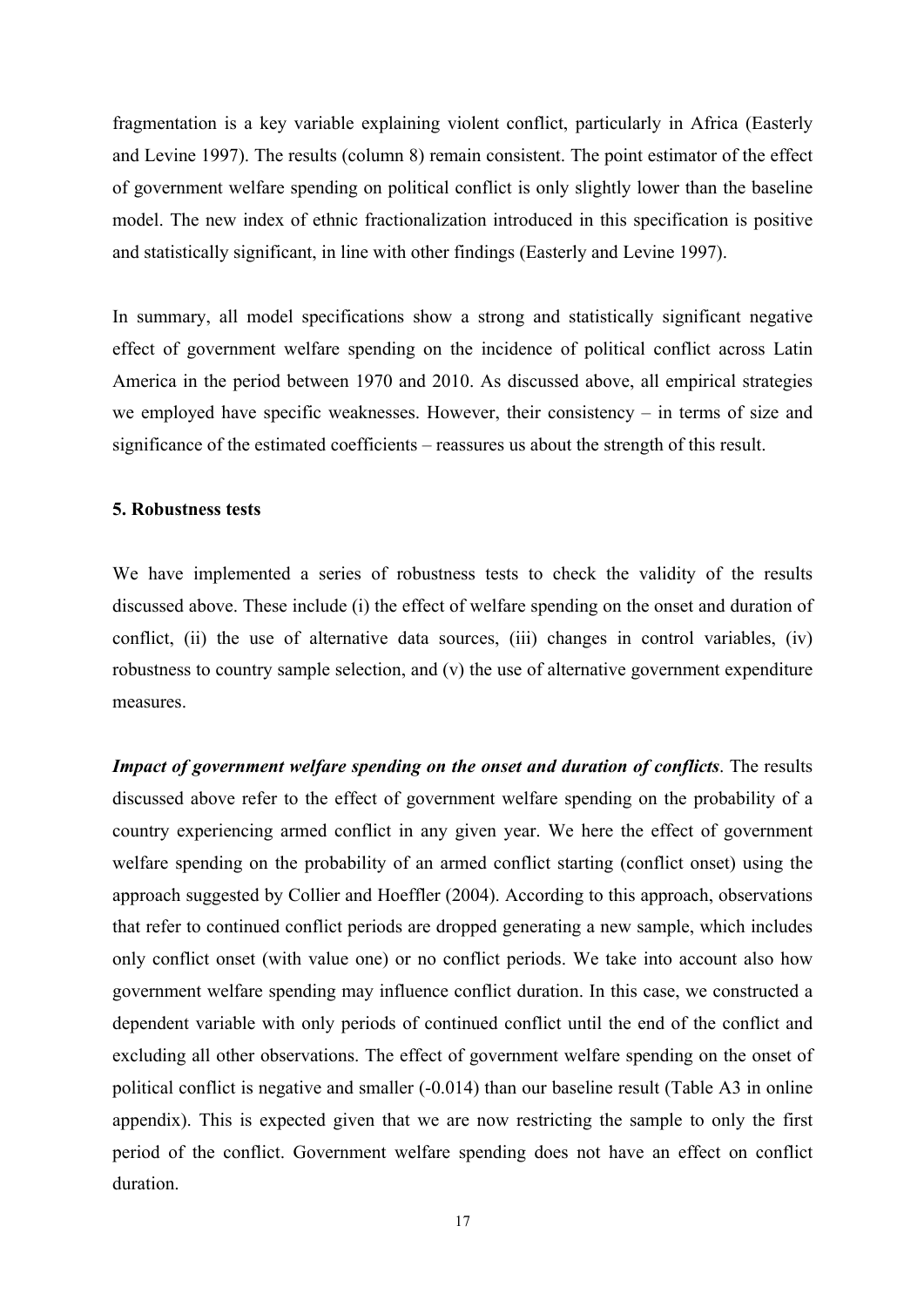*Alternative dependent variables*. We were able to compute alternative measures of political conflict that distinguish between civil wars with at least 1,000 annual battle-related deaths, and low-intensity internal conflicts that resulted in between 25 and 999 annual battle-related deaths. We considered also an alternative source of data using the conflict list produced by the Center for Systemic Peace (CSP) Major Episodes of Political Violence (MEPV), 1946-  $2013$ <sup> $10$ </sup>. The main difference between these two sources is related to the intensity threshold used to qualify episodes of violence as conflicts. The MEPV dataset reports conflicts with at least 500 deaths with no yearly minimum. The UCDP/PRIO datasets count all reports of combatants and civilians killed directly in combat (Burbach and Fettweis 2015: 427), while in the MEPV dataset the number of deaths are based on estimates. We consider in addition the effect of government welfare spending on a specific type of conflict that has been common across all of Latin America: guerrilla warfare. These data are provided in Bazzi and Blattman (2014). The sign and statistical significance of the coefficients shown across all these specifications are similar to those reported in section 4 (Table A4 in online appendix). These results suggest that government welfare spending has a stronger effect on the reduction of smaller internal conflicts than on civil wars: an increase of one point in the ratio of government spending reduces the probability of civil war by 1.5 per cent, but by 6.5 percent in the case of lower intensity conflicts. The magnitude in the coefficient changes only slightly when we use of the MEPV dataset, and when we define political conflict in terms of guerrilla warfare.

*Alternative specifications*. In order to test further for the correct specification of the models and potential omitted variable biases, we used three alternative specifications (Table A5 in online appendix). First, we included year dummy variables in the baseline specification. The coefficient of government welfare spending remains negative and statistically significant. In a second specification, we introduced a dummy variable for years of economic crises, defined as years when GDP per capita growth was below zero. The rationale for the introduction of this control is the fact that economic crises could potentially have an important effect of conflict (see Miguel et al. 2004). Introducing this variable increases the welfare coefficient by one percentage point in relation to the baseline model in column 1. Finally, we tested the

 

 $10$  Political conflict cases are defined by "the systematic and sustained use of lethal violence by organized groups that result in at least 500 directly-related deaths over the course of the episode" (Marshall and Cole, 2014: 2). Available at: www.systemicpeace.org/warlist/warlist.htm.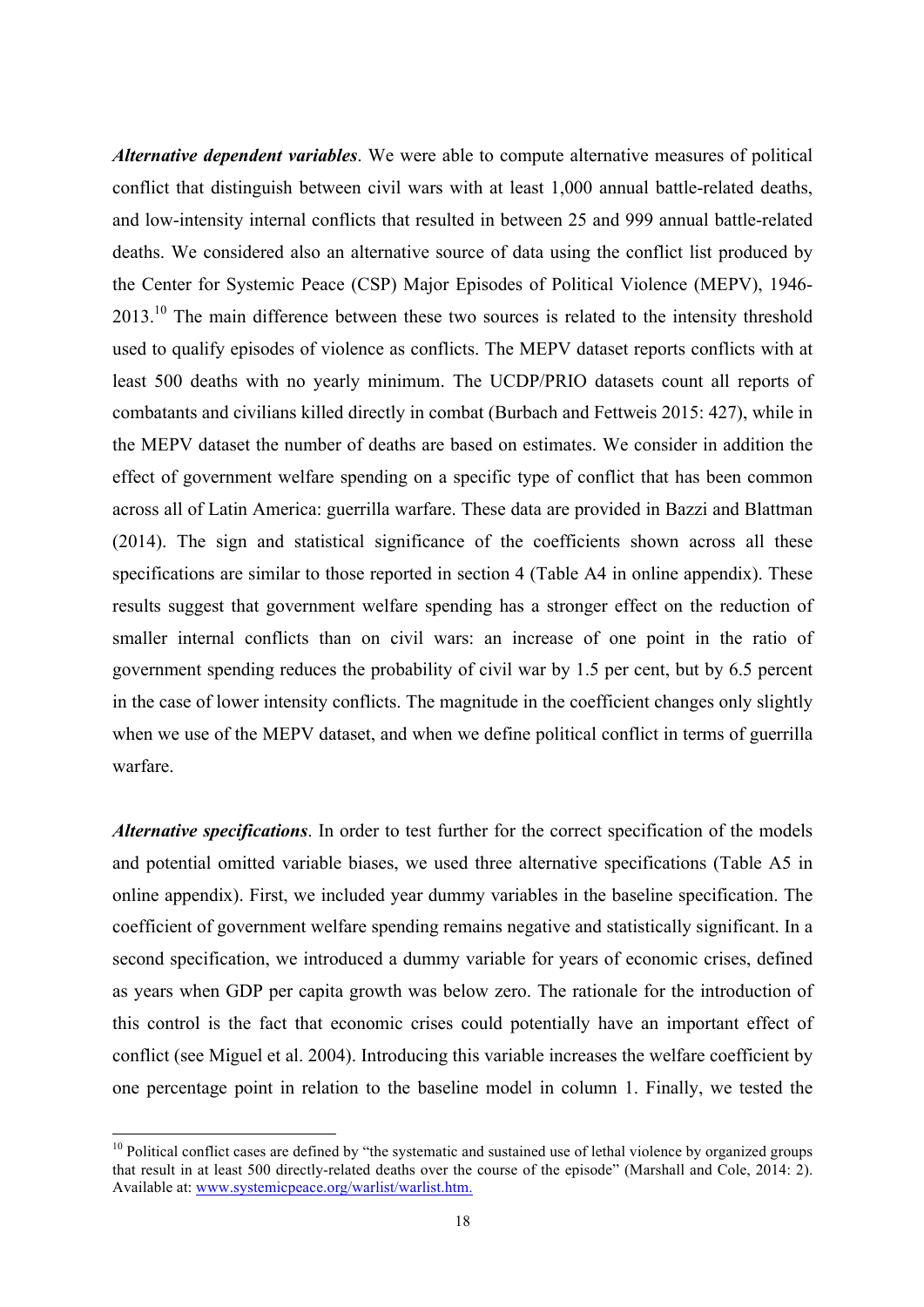validity of the previous results to the introduction of additional controls: the share of the population aged 15-64 years old using data extracted from the World Development Indicators database (Østby et al. 2011); and the share of the population aged 25 years old and over with secondary and tertiary education (Barro-Lee 2011, Thyne 2006). The introduction of these additional controls reduces the welfare spending coefficient to 0.031 (in comparison to 0.050 in the baseline specification) but these variables do not affect directly the probability of conflict.

*Sensitivity to sample selection*. Due to the wide variation in the history of political conflicts across Latin America, we removed from the sample potential outliers in the form of countries that have experienced very long conflicts. This is because it is possible that governments may have a higher propensity of providing welfare programmes in situations of protracted conflicts that cannot be resolved through military means alone. We started by removing Colombia, which is the country with the longest conflict duration in our sample. We then removed Peru and Guatemala, two countries with very long and complex conflicts during the period of analysis. We tested also the sensitivity of the estimates in section 4 to the period of analysis by running the original regressions for the time period after the peak of violence in 1989 (Figure 1). The results remain consistent across these new model specifications, with only small variations in the magnitude of the coefficients (Table A6 in online appendix).

*Other government expenditure.* A final important question is whether the results we have discussed in the paper so far indicate a specific effect of welfare spending or reflect the effects of government capacity more generally (Besley and Persson 2010). In order to isolate the effect of welfare spending, we have re-estimated the baseline regressions by substituting welfare spending with other types of government expenditure: agriculture and mining, defence, education, health, transport and communication.<sup>11</sup> Almost none these coefficients are statistically significant (Table A8 in online appendix). The only exception is government expenditure on defence. This coefficient is *positive* (and statistically significant at conventional levels), suggesting that the probability of political conflict incidence is higher in countries across Latin America that invest more in their military sector. These results confirm that it is specifically welfare spending that is associated with reductions in political conflict.

<u> 1989 - Johann Stein, fransk politiker (d. 1989)</u>

 $11$  Descriptive statistics on the different types of expenditures are provided in Table A8 in the online appendix.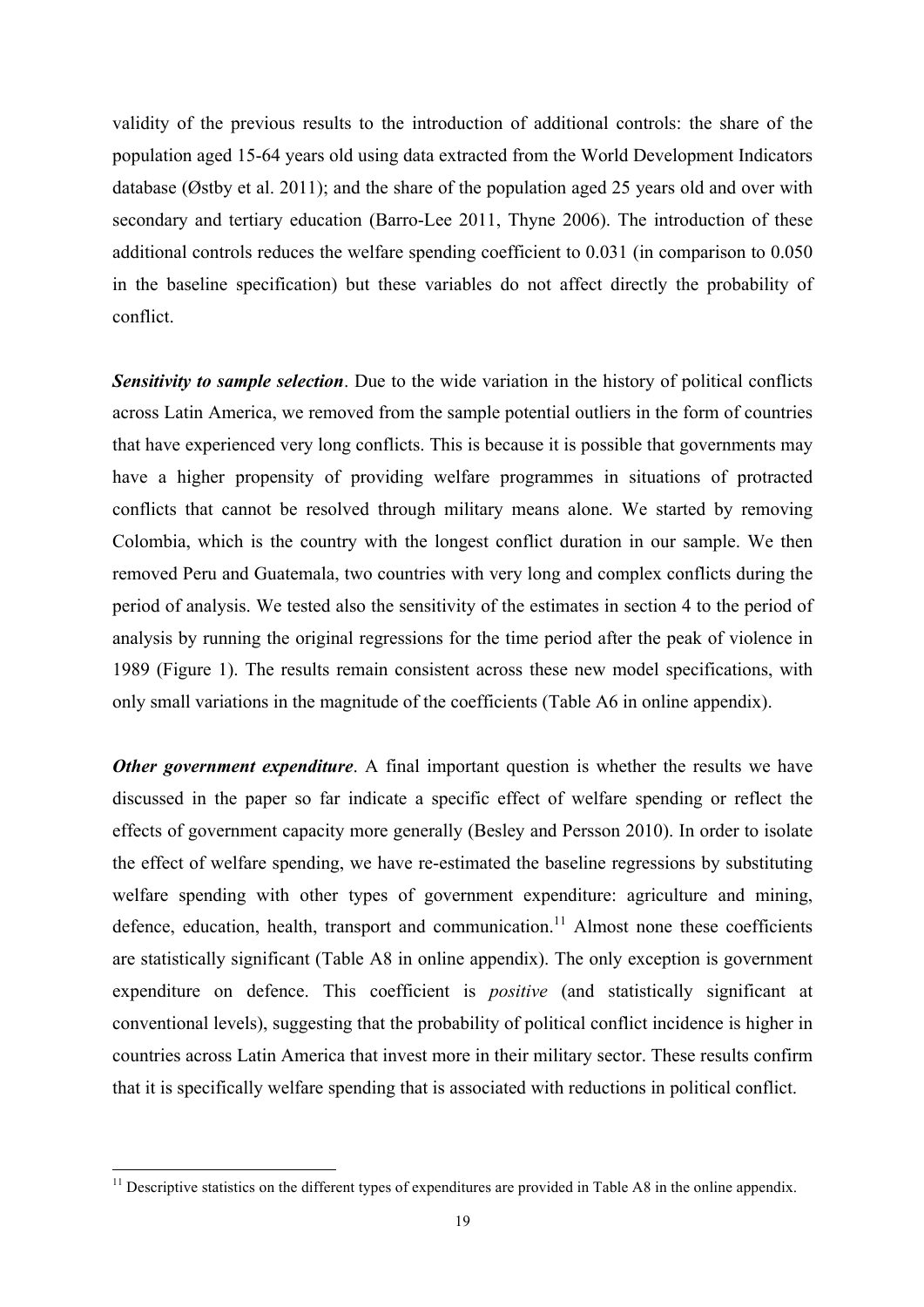#### **6. When does government welfare spending affect political conflict?**

In the sections above we discussed the negative effect of government welfare spending on the incidence of political conflict across Latin America in the period between 1970 and 2010. We showed further that this result pertains exclusively to welfare spending and not to other forms of government expenditure. In this section, we investigate the conditions under which government welfare spending may reduce political conflict, following the discussion in section 2. The first mechanism we examine is whether the relationship between government welfare spending and political conflict we observed above is mediated by changes in inequality. Government transfers that have a strong redistributive element may reduce inequalities, thereby addressing possible existing grievances that led to the conflict (Azam 1995, 2001). However, government welfare spending may not have a strong redistributive component, as is the case when such transfers are used to reinforce systems of patronage, as has been the case in much of Latin America over the last decades (Centeno 2002, Diaz-Cayero et al. 2012). In order to test this mechanism, we separated our initial sample between countries that experienced increasing inequality and those that experienced decreasing inequality in the period under analysis, following Hansen (2000). Data were obtained from the Global Consumption and Income Project  $(GCIP)$ <sup>12</sup> Table 5 shows that government welfare spending is more effective in reducing political conflict in countries with decreasing inequality (column 2). We tested further this result by restricting the sample to the period after 1989, when government welfare spending increased the most across the Latin America region.<sup>13</sup> Again the results show that in this period government welfare spending reduced the probability of political conflict (by nearly eight per cent) in countries with decreasing inequality (column 4), but not in countries with increasing inequality (column 5).

[Table 5 about here]

 

<sup>&</sup>lt;sup>12</sup> Data are available at http://gcip.info/. This database is one of the most comprehensive source of information on inequality for more than 140 countries over the period between 1960 and 2013. Gini coefficients were computed following a standardized approach that extracted information from national household surveys. Countries with decreasing inequality over the period 1970-2010 were Colombia, El Salvador, Guatemala, Paraguay, Peru, Uruguay and Venezuela. Other countries experienced rising levels of inequality in the same period.

<sup>&</sup>lt;sup>3</sup> The countries that experienced decreasing inequality between 1989 and 2010 were Argentina, Chile, El Salvador, Guatemala, Nicaragua, Panama and Peru.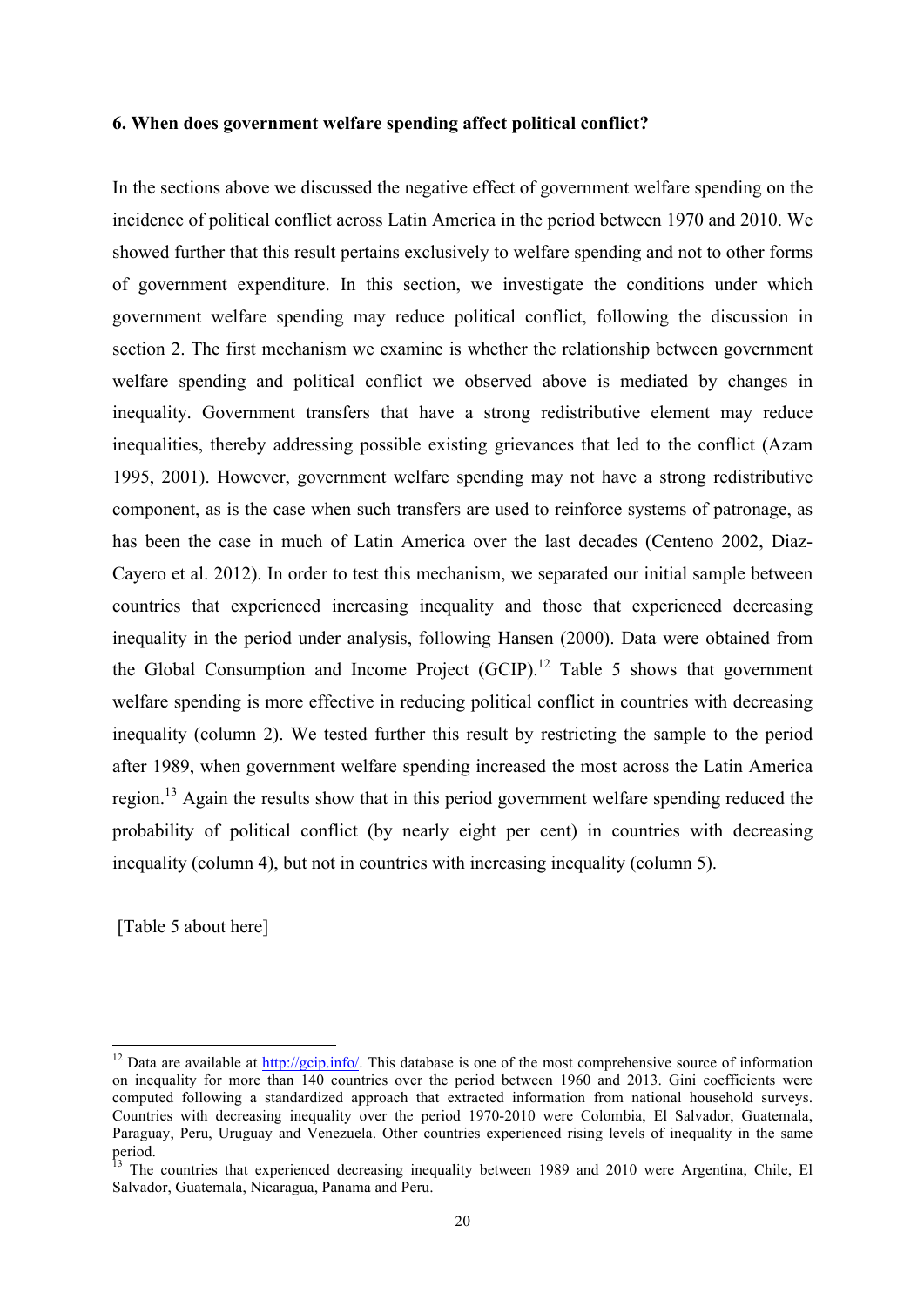We discussed also in section 2 whether perceptions of inequality may also influence the effectiveness of government welfare spending in reducing political conflict. In order to test this hypothesis, we compiled data from different waves of *Latinobarometro*, <sup>14</sup> where people (aged 18 years and more) were asked for their opinion about the distribution of incomes in their country. The specific question asks: "How fair you think that income distribution is in (country)?". We interpret answers 'very fair' as indicating that people perceive inequality in their country to be low. These data are available only since 1997. We split the sample into countries with increasing and decreasing percentages of people who considered that income distribution is very fair. The former group is composed of Argentina, Panama and Venezuela. Table 5 shows that welfare spending reduces the probability of political conflict in both groups (columns 6 and 7). However, and in line with the inequality mechanism above, the magnitude of the coefficient is higher in countries where people were increasingly more likely to perceived the income distribution as fair (column 6). Taken together, the results suggest that government welfare spending is useful in mitigating political violence when it is associated with parallel reductions in income inequality and in perceptions about income inequality.

The impact of government welfare spending may be also mediated by factors other than inequality or the perception of inequality. Two key mechanisms discussed in section 2 were the levels of social trust and perceptions about the commitment and quality of state institutions. The direction of these mechanisms is also theoretically ambiguous. Government welfare policies that generate feelings of reciprocity among citizens and signal a strong commitment of the government to uphold the social contract may increase social trust in society, as well as trust and support for government institutions (Acemoglu and Robinson 2006, Rothstein 1998). Both effects would reduce the likelihood of political conflict. However, welfare policies that are perceived as part of patronage systems and reinforce social disparities may break social trust, as well as trust in government institutions. These effects would increase the risk of political conflict (Besley and Persson 2010, North, Wallis and Weingast 2009).

We measure these two mechanisms using information from different waves of *Latinobarometro*. Regarding social trust, people were asked: "Generally speaking, would you say that you can trust most people, or that you can never be too careful when dealing with

<u> 1989 - Johann Stein, fransk politiker (d. 1989)</u>

<sup>&</sup>lt;sup>14</sup> Data, questionnaires and support documents are available at http://www.latinobarometro.org/lat.jsp.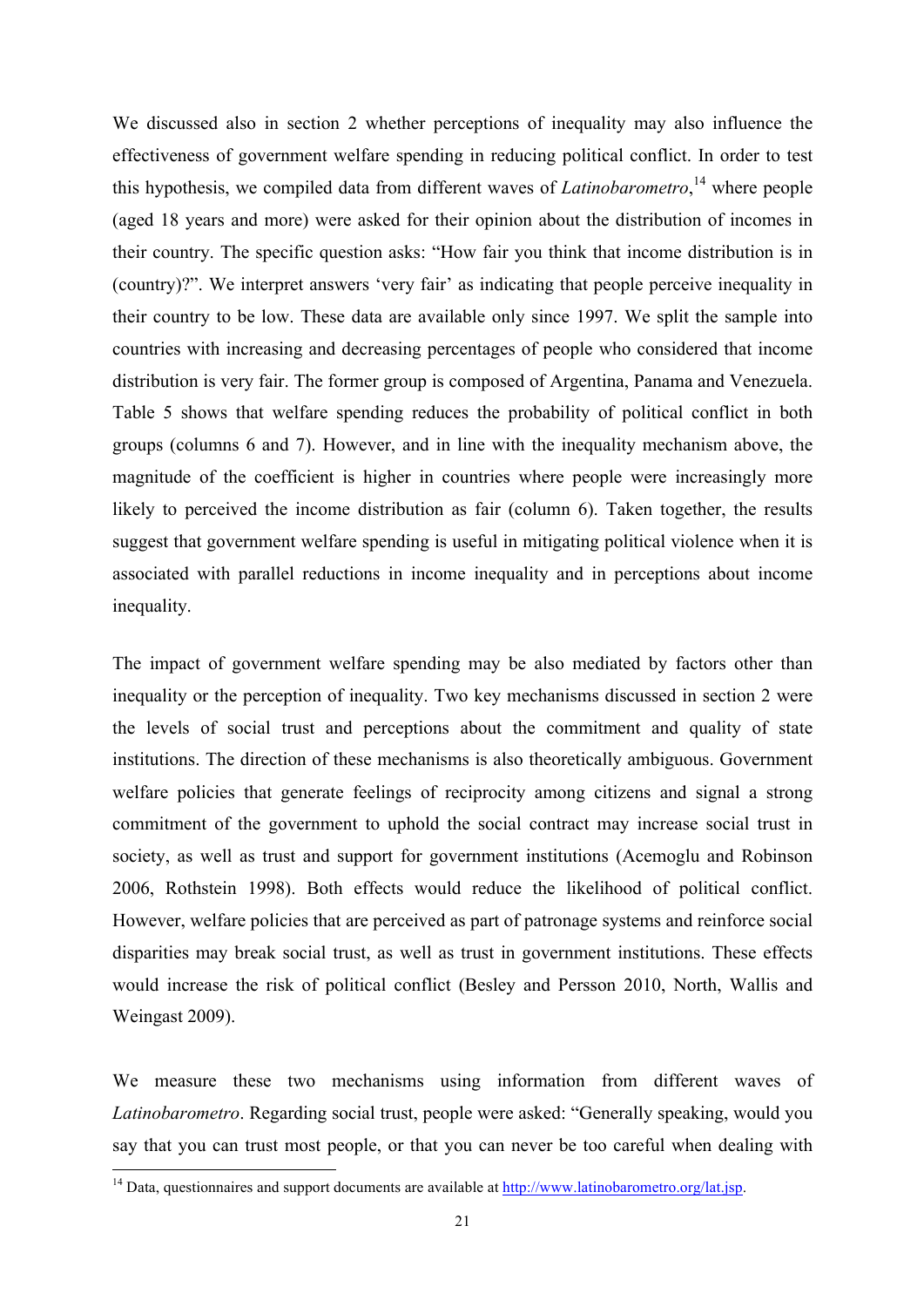others?". We split the sample into countries with increasing and decreasing percentages of people who report that can trust most people during the period of analysis.<sup>15</sup> Table 5 shows that government welfare spending is effective in reducing the probability of conflict only when associated with increasing levels of social trust (column 8). The question we use to proxy for trust in government institutions asks about the confidence of individual citizens towards their government. Again we split the sample into countries with increasing and decreasing percentages of people who report some or a lot of confidence in their government. Table 5 shows that welfare spending contributes to reducing the probability of political conflict only when associated with increasing trust in government institutions (column 10).<sup>16</sup>

### **7. Discussion and conclusions**

 

Over the past century, countries across Latin America have experienced an increase in political conflict in the forms of guerrilla movements, episodes of terrorism and civil wars. Violence reached a peak in 1989 and decreased in the 1990s and 2000s. This paper shows that government interventions in the form of welfare spending have played a key role in reducing the risk of political conflict in the region. Using data for Latin American countries over the period between 1970 and 2010, we showed that (in our preferred specification) increases of government welfare spending by one percentage point reduce the probability of conflict on average by around five per cent. The results also show that government welfare spending has a stronger effect on the reduction of smaller internal conflicts and guerrilla insurgencies, and on the probability of conflict onset. The impact of government welfare spending on political conflicts of larger intensity or on the duration of conflicts is weaker. The results show further that this effect is related only to welfare spending. Other forms of government expenditure do not affect the incidence of political conflict, but the probability of conflict is higher in countries investing more on their military sector.

The regressions results highlight in addition that the effectiveness of government welfare spending in promoting political stability is mediated by key mechanisms. Notably, government welfare spending is particularly effective in reducing the incidence of political conflict when associated with reductions in absolute and perceived inequality, and increasing

<sup>&</sup>lt;sup>15</sup> The former group includes Argentina, Chile, El Salvador, Mexico, Peru and Venezuela.

<sup>&</sup>lt;sup>16</sup> These were Argentina, Chile, Colombia, El Salvador, Mexico, Nicaragua, Panama, Paraguay, Uruguay and Venezuela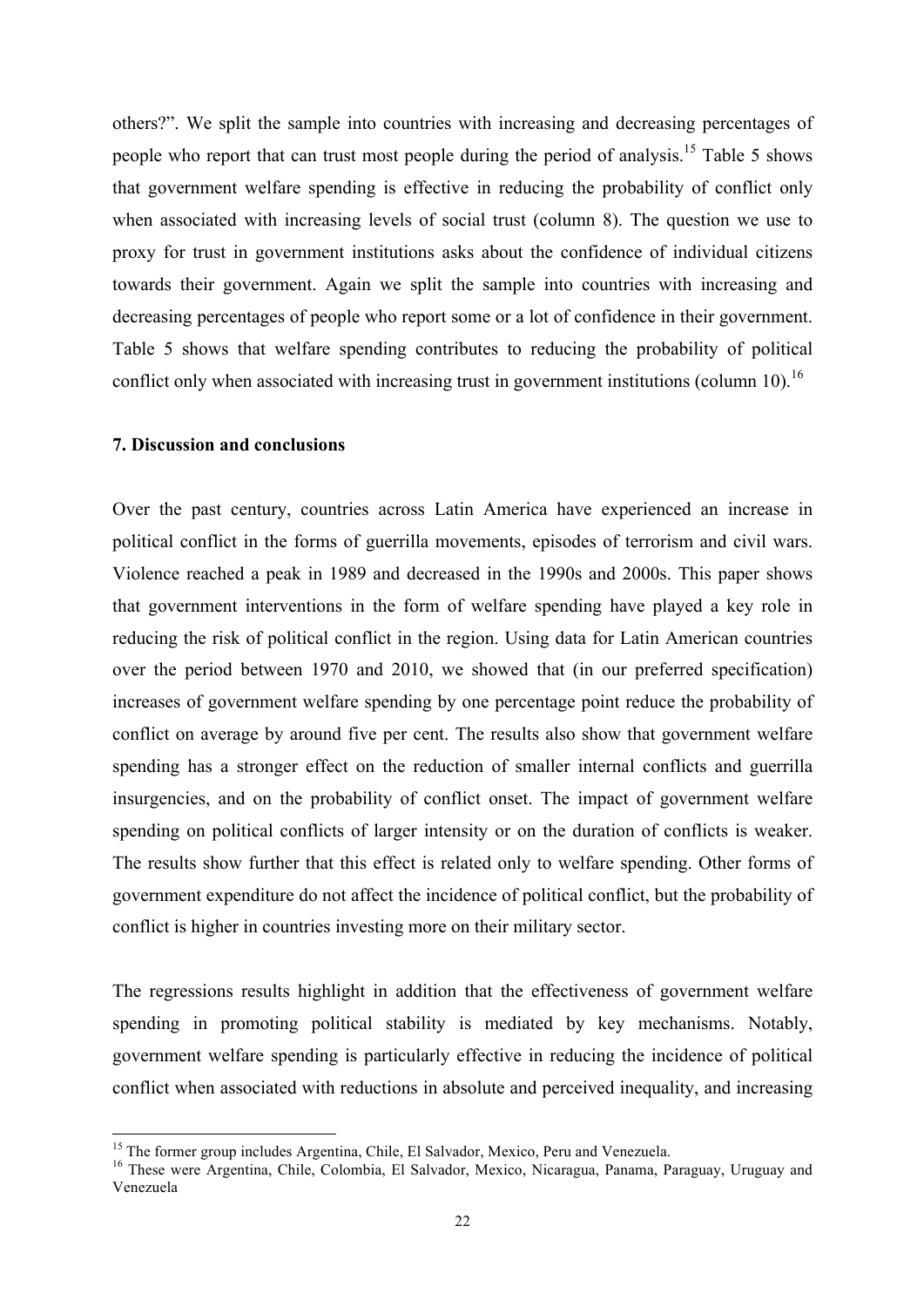levels of social trust and trust in government institutions. Overall, these results suggest that social welfare spending is a useful tool to reduce social tensions and avoid the escalation of conflicts when it addresses unequal distributions of resources, and improves the trust of citizens on formal institutions and on each other. Improved political stability is likely in turn to strengthen state capacity in the future as state institutions will be better able to focus on social development rather than military expansion.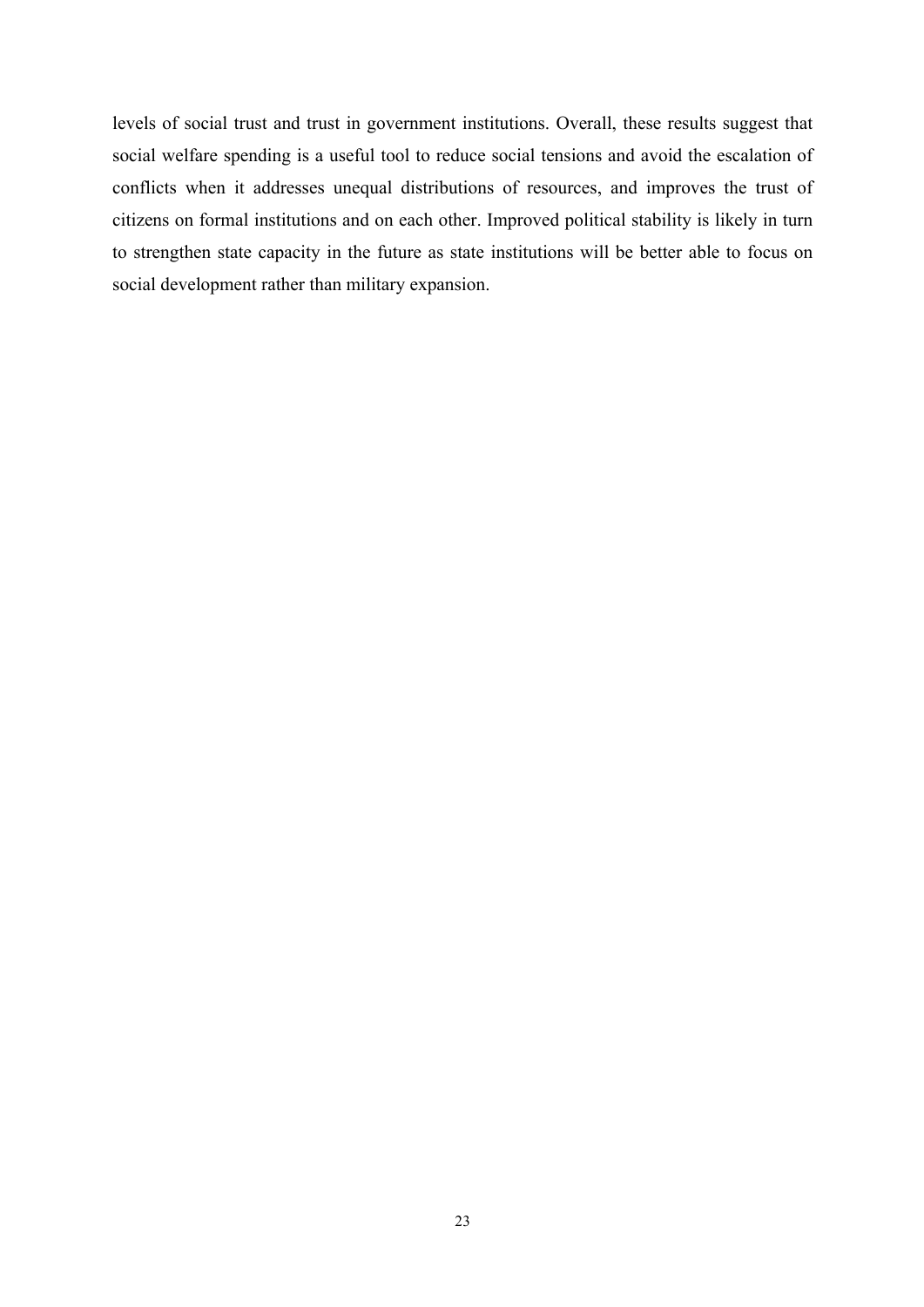#### **References**

Acemoglu, D. amd Robinson, J. A. 2000. "Why Did the West Extend the Franchise? Democracy, Inequality and Growth in Historical Perspective", *Quarterly Journal of Economics*, 115: 1167-1199.

Acemoglu, D. and Robinson, J. 2006. *Economic Origins of Dictatorship and Democracy*, New York: Cambridge University Press.

Acemoglu, D., Garcia-Jimeno, C. and Robinson, J. 2015. "State Capacity and Economic Development: A Network Approach", *American Economic Review* 105 (8): 2364-2409.

Acemoglu, D., Robinson, J. and Verdier, T. 2004. "Kleptocracy and Divide-and-Rule: A Model of Personal Rule", *Journal of the European Economic Association* 2 (2-3): 132-192.

Akerlof, G. A. 1976. "The Economics of Caste and of the Rat Race and Other Woeful Tales", *Quarterly Journal of Economics* 90 (4): 599-617.

Alesina, A. and LaFerrara, E. 2002a. "Who Trusts Others?", *Journal of Public Economics* 85: 207-234.

Alesina, A. and LaFerrara, E. 2002b. "Participation in Heterogenous Communities", *Quarterly Journal of Economics* 115 (3): 847-858.

Arias, E. D. and Goldstein, D. M. 2010. "Violent Pluralism: Understanding the New Democracies of Latin America". In Enrique Desmond Arias and Daniel Goldstein (eds.). *Violent Democracies in Latin America*, 1–34. Durham, NC: Duke University Press.

Art, R. J. and Richardson, L. (2007). *Democracy and Counterterrorism: Lessons from the Past*. US Institute of Peace Press.

Azam, J-P. 1995. "How to Pay for the Peace? A Theoretical Framework with References to African Countries", Public Choice 83 (1-2): 173-184.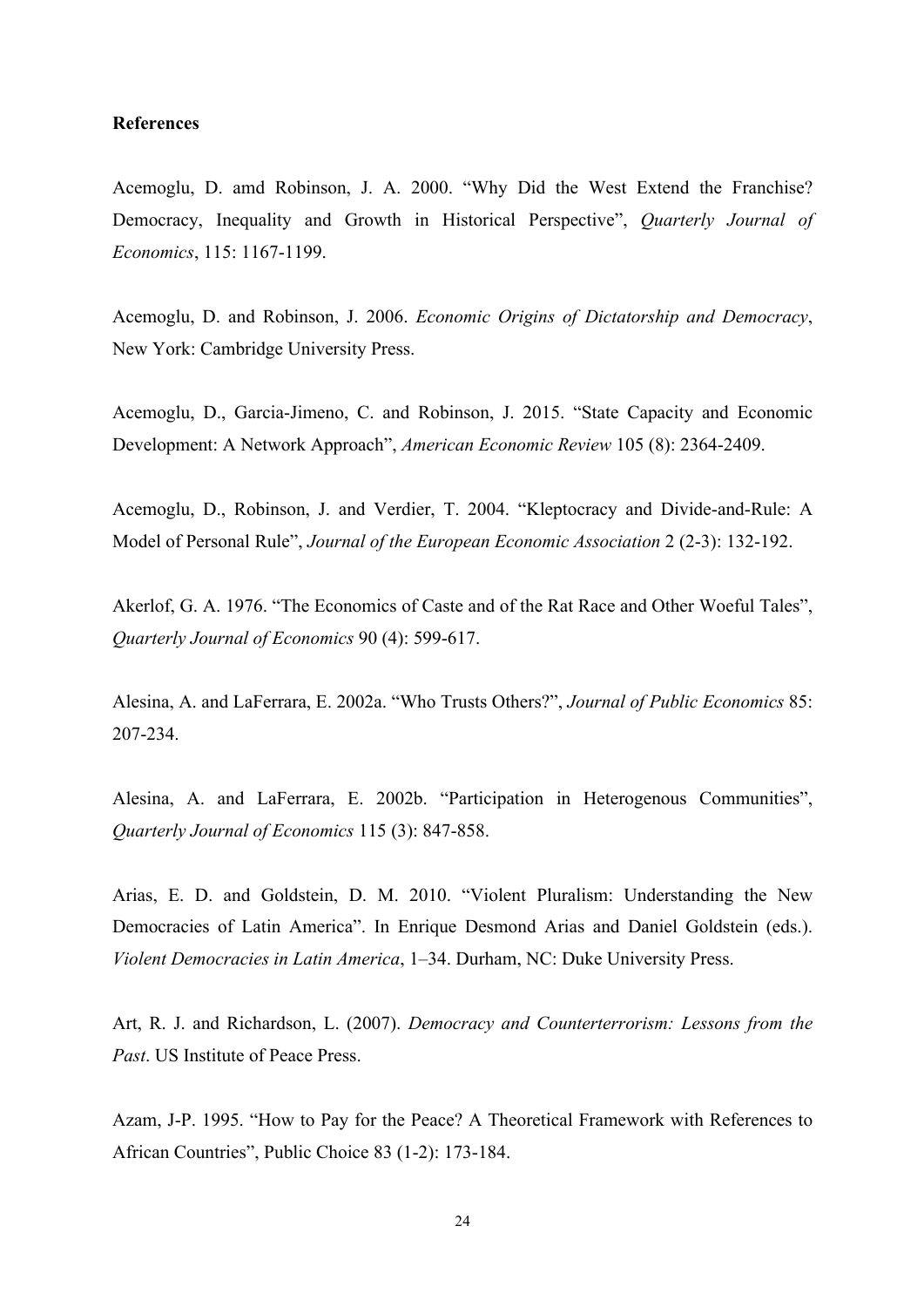Azam, J-P. 2001. "The Redistributive State and Conflicts in Africa", *Journal of Peace Research* 38: 429-444.

Barakat, M. and Urdal, H. 2009. "Breaking the Waves: Does Education Mediate the Relationship between Youth Bulges and Political Violence?", World Bank Policy Research Working Paper 5114.

Barro, R. and Lee, J-W. 2013. "A New Data Set of Educational Attainment in the World, 1950-2010", *Journal of Development Economics* 104: 184-198.

Bauer, M., Cassar, A., Chytilova, J., Henrich, J. 2011. "Warfare during Ontogeny Increases Egalitarian and Parochial Motivations", Working Paper, University of San Francisco.

Baum, C. F. and Schaffer, M. E. 2012. "IVREG2H: Stata Module to Perform Instrumental Variables Estimation using Heteroskedasticity-Based Instruments", Statistical Software Components S457555, Boston College Department of Economics, revised 02 April 2015.

Bazzi, S. and Blattman, C. 2014. "Economic Shocks and Conflict: Evidence from Commodity Prices", *American Economic Journal: Macroeconomics* 6 (4): 1-38.

Beath, A., Christia, F. and Enikolopov, R. 2012. "Winning Hearts and Minds through Development: Evidence from a Field Experiment in Afghanistan", MIT Political Science Department Working Paper 2011-14.

Benabou, R. 2001. "Unequal Societies: Income Distribution and the Social Contract", *American Economic Review* 90: 96-129.

Berman, E., Shapiro, J. and Felter, J. 2009. "Can Hearts and Minds Be Bought? The Economics of Counterinsurgency in Iraq", NBER Working Paper 14606.

Besley, T. and Persson, T. 2009a. "Repression or Civil War?", *American Economic Review* 99 (2): 292-297.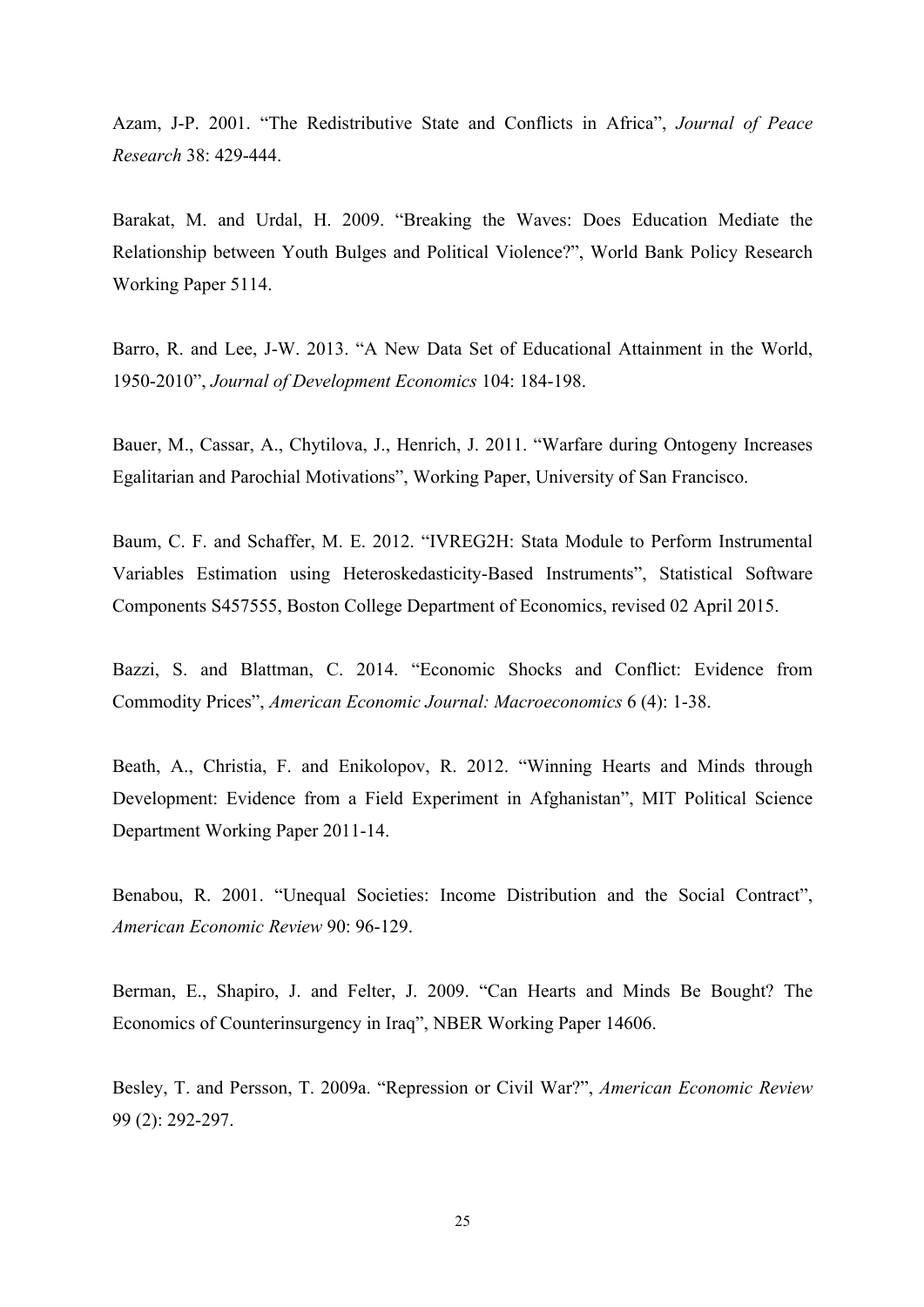Besley, T. and Persson, T. 2009b. "The Origins of State Capacity", *American Economic Review* 99 (4): 1218-1244.

Besley, T. and Persson, T. 2010. "State Capacity, Conflict, and Development", *Econometrica* 78 (1): 1-34.

Bodea, C., Higashijima, M. and Singh, R. J. 2015. "Oil and Civil Conflict: Can Public Spending Have a Mitigation Effect?", *World Development* 78: 1-12.

Boix, C. Miller, M. K. and Rosato, S. 2014. "Boix-Miller-Rosato Dichotomous Coding of Democracy, 1800-2010". doi:10.7910/DVN/28468, Harvard Dataverse, V1

Bueno de Mesquita, B., Morrow, J. D., Siverson, R. M. and Smith, A. 2002. "Political Institutions, Policy Choice and the Survival of Leaders", *British Journal of Political Science* 32 (4): 559-590.

Bueno de Mesquita, B., Smith, A., Siverson, R. And Morrow, J. D. 2003. *The Logic of Political Survival*. MIT Press.

Buhaug, H. 2006. "Rebel Capability and Rebel Objective in Civil War", *Journal of Peace Research* 43 (6): 691-708.

Burbach, D. T., and C. J. Fettweis (2014), "The Coming Stability? The Decline of Warfare in Africa and Implications for International Security", *Contemporary Security Policy*, 35(3), 421-445.

Calvo, E., Bertranou, F. and E. Bertranou (2010), "Are Old-age Pension System Reforms Moving Away from Individual Retirement Accounts in Latin America?", *Journal of Social Policy*, 39 (2): 223-234.

Camacho, A. and Mejia, D. 2014. "The Externalities of Conditional Cash Transfer Programs on Crime: The Case of Bogotá's *Familias en Accion* Program", Available at: http://lacer.lacea.org/bitstream/handle/123456789/12539/lacea\_2013\_cash\_transferes\_crime. pdf?sequence=1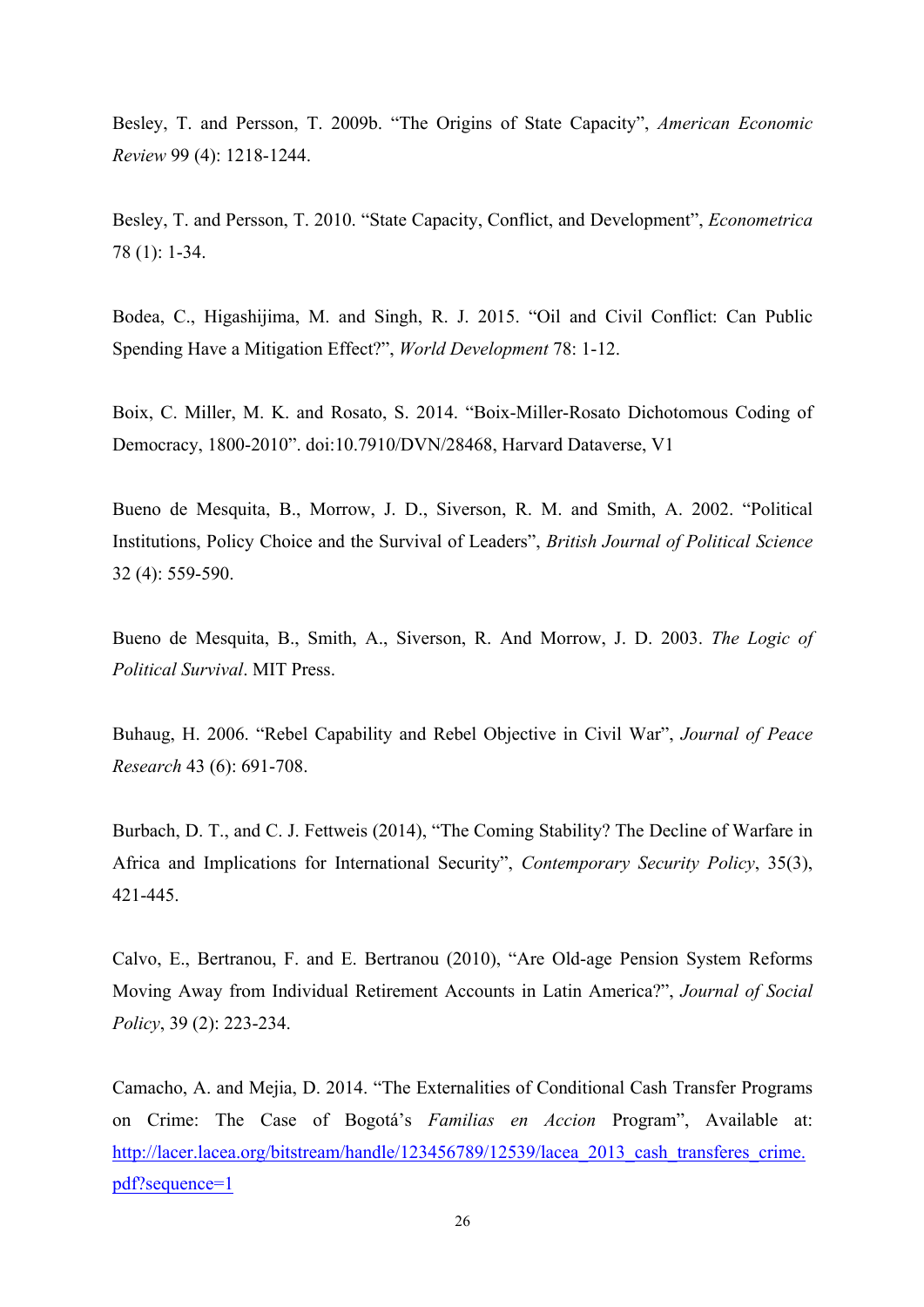Cederman, L. E., Gleditsch, K. S. and Buhaug, H. 2013. *Inequality, Grievances, and Civil War*. Cambridge University Press.

Centeno, M. A. 2002. *Blood and Debt: War and the Nation-State in Latin America*. Penn State Press.

CEPAL 2009. América Latina y el Caribe Series Históricas de Estadísticas Económicas 1950-2008, Cuadernos estadísticos, http://interwp.cepal.org/cuaderno\_37/index.htm.

Chioda, L., De Mello, J. and Soares, R. 2012. "Spillovers from Conditional Cash Transfer Programs: Bolsa Família and Crime in Urban Brazil", IZA Discussion Paper 6371, Bonn: Institute for the Study of Labor (IZA).

Colletta, N. J. and Cullen, M. L. 2000. *Violent Conflict and the Transformation of Social Capital: Lessons from Cambodia, Rwanda, Guatemala, and Somalia*, Conflict Prevention and Post-Conflict Reconstruction, World Bank, Washington D. C.

Collier, P. and Hoeffler, A. 2004. "Greed and Grievance in Civil War", *Oxford Economic Papers* 56 (4): 563-595.

Cornia, G. A. 2014. *Falling Inequality in Latin America: Policy Changes and Lessons*. Oxford University Press.

Crost, B., Felter, J. and Johnston, P. 2014. "Aid Under Fire: Development Projects and Civil Conflict", *American Economic Review* 104 (6): 1833-1856.

Cruces, G., Perez-Truglia, R. and Tetaz, M. 2013. "Biased Perceptions of Income Distribution and Preferences for Redistribution: Evidence from a Survey Experiment", *Journal of Public Economics* 98: 100-112.

De Ferranti, D., Perry, G., Ferreira, F. and M. Walton. 2004. *Inequality in Latin America: Breaking with History?*, World Bank, Washington, D.C.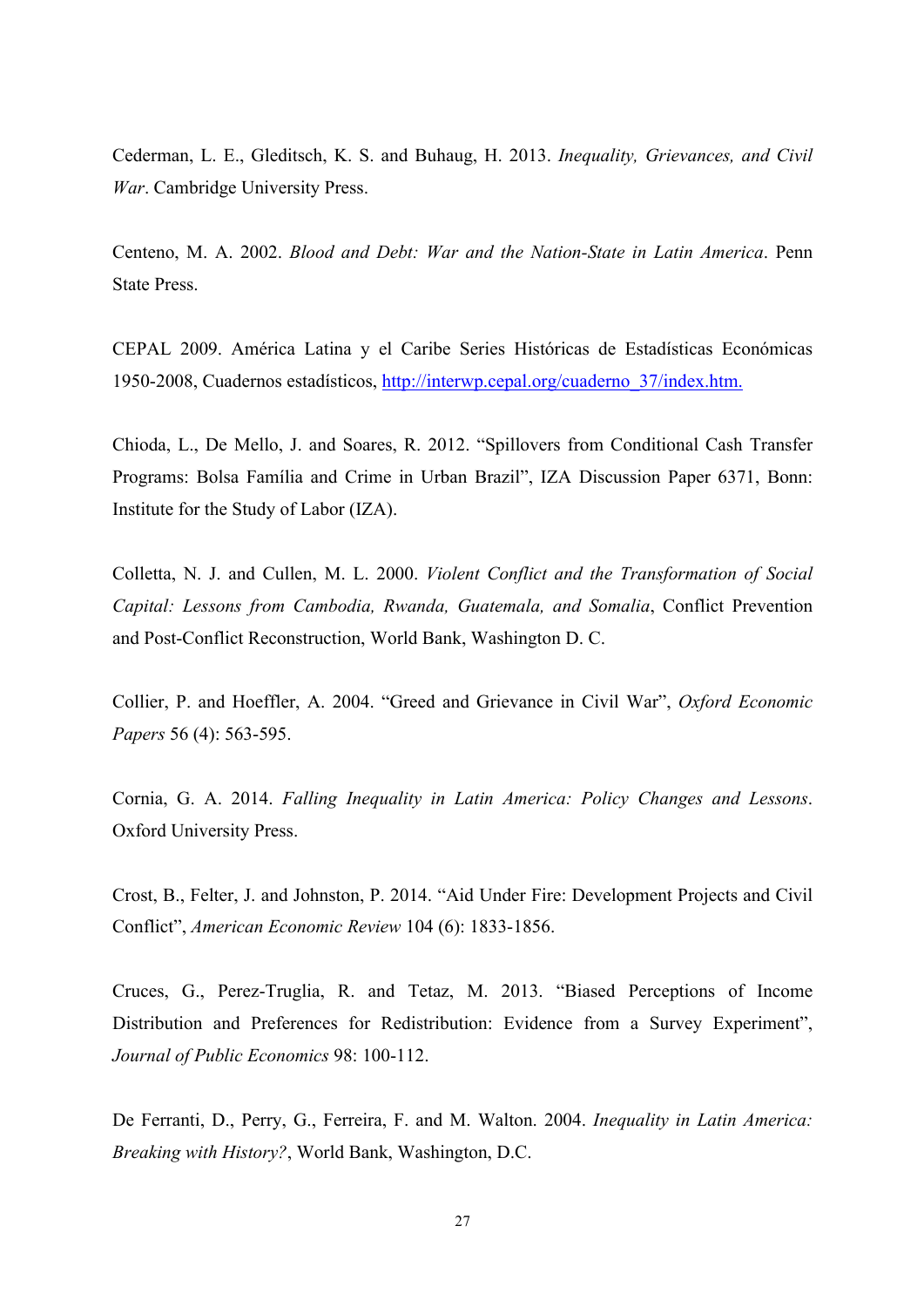De La O, A. L. 2013. "Do Conditional Cash Transfers Affect Electoral Behavior? Evidence from a Randomized Experiment in Mexico", *American Journal of Political Science* 57 (1).

De Juan, A. and Bank, A. 2015. "The Ba'athist Blackout? Selective Goods Provision and Political Violence in the Syrian Civil War", *Journal of Peace Research* 52 (1): 91-104.

De Swaan, A. 1998. *In Care of the State: Health Care, Education and Welfare in Europe and the USA in the Modern Era*. Polity Press and Oxford University Press.

Diaz-Cayeros, A., Estevez, F. and Magaloni, B. 2012. *Strategies of Vote Buying: Democracy, Clientelism and Poverty Relief in Mexico*. Cambridge University Press, forthcoming. Draft at http://web.stanford.edu/~magaloni/dox/2012strategiesvotebuying.pdf. Accessed on 21/10/16.

Easterly, W. 2001. Global Development Network Growth Database, available at: http://econ.worldbank.org/WBSITE/EXTERNAL/EXTDEC/EXTRESEARCH/0,,contentMD K:20701055~pagePK:64214825~piPK:64214943~theSitePK:469382,00.html.

Easterly, W., and Levine, R. 1997. "Africa's Growth Tragedy: Policies and Ethnic Divisions", *Quarterly Journal of Economics* 1203-1250.

Ebeke, M. C. and Ngouana, M. C. L. 2015. "Energy Subsidies and Public Social Spending: Theory and Evidence", Paper 15-101, International Monetary Fund.

Esping-Andersen, G. 1990. *The Three Worlds of Welfare Capitalism*. London: Polity.

Esteban, J.M. and Ray, D. 1994. "On the Measurement of Polarisation", *Econometrica* 62: 819-851.

Fearon, J. D. and Laitin, D. D. 2003. "Ethnicity, Insurgency, and Civil War", *American Political Science Review* 97 (1): 75-90.

Ferejohn, J. 1974. *Pork Barrel Politics*. Stanford: Stanford University Press.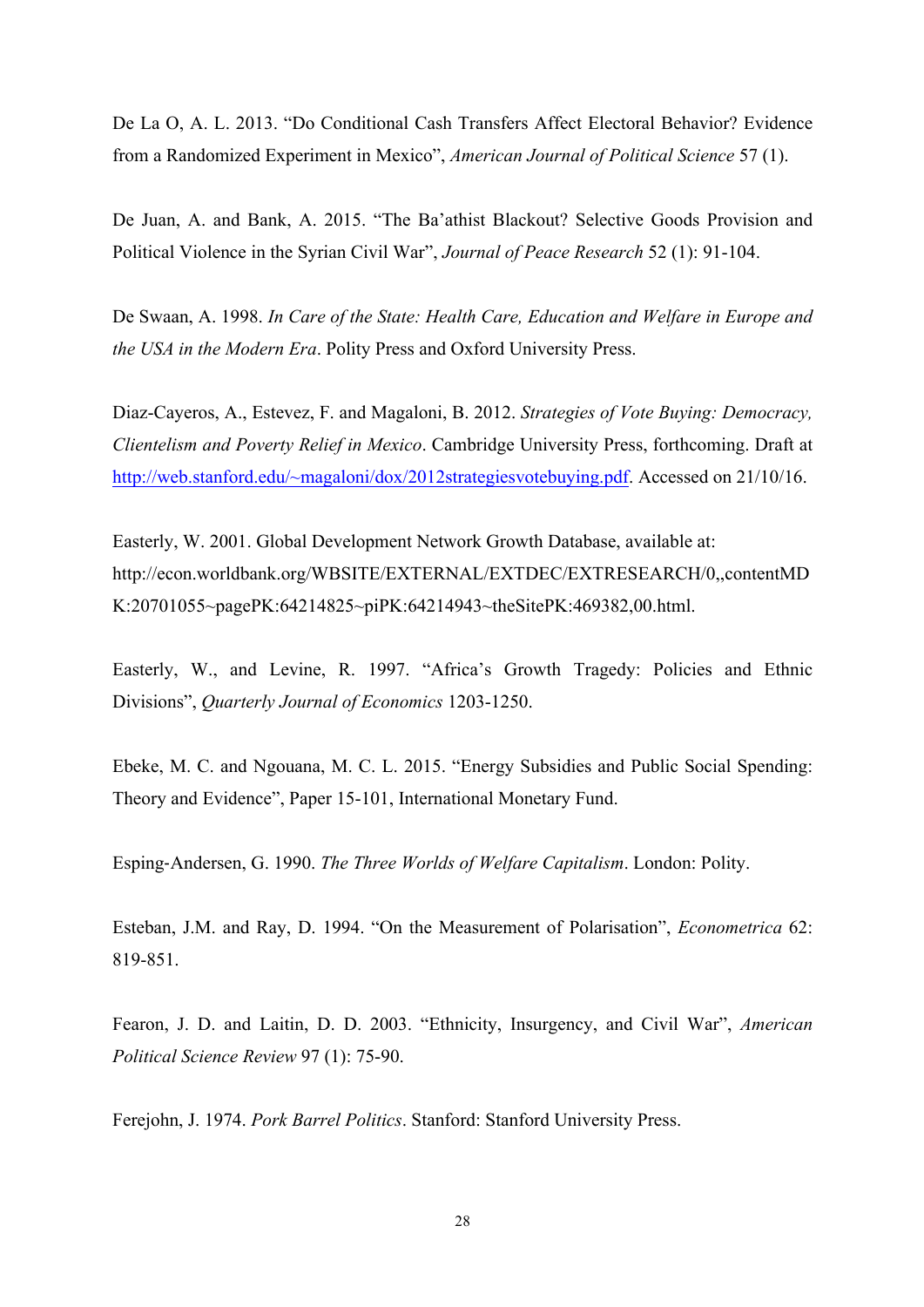Ferreira, F. and Robalino, D. 2010. "Social Protection in Latin America: Achievements and Limitations", World Bank Policy Research Working Paper Series # 5305.

Finan, F. and Schechter, L. 2011. "Vote-Buying and Reciprocity", NBER Working Paper 17411. Cambridge M. A.: National Bureau of Economic Research.

Fiszbein, A. 2004. "Beyond Truncated Welfare States: Quo Vadis Latin America?", Washington D. C.: The World Bank.

Fiszbein, A. and Schady, N. 2009. "Conditional Cash Transfers: Reducing Present and Future Poverty", World Bank, Washington, D.C.

Fjelde, H, and de Soysa, I. 2009. "Coercion, Co-optation, or Cooperation: State Capacity and the Risk of Civil War 1961-2004", *Conflict Management and Peace Science* 26 (1): 5-25.

Fukuyama, F. 2000. "Social Capital and Civil Society", IMF Working Paper 00/74.

Gimpelson, V. and Treisman, D. 2015. "Misperceiving Inequality", IZA Discussion Paper 9100.

Gleditsch, N. P., Wallensteen, P., Eriksson, M., Sollenberg, M. and Strand, H. 2002. "Armed Conflict 1946–2001: A New Dataset", *Journal of Peace Research* 39 (5): 615-637.

Gough, I., Wood, G., Barrientos, A., Bevan, P., Davis, P. and Room, G. 2004. *Insecurity and Welfare Regimes in Asia, Africa and Latin America: Social Policy in Development Contexts*. Cambridge University Press, Cambridge.

Grassi, D. 2010. "The Impact of Democratization: A Preliminary Investigation on Social Policies and Political Violence in Latin America". Available at: http://citeseerx.ist.psu.edu/viewdoc/summary?doi=10.1.1.631.8505

Grossman, H. I. 1994. "Production, Appropriation, and Land Reforms", *American Economic Review* 84: 705-712.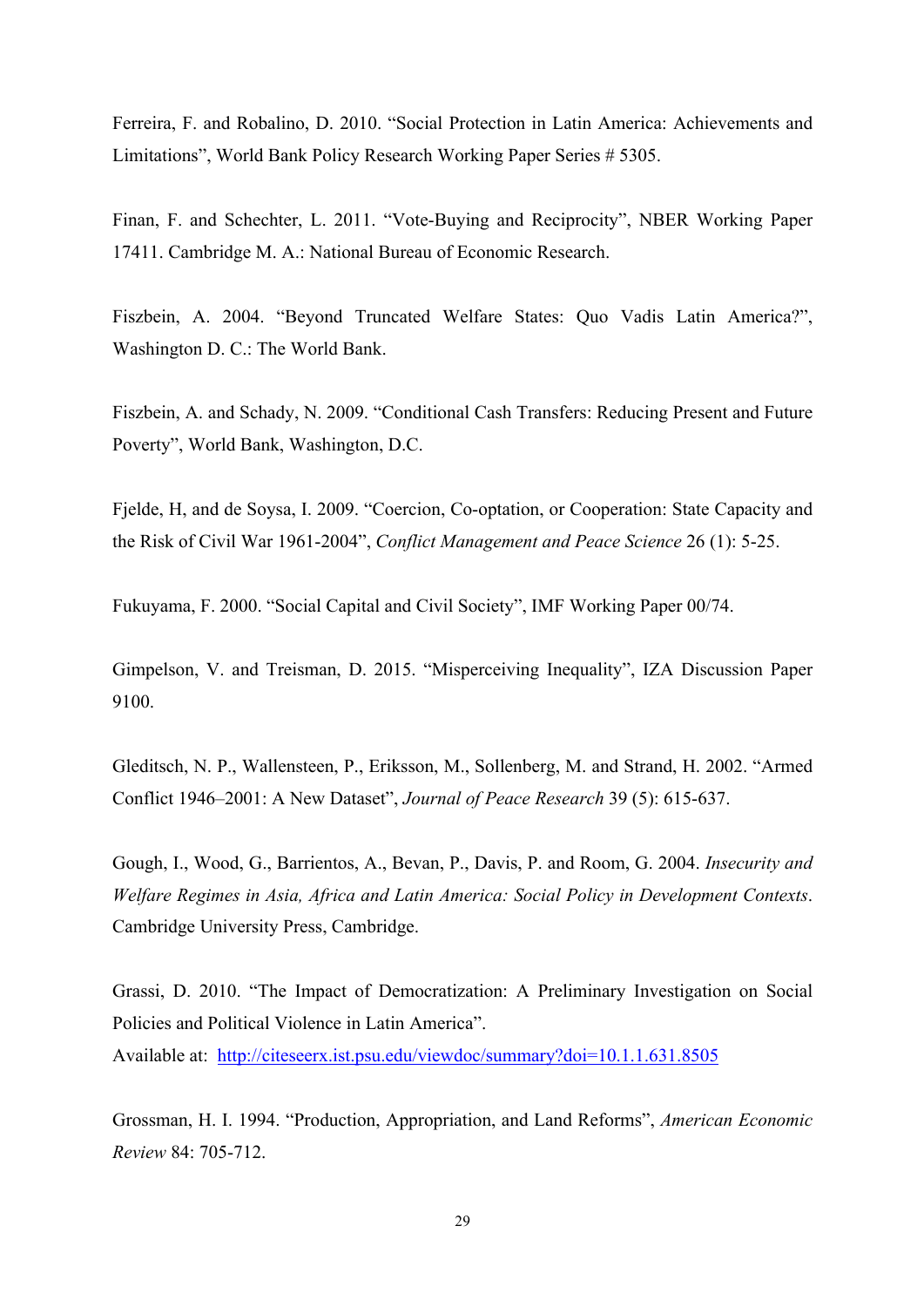Grossman, H. I. 1995. "Robin Hood and the Redistribution of Property Income", *European Journal of Political Economy* 11: 399-410.

Gurr, T. R. 1970. *Why Men Rebel*. Princeton University Press.

Hansen, B. 2000. "Sample Splitting and Threshold Estimation", *Econometrica* 68 (3): 575- 603.

Hansen, L. P. 1982. "Large Sample Properties of Generalized Method of Moments Estimators", *Econometrica* 50: 1029-1054.

Hegre, H. and Sambanis, N. 2006. "Sensitivity Analysis of Empirical Results on Civil War Onset", *Journal of Conflict Resolution* 50 (4): 508-535.

Huber, E. and Stephens, J. D. 2014. "Latin American Welfare Dataset, 1960-2014", University of North Carolina at Chapel Hill.

Huber, E., Nielsen, F., Pribble, J. and Stephens, J. 2006. "Politics and Inequality in Latin America and the Caribbean", *American Sociological Review* 71 (6): 943-963.

IADB. 2000. *Natural Disasters in Latin America and the Caribbean: An Overview of Risk*. Inter-American Development Bank.

Justino, P. 2015. "Civil Unrest and Government Transfers in India", IDS Evidence Report 108, Institute of Development Studies at the University of Sussex, Brighton, UK.

Khanna, G. and Zimmermann, L. 2015. "Guns and Butter? Fighting Violence with the Promise of Development", IZA Working Paper 9160.

Knack, S. and Zak, P. 2001. "Building Trust: Public Policy, Interpersonal Trust, and Economic Development", *Supreme Court Economic Review* 12: 134:151.

Kumlin, S. and Rothstein, B. 2005. "Making and Breaking Social Capital: The Impact of Welfare State Institutions", *Comparative Political Studies* 38 (3): 339-365.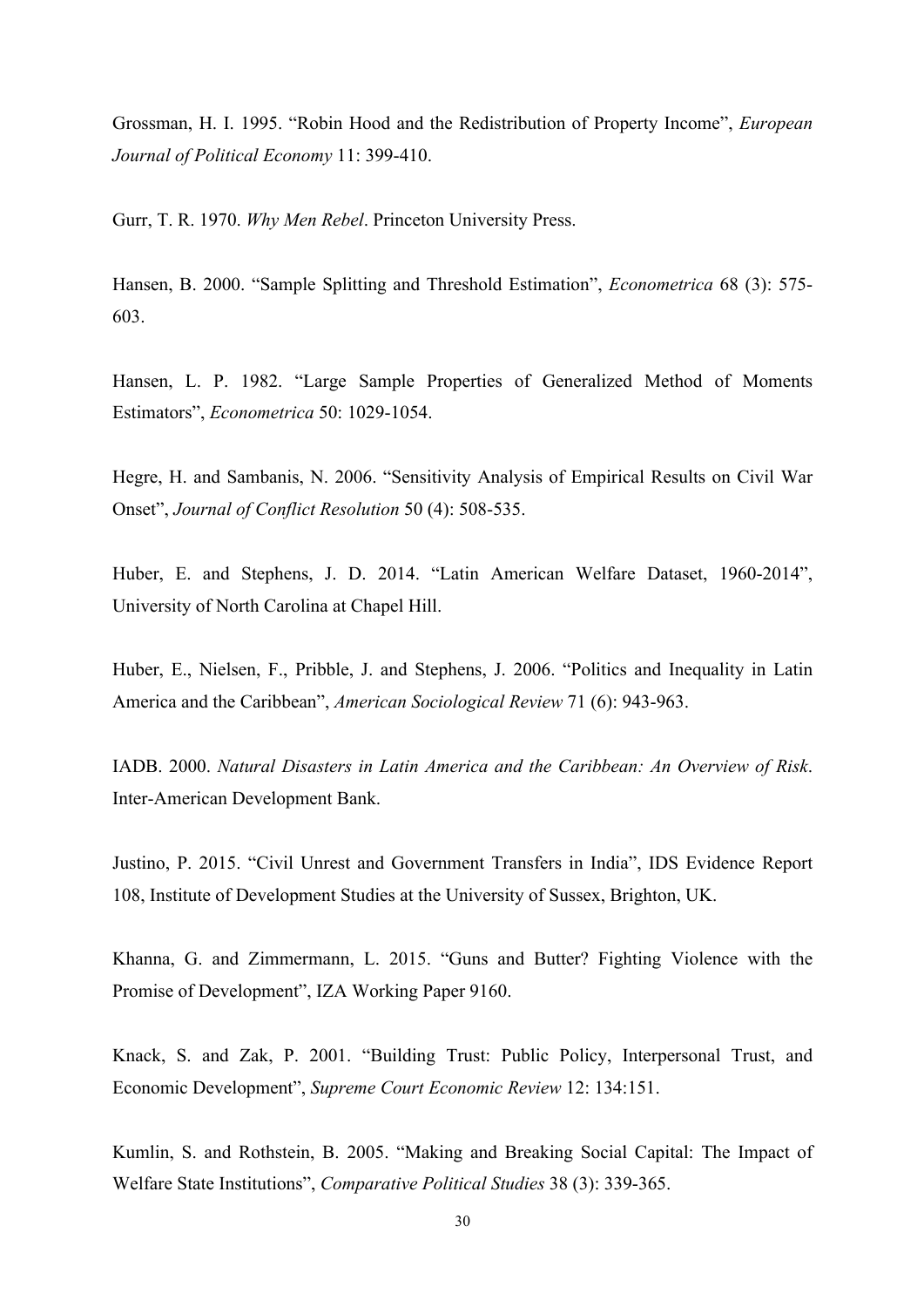Lederman, D., Loayza, M. and Menendez, A. 2002. "Violent Crime: Does Social Capital Matter?", *Economic Development and Cultural Change* 50 (3): 509-539.

Lewbel, A. 2012. "Using Heteroscedasticity to Identify and Estimate Mismeasured and Endogenous Regressor Models", *Journal of Business & Economic Statistics* 30 (1): 67-80.

Lindert, K., Skoufias, E. and Shapiro, J. 2006. "Redistributing Income to the Poor and the Rich: Public Transfers in Latin America and the Caribbean", Social Safety Nets Primer Series.

Linos, E. 2013. "Do Conditional Cash Transfer Programs Shift Votes? Evidence from the Honduras", *Electoral Studies* 32 (4); 864-874.

Machado, F., Scartascini, C. and Tommasi, M. 2009. "Political Institutions and Street Protests in Latin America", IDB Working Paper Series 110.

Manacorda, M., Miguel, E. and Vigorito, A. 2011. "Government Transfers and Political Support", *American Economic Journal: Applied Economics* 3 (3): 1-28.

Marshall, M. G. and Cole, B. R. 2014. *Global Report 2014: Conflict, Governance, and State Fragility*. Vienna, VA: Center for Systemic Peace. Serial report; also published in 2007, 2008, 2009, and 2011.

Meltzer, A. and Richard, S. 1981. "A Rational Theory of the Size of Government", *Journal of Political Economy* 89 (5): 914-927.

Miguel, E., Satyanath, S. and Sergenti, E. 2004. "Economic Shocks and Civil Conflict: An Instrumental Variables Approach", *Journal of Political Economy* 112 (4): 725-753.

Montalvo, J. G. and Reynal-Querol, M. 2008. "Discrete Polarisation with an Application to the Determinants of Genocides", *Economic Journal* 118 (533): 1835-1865.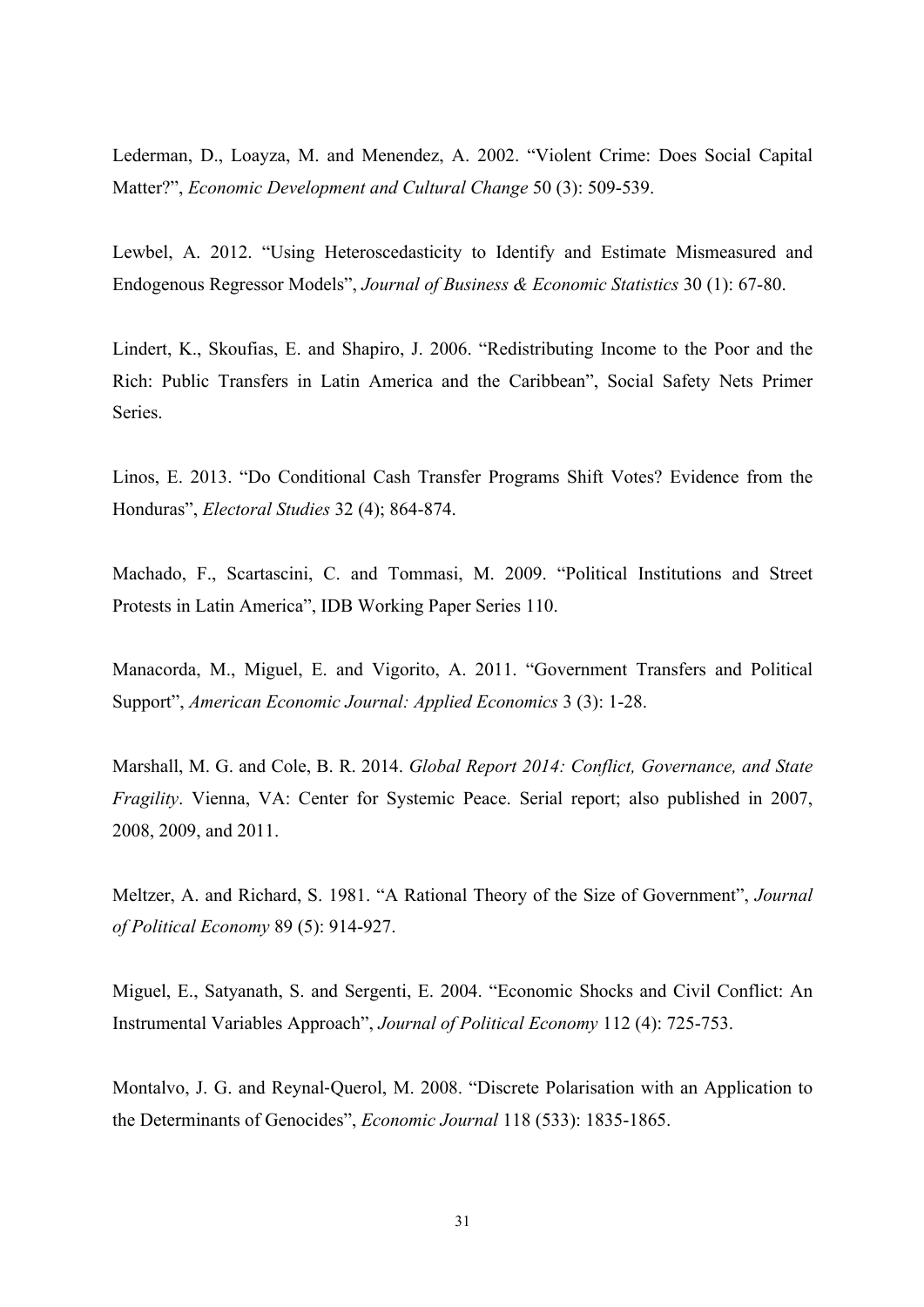Mishra, V. and Smyth, R. 2015. "Estimating Returns to Schooling in Urban China Using Conventional and Heteroskedasticity-Based Instruments", *Economic Modelling* 47: 166-173.

Muller, E. N. and Seligson, M.A. 1987. "Inequality and Insurgency", *American Political Science Review* 81: 425-451.

Murshed, S. M. and Gates, S. 2005. "Spatial–Horizontal Inequality and the Maoist Insurgency in Nepal", *Review of Development Economics* 9 (1): 121-134.

Niehues, J. 2014. "Subjective Perceptions of Inequality and Redistribute Preferences: An International Comparison", Discussion Paper, Cologne Institute for Economic Research.

North, D., Wallis, J. and Weingast, B. 2009. *Violence and Social Orders: A Conceptual Framework for Interpreting Recorded Human History*. Cambridge University Press.

North, D. and Weingast, B. 1989. "Constitutions and Commitment: Evolution of the Institutions Governing Public Choice in 17<sup>th</sup> Century England", *Journal of Economic History* 49: 425-451.

Norton, M. and Ariely, D. 2011. "Building a Better America – One Wealth Quintile at a Time", *Perspectives on Psychological Science* 6: 9-12.

Nunn, N. and Qian, N. 2014. "US Food Aid and Civil Conflict", *American Economic Review* 104 (6): 1630-1666.

Nupia, O. 2011. "Anti-Poverty Programs and Presidential Election Outcomes: Familias En Acción in Colombia", Documento CEDE No. 2011-14.

Østby, G., Urdal, H., Tadjoeddin, Z., Murshed, S. M. and Strand, H. 2011. "Population Pressure, Horizontal Inequalities and Political Violence: A Disaggregated Study of Indonesian Provinces, 1990-2003", *Journal of Development Studies* 47 (3): 377-398.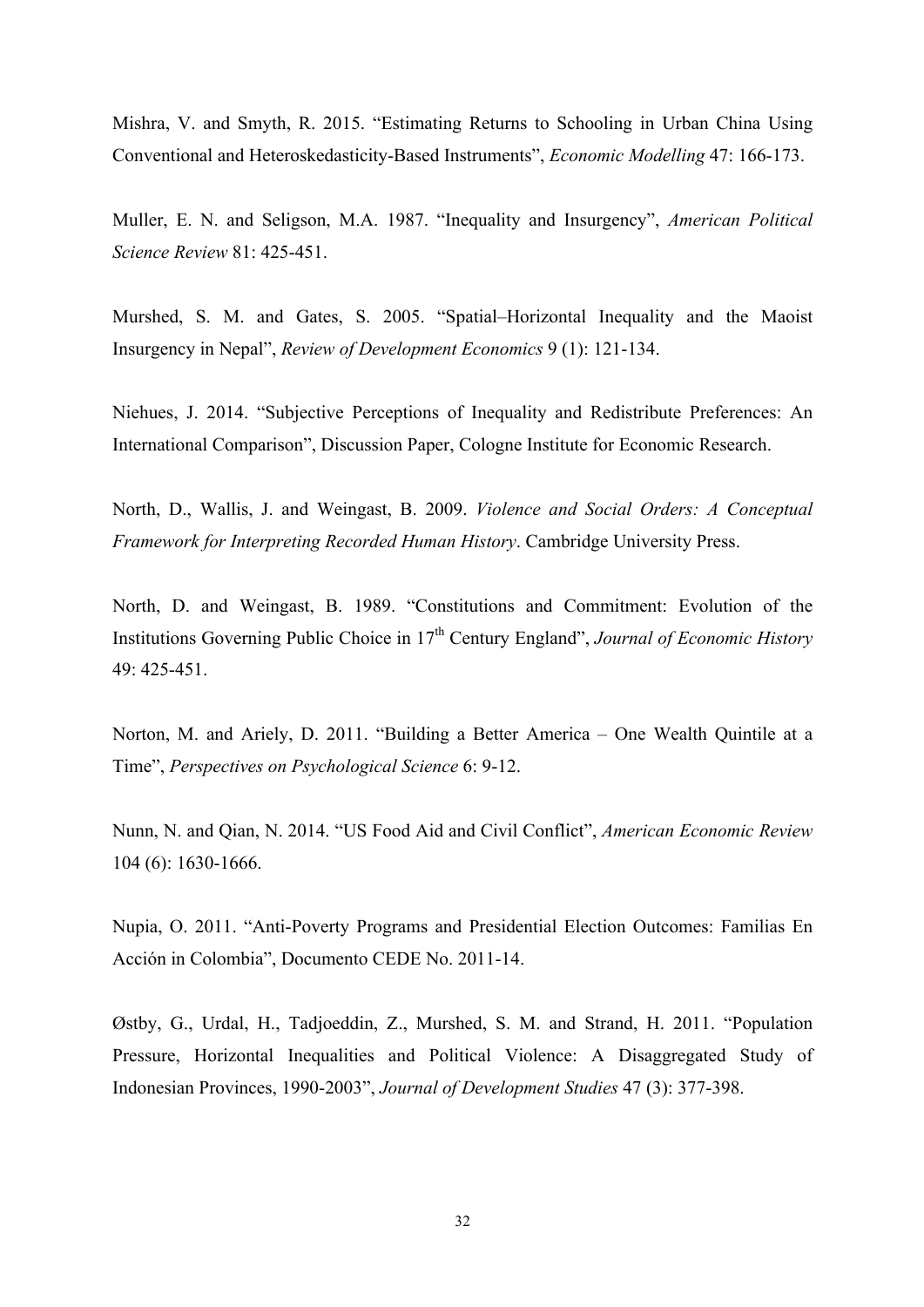Østby, G. 2006. "Horizontal Inequalities, Political Environment and Civil Conflict: Evidence from 55 Developing Countries", CRISE Working Paper 28, Oxford: Centre for Research on Inequality, Human Security and Ethnicity (CRISE), University of Oxford

Ostby, G. and Urdal, H. 2010. "Education and Civil Conflict: A review of the Quantitative, Empirical Literature", Background paper prepared for the Education for All Global Monitoring Report.

Ostrom, E. 1990. *Governing the Commons: The Evolution of Institutions for Collective Action*. Cambridge University Press.

Pinchotti, S. and Verwimp, P. 2007. "Social Capital and the Rwandan Genocide: A Micro-Level Analysis", HiCN Working Paper no. 30, Households in Conflict Network (www.hicn.org).

Piketty, T. 1998. "Theories of Persistent Inequality and Intergenerational Mobility", in A. Atkinson and F. Bourguignon (eds.), *Handbook of Income Distribution*, chapter 6.

Piketty, T. 1995. "Social Mobility and Redistributive Politics", *Quarterly Journal of Economics* 110: 551-585.

Putnam, R. 1993. *Making Democracy Work*. Princeton University Press, Princeton NJ.

Rofman, R., Apella, I. and Vezza, E. 2013. "Mas Allá de las Pensiones Contributivas: **Catorce** 

Experiencias en América Latina", World Bank, Washington DC.

Rothstein, B. 1998. *Just Institutions Matter: The Moral and Political Logic of the Universal Welfare State*. Cambridge: Cambridge University Press.

Sachs, J. D. 1989. "Social Conflict and Populist Policies in Latin America", NBER Working Paper No. 2897.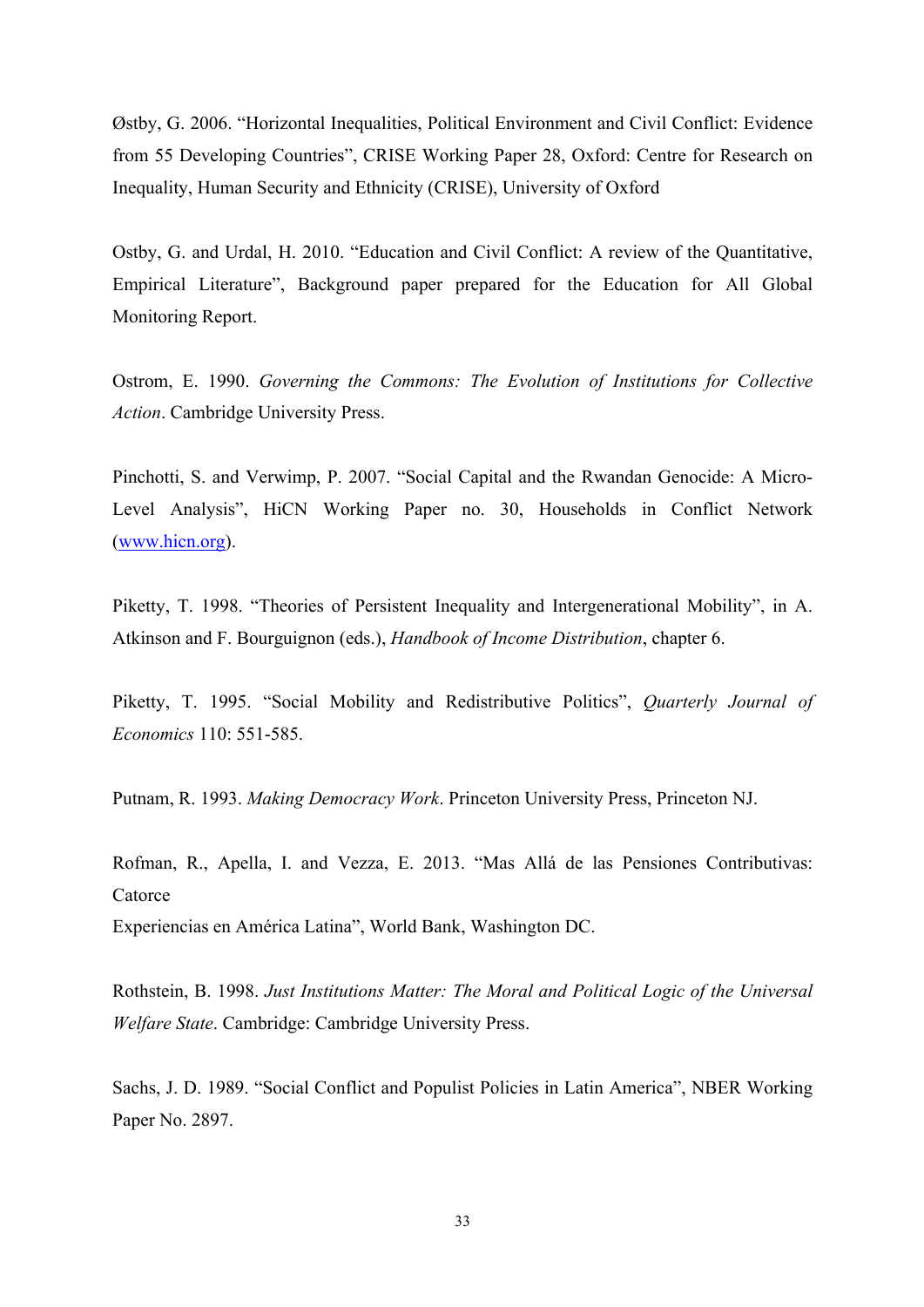Sambanis, N. 2001. "Do Ethnic and Non-Ethnic Civil wars Have the Same Causes? A Theoretical and Empirical Inquiry", *Journal of Conflict Resolution* 45 (3): 259-282.

Schock, K. 1996. "A Conjectural Model of Political Conflict: The Impact of Political Opportunities on the Relationship between Economic Inequality and Violent Political Conflict", *Journal of Conflict Resolution* 40: 98-133.

Solimano, A. (2004). *Political Violence and Economic Development in Latin America: Issues and Evidence*. United Nations Publications.

Stampini, M. and Tornarolli, L. 2012. "The Growth of Conditional Cash Transfers in Latin America and the Caribbean: Did They Go Too Far?". IDB Policy Brief 185.

Stewart, F. (2002) Horizontal Inequalities: A Neglected Dimension of Development, QEH Working Paper Series 81, Oxford: Centre for Research on Inequality, Human Security and Ethnicity (CRISE), Queen Elizabeth House, University of Oxford.

Strobl, E. 2012. "The Economic Growth Impact of Natural Disasters in Developing Countries: Evidence from Hurricane Strikes in the Central American and Caribbean Regions", *Journal of Development Economics* 97 (1): 130-141.

Taydas, Z., & Peksen, D. (2012). Can states buy peace? Social welfare spending and civil conflicts. *Journal of Peace Research*, 49(2), 273-287.

Teorell, J., Dahlberg, S., Holmberg, S., Rothstein, B., Hartmann, F. and Svensson, R. 2015. "The Quality of Government Standard Dataset", version Jan15. University of Gothenburg: The Quality of Government Institute, available at: http://www.qog.pol.gu.se

Thyne, C. 2006. "ABC's, 123s and the Golden Rule: The Pacifying Effect of Education on Civil War 1980-1999", *International Studies Quarterly* 50: 733-754.

Tilly, C. and Tarrow, S. 2015. *Contentious Politics*, 2nd Edition, Oxford University Press.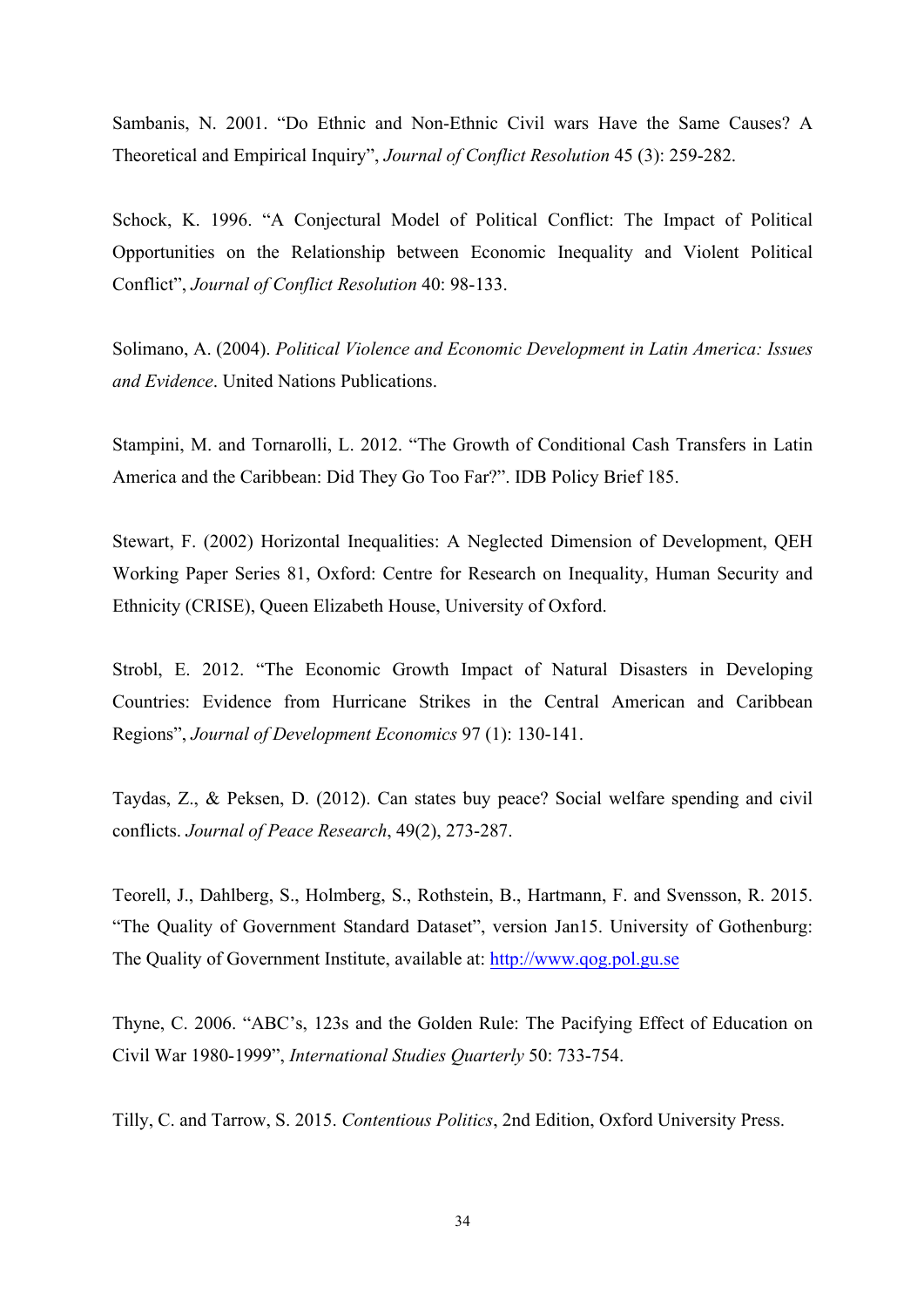Vanhanen, T. and Lundell, K. 2014. *FSD1289 Measures of Democracy 1810-2012, version 6.0.* University of Tampere, Department of Political Science and International Relations.

Varshney, A. 2002. *Ethnic Conflict and Civic Life: Hindus and Muslims in India*. New Haven CT: Yale University Press.

Voth, H. 2011. "Tightening Tensions: Fiscal Policy and Civil Unrest in Eleven South American Countries, 1937-1995". In J. Gali (ed.), *Fiscal Policy and Macroeconomic Performance*. Central Bank of Chile, Santiago de Chile.

Wilkinson, S. 2005. *Religious Politics and Communal Violence*, New Delhi: Oxford University Press.

Wooldridge, J. M. (2002). Econometric analysis of cross section and panel data. MIT Press, Cambridge, Massachusetts, USA, 740 pp.

World Bank. 2013. World Development Indicators Online. Washington, D.C.: World Bank.

World Bank. 2011. *World Development Report 2011: Conflict, Security, and Development*. Washington, D.C.: The World Bank.

Zucco, C. 2013. "When Payouts Pay Off: Conditional Cash Transfers and Voting Behavior in Brazil 2002–2010", *American Journal of Political Science* 57: 810–22.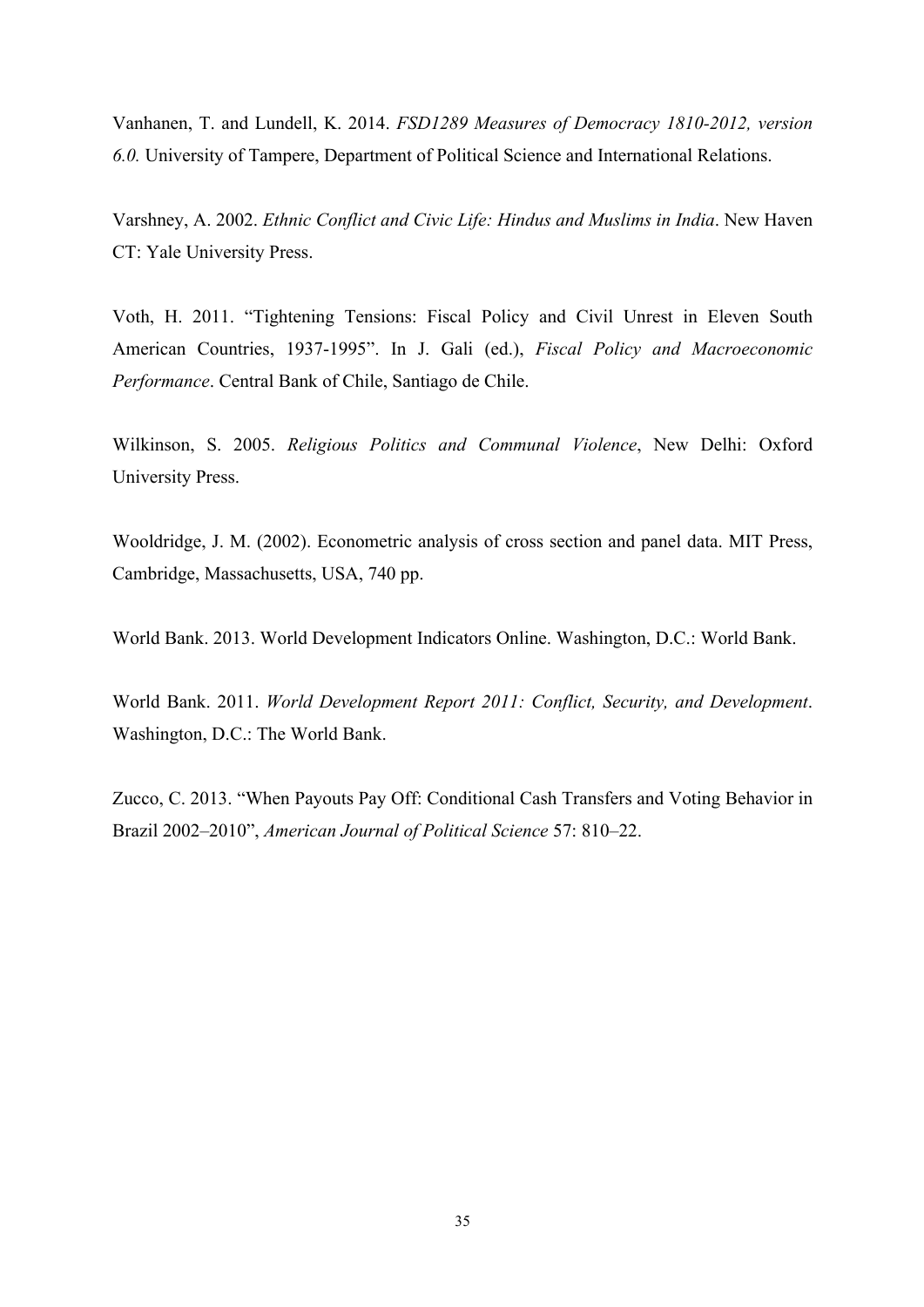

**Figure 1. Political conflicts and social spending in Latin America** 

Source: Authors' calculations based on UCDP/PRIO, Huber and Stephens (2014), Easterly (2001) and SPEED database.

Note: The two vertical lines indicate changes in the trends of political conflicts and social spending and in their relationship.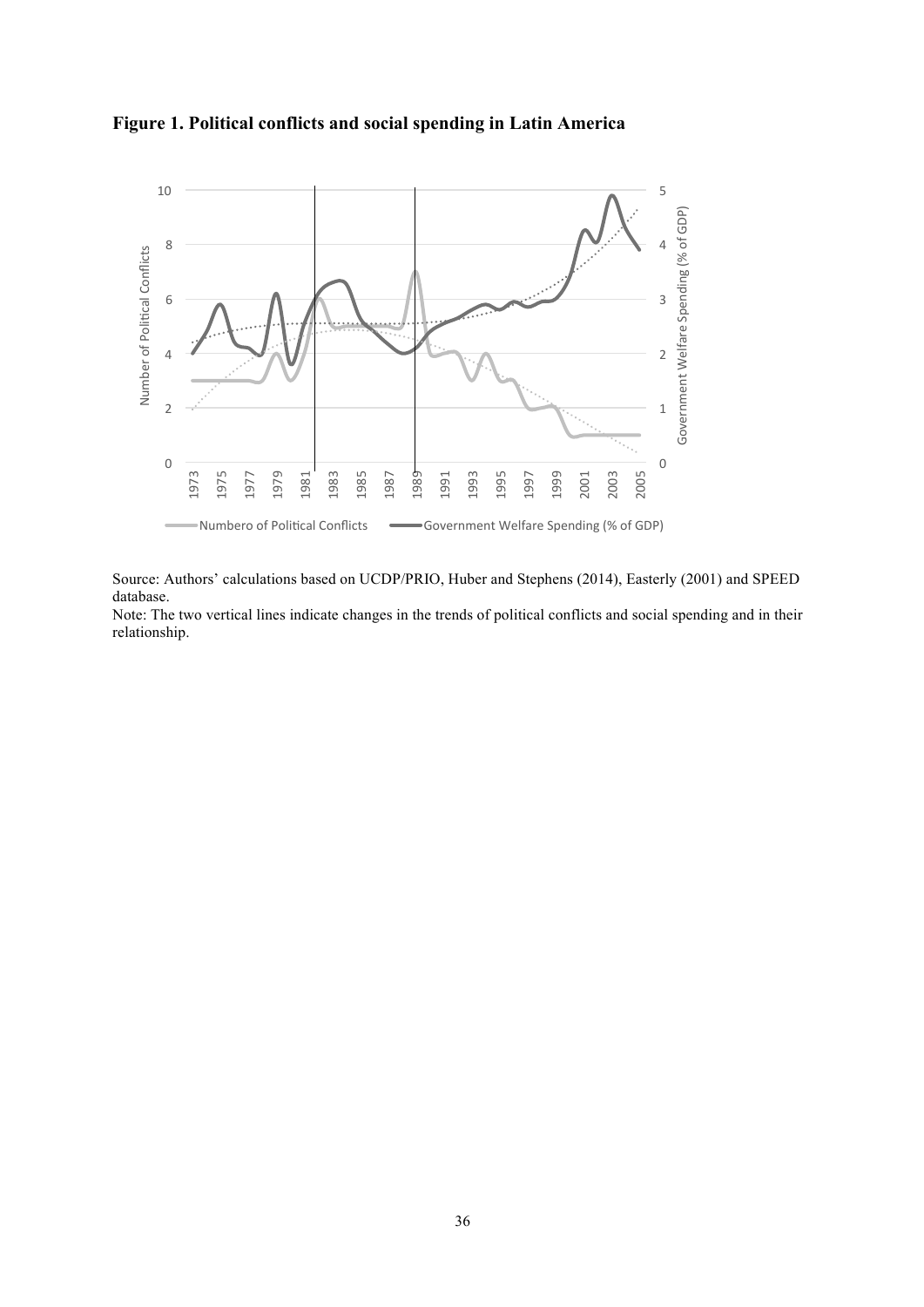| <b>Begin</b> | End     | <b>Type</b> | <b>States Directly</b><br>Involved | <b>Brief Description</b>                                                                                                                               | <b>Deaths</b> |
|--------------|---------|-------------|------------------------------------|--------------------------------------------------------------------------------------------------------------------------------------------------------|---------------|
| 1957         | 1959    | CW          | Cuba                               | Civil war (Castro ousts Batista)                                                                                                                       | 5000          |
| 1958         | ∗       | CV          | Venezuela                          | Civil violence (popular revolt against President Perez Jimenez)                                                                                        | 800           |
| 1965         | $\ast$  | CV          | Dominican Republic                 | Civil violence                                                                                                                                         | 3000          |
| 1966         | 1996    | EW          | Guatemala                          | Repression of indigenous peoples                                                                                                                       | 150000        |
| 1969         | $\ast$  | IW          | El Salvador, Honduras              | "Soccer War"                                                                                                                                           | 5000          |
| 1973         | $\ast$  | CV          | Chile                              | Civil violence (army ouster of Allende)                                                                                                                | 5000          |
| 1974         | 1976    | CW          | Chile                              | Repression of dissidents ("disappeared")                                                                                                               | 20000         |
| 1975         | $2013+$ | <b>CV</b>   | Colombia                           | Civil violence, land reform, and drug trafficking                                                                                                      | 57500         |
| 1976         | 1980    | CW          | Argentina                          | "The Dirty War" repression of dissidents                                                                                                               | 20000         |
| 1978         | 1979    | CW          | Nicaragua                          | Civil war (Sandinistas)                                                                                                                                | 40000         |
| 1979         | 1992    | CW          | El Salvador                        | Civil war (FMLN)                                                                                                                                       | 75000         |
| 1980         | $\ast$  | CV          | <b>Brazil</b>                      | Repression of dissidents (death squads)                                                                                                                | 1000          |
| 1981         | 1986    | IV          | Honduras, Nicaragua                | International violence; Contra armed forces                                                                                                            | 2000          |
| 1981         | 1990    | CW          | Nicaragua                          | Civil war (Contras)                                                                                                                                    | 30000         |
| 1982         | ∗       | IW          | Argentina, UK                      | Falklands-Malvinas War                                                                                                                                 | 1000          |
| 1982         | 1997    | CV          | Peru                               | Civil violence (Sendero Luminoso)                                                                                                                      | 30000         |
| 1987         | ∗       | <b>CV</b>   | Chile                              | Civil violence                                                                                                                                         | 3000          |
| 1989         | $\ast$  | IV          | Panama, USA                        | International violence                                                                                                                                 | 1000          |
| 1994         | 1997    | EV          | Mexico                             | Ethnic violence (Chiapas)                                                                                                                              | 1000          |
| 1995         | $\ast$  | IV          | Ecuador, Peru                      | International violence (border dispute)                                                                                                                | 1000          |
| 2006         | $2013+$ | <b>CV</b>   | Mexico                             | Federal Army and police offensive against entrenched drug cartels and corrupt<br>police and officials, mainly in the northern region bordering the USA | 75000         |

## **Table 1. Major episodes of political violence in Latin America between 1957 and 2013**

Source: Authors' compilation. Notes: Abbreviations are as follows: CV indicates civil violence defined as intrastate violent event involving different political groups; CW indicates civil war defined as intrastate violent event between distinct groups aiming at imposing a unilateral result to the dispute; EV indicates ethnic violence defined as intrastate violent event involving different ethnic groups; EW indicates ethnic war defined as intrastate violent event between distinct ethnic groups aiming at imposing a unilateral result to the dispute; IV indicates interstate violence defined as interstate violent event involving different states (two or more); IW indicates interstate war defined as interstate violent event between distinct states (two or more) aiming at imposing a unilateral result to the dispute.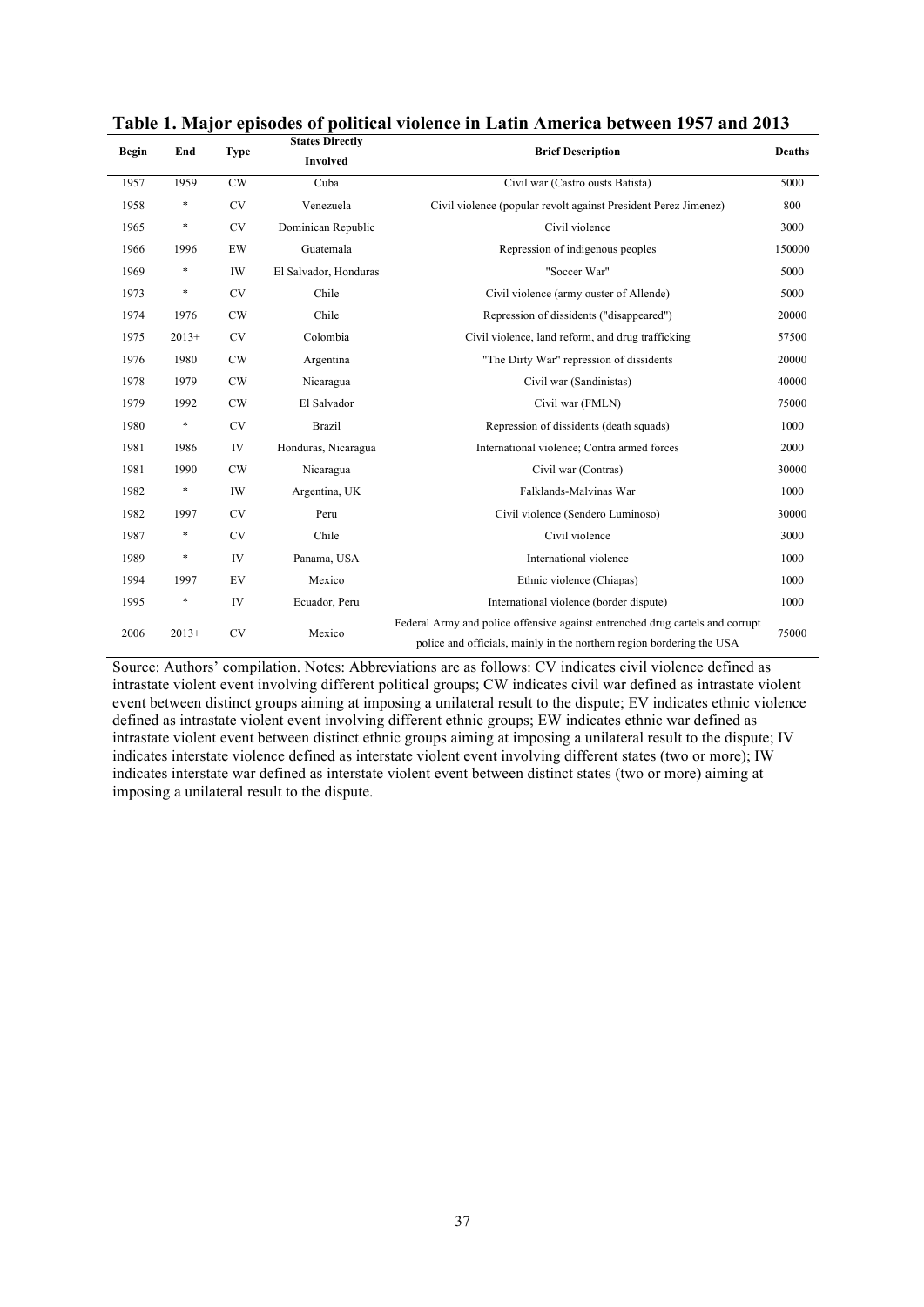|                                           | Model 1     | Model 2     | Model 3     |
|-------------------------------------------|-------------|-------------|-------------|
|                                           | (1)         | (2)         | (3)         |
|                                           |             |             |             |
| Government welfare spending               | $-0.038***$ | $-0.044***$ | $-0.050***$ |
|                                           | [0.010]     | [0.010]     | [0.011]     |
| Gross Domestic Product per capita         |             | $-0.069***$ | $-0.088***$ |
|                                           |             | [0.014]     | [0.020]     |
| Share of votes of smaller parties         |             |             | 0.000       |
|                                           |             |             | [0.001]     |
| Share of population who voted in election |             |             | 0.002       |
|                                           |             |             | [0.002]     |
| Years of political election               |             |             | 0.019       |
|                                           |             |             | [0.043]     |
|                                           |             |             |             |
| Constant                                  | $0.526***$  | $0.886***$  | $0.965***$  |
|                                           | [0.138]     | [0.180]     | [0.189]     |
|                                           |             |             |             |
| Country dummies                           | Yes         | Yes         | Yes         |
| Observations                              | 386         | 386         | 386         |
| R-squared                                 | 0.499       | 0.512       | 0.516       |

## **Table 2. Effect of government welfare spending on incidence of political conflict in Latin America, 1970-2010**

Notes: All models are computed using a least-squares dummy variable (LSDV) estimator with country fixed effects. Robust standard errors are included in brackets. \*\*\*  $p<0.01$ , \*\*  $p<0.05$ , \*  $p<0.1$ .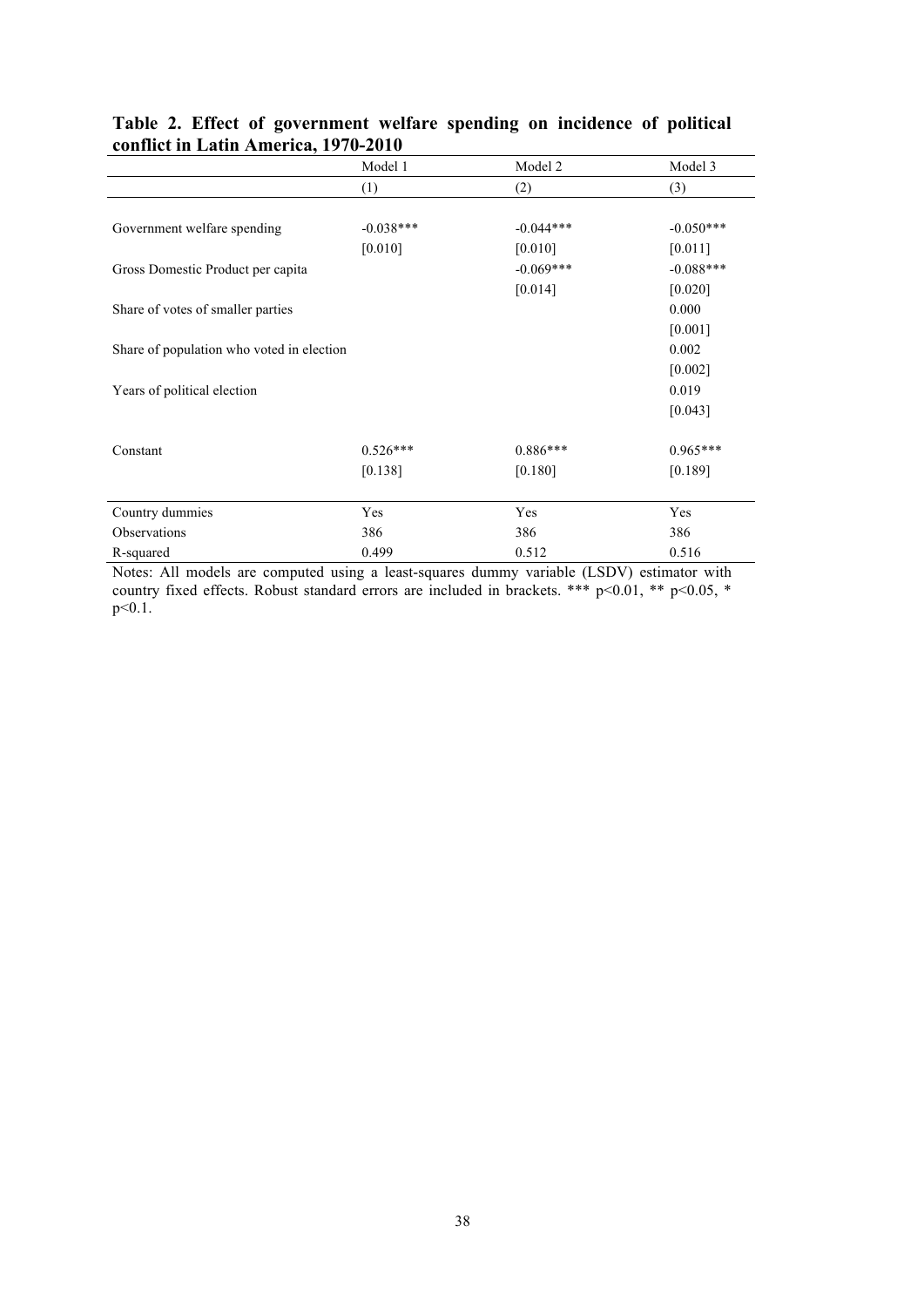## **Table 3. First-stage results**

|                                                                                           | Model 1     | Model 2     | Model 3     | Model 4     |
|-------------------------------------------------------------------------------------------|-------------|-------------|-------------|-------------|
|                                                                                           |             |             |             |             |
| Average government welfare spending neighbouring<br>countries                             | $0.390***$  |             |             | $0.371***$  |
|                                                                                           | [0.089]     |             |             | [0.086]     |
| Average government welfare spending neighbouring<br>countries in the previous three years |             | $0.388***$  |             |             |
|                                                                                           |             | [0.094]     |             |             |
| Major disasters                                                                           |             |             | $0.630***$  | $0.526***$  |
|                                                                                           |             |             | [0.155]     | [0.151]     |
| Gross Domestic Product per capita                                                         | $-0.789***$ | $-0.779***$ | $-0.562***$ | $-0.797***$ |
|                                                                                           | [0.133]     | [0.138]     | [0.126]     | [0.130]     |
| Share of votes of smaller parties                                                         | $0.014***$  | $0.013***$  | $0.009*$    | $0.013***$  |
|                                                                                           | [0.004]     | [0.004]     | [0.005]     | [0.005]     |
| Share of population who voted in election                                                 | 0.006       | 0.005       | $0.015**$   | 0.004       |
|                                                                                           | [0.007]     | [0.007]     | [0.007]     | [0.007]     |
| Years of political election                                                               | $-0.125$    | $-0.196$    | $-0.087$    | $-0.082$    |
|                                                                                           | [0.144]     | [0.149]     | [0.160]     | [0.145]     |
| Constant                                                                                  | $5.127***$  | 5.210***    | $4.157***$  | 4.982***    |
|                                                                                           | [0.709]     | [0.732]     | [0.695]     | [0.686]     |
|                                                                                           |             |             |             |             |
| Observations                                                                              | 374         | 377         | 386         | 374         |
| F-statistics                                                                              | 19.20       | 17.00       | 16.45       | 15.14       |
| Kleibergen-Paap Wald rk F statistic                                                       | 19.20       | 14.65       | 16.45       | 15.14       |
| Kleibergen-Paap rk LM statistic                                                           | 17.97       | 17.00       | 16.28       | 25.32       |
| Cragg-Donald Wald F statistic                                                             | 29.54       | 20.00       | 17.28       | 21.77       |
| Anderson-Rubin Wald test, F - pvalue                                                      | 0.0561      | 0.0970      | 0.058       | 0.035       |
| Anderson-Rubin Wald test, Chi-sq - pvalue                                                 | 0.0498      | 0.0886      | 0.052       | 0.029       |
| Stock-Wright LM S statistic, Chi-sq -pvalue                                               | 0.0074      | 0.0127      | 0.034       | 0.003       |

Notes: Robust standard errors are included in brackets. \*\*\* p<0.01, \*\* p<0.05, \* p<0.1.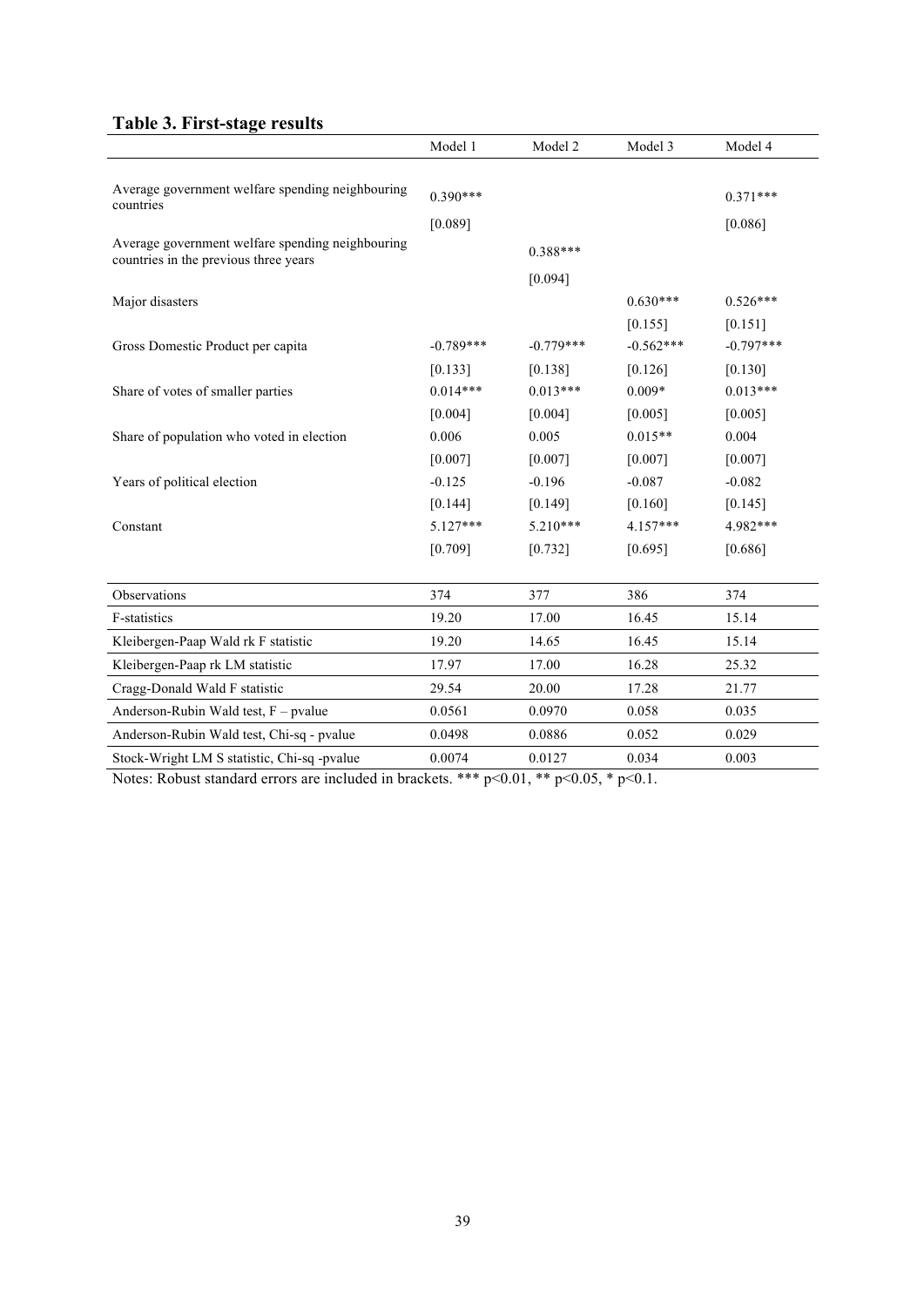|                                                 | <b>LSDV</b> | IV1         | IV <sub>2</sub> | IV3         | IV4         | $IV-GI$     | $IV-GI + EI$ | <b>HTaylor</b> |
|-------------------------------------------------|-------------|-------------|-----------------|-------------|-------------|-------------|--------------|----------------|
|                                                 | (1)         | (2)         | (3)             | (4)         | (5)         | (6)         | (7)          | (8)            |
|                                                 |             |             |                 |             |             |             |              |                |
| Political conflict (t-1)                        |             |             |                 |             |             |             |              |                |
| Government welfare spending                     | $-0.050***$ | $-0.075**$  | $-0.079*$       | $-0.118*$   | $-0.096***$ | $-0.037***$ | $-0.038***$  | $-0.043***$    |
|                                                 | [0.011]     | [0.036]     | [0.041]         | [0.061]     | [0.035]     | [0.014]     | [0.015]      | $[0.012]$      |
| Gross Domestic Product per capita               | $-0.088***$ | $-0.107***$ | $-0.103***$     | $-0.125***$ | $-0.120***$ | $-0.085***$ | $-0.085***$  | $-0.067***$    |
|                                                 | [0.020]     | [0.029]     | [0.028]         | [0.040]     | [0.030]     | [0.022]     | [0.022]      | [0.024]        |
| Share of votes of smaller parties               | 0.000       | 0.001       | 0.001           | 0.001       | 0.001       | 0.000       | 0.000        | $-0.003*$      |
|                                                 | [0.001]     | [0.001]     | [0.001]         | [0.001]     | [0.001]     | [0.001]     | [0.001]      | [0.002]        |
| Share of pop who voted in election              | 0.002       | 0.002       | 0.002           | 0.003       | 0.002       | 0.001       | 0.001        | 0.002          |
|                                                 | [0.002]     | [0.002]     | [0.002]         | [0.002]     | [0.002]     | [0.002]     | [0.002]      | [0.002]        |
| Years of political election                     | 0.019       | 0.013       | 0.008           | 0.010       | 0.010       | 0.019       | 0.019        | 0.038          |
|                                                 | [0.043]     | [0.044]     | [0.044]         | [0.045]     | [0.044]     | [0.042]     | [0.043]      | [0.043]        |
| Index of ethnic fractionalization               |             |             |                 |             |             |             |              | $0.894**$      |
|                                                 |             |             |                 |             |             |             |              | [0.446]        |
| Constant                                        | $0.965***$  | $0.741***$  | $0.736***$      | $0.893***$  | $0.839***$  | 0.569       | $0.574***$   | 0.362          |
|                                                 | [0.189]     | [0.196]     | [0.212]         | [0.295]     | [0.205]     | [0.127]     | [0.127]      | $[0.223]$      |
| Country dummies                                 | Yes         | Yes         | Yes             | Yes         | Yes         | Yes         | Yes          | Yes            |
| Observations                                    | 386         | 374         | 377             | 386         | 374         | 374         | 374          | 292            |
| R-squared                                       | 0.516       | 0.500       | 0.512           | 0.476       | 0.490       | 0.500       | 0.501        |                |
| Endogeneity test                                |             | 0.538       | 0.528           | 0.236       | 0.264       |             |              |                |
| Tests of overidentifying restrictions (p-value) |             |             |                 |             | 0.359       | 0.000       | 0.001        |                |
| Sargan test                                     |             |             |                 |             |             |             |              |                |
| AR(1)                                           |             |             |                 |             |             |             |              |                |

**Table 4. Alternative estimators**

AR (2)

Notes: Model abbreviations are as follows. LSDV is the least-squared dummy variable estimator with country fixed effects. IV is the instrumental variable model. The instrument in IV1 is the average value of government welfare spending in countries sharing the same borders. The instrument in IV2 is the average value of government welfare spending in countries sharing the same borders in the previous three years. The instrument in IV3 is a dummy variable for natural disasters. The instruments in IV4 are the average value of government welfare spending in countries sharing the same borders and a dummy variable for natural disasters. IV-GI is the instrumental variable model with instruments generated using Lewbel (2012). This variation uses only internal instruments. IV-GI + EI is the same model as in column  $\frac{3}{3}$  but using also external instruments. HTaylor i Hausman-Taylor estimator. Robust standard errors are included in brackets. \*\*\* p<0.01, \*\* p<0.05, \* p<0.1.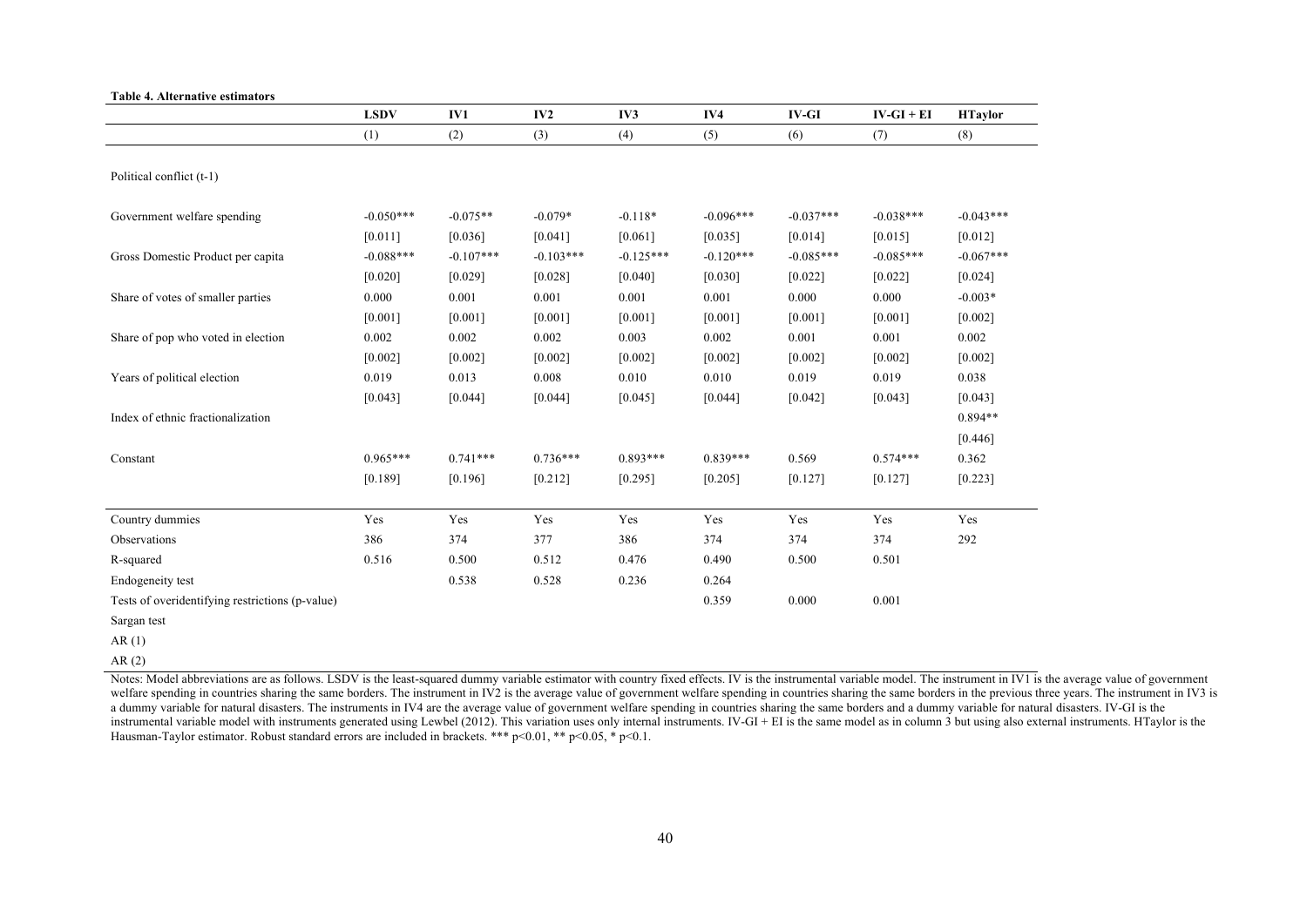|                                     | Baseline model | Inequality 1970-2010 |            | Inequality 1989-2010 |            | Perceptions of that income<br>distribution is fair |             | Social trust |            |             | Institutional trust on government |
|-------------------------------------|----------------|----------------------|------------|----------------------|------------|----------------------------------------------------|-------------|--------------|------------|-------------|-----------------------------------|
| <b>VARIABLES</b>                    |                | Decreasing           | Increasing | Decreasing           | Increasing | Increasing                                         | Decreasing  | Increasing   | Decreasing | Increasing  | Decreasing                        |
|                                     | (1)            | (2)                  | (3)        | (4)                  | (5)        | (6)                                                | (7)         | (8)          | (9)        | (10)        | (11)                              |
|                                     |                |                      |            |                      |            |                                                    |             |              |            |             |                                   |
| Government welfare spending         | $-0.050***$    | $-0.041**$           | $-0.034**$ | $-0.078***$          | $-0.008$   | $-0.061**$                                         | $-0.046***$ | $-0.074***$  | $-0.003$   | $-0.034***$ | $-0.084$                          |
|                                     | [0.011]        | [0.016]              | [0.017]    | [0.016]              | [0.007]    | [0.025]                                            | [0.011]     | [0.016]      | [0.019]    | [0.010]     | [0.084]                           |
| Gross Domestic Product per capita   | $-0.088***$    | $-0.229***$          | $-0.028$   | $-0.145***$          | $-0.023$   | $-0.010$                                           | $-0.099***$ | $-0.115***$  | $-0.097$   | $-0.046**$  | $-1.428***$                       |
|                                     | [0.020]        | [0.047]              | [0.023]    | [0.030]              | [0.027]    | [0.037]                                            | [0.024]     | [0.026]      | [0.061]    | [0.019]     | [0.275]                           |
| Share of votes of smaller parties   | 0.000          | $-0.000$             | $-0.000$   | $-0.000$             | 0.001      | $-0.003*$                                          | 0.001       | 0.002        | $-0.001$   | $-0.002$    | $0.007**$                         |
|                                     | [0.001]        | [0.002]              | [0.001]    | [0.002]              | [0.001]    | [0.002]                                            | [0.002]     | [0.002]      | [0.002]    | [0.001]     | [0.003]                           |
| Share of pop. who voted in election | 0.002          | 0.003                | 0.000      | 0.002                | 0.001      | $0.005*$                                           | 0.001       | 0.001        | 0.001      | 0.002       | $-0.005$                          |
|                                     | [0.002]        | [0.002]              | [0.002]    | [0.003]              | [0.001]    | [0.003]                                            | [0.002]     | [0.002]      | [0.003]    | [0.001]     | [0.006]                           |
| Years of political election         | 0.019          | 0.018                | 0.026      | $-0.006$             | 0.027      | $-0.030$                                           | 0.035       | $-0.026$     | 0.064      | 0.033       | 0.002                             |
|                                     | [0.043]        | [0.057]              | [0.062]    | [0.069]              | [0.044]    | [0.061]                                            | [0.055]     | [0.062]      | [0.058]    | [0.041]     | [0.113]                           |
| Constant                            | $0.965***$     | 1.365***             | $0.271**$  | $0.978***$           | 0.157      | $0.290*$                                           | $0.209***$  | $1.105***$   | $0.137**$  | $0.144**$   | $4.009***$                        |
|                                     | [0.189]        | [0.255]              | [0.114]    | [0.104]              | [0.137]    | [0.160]                                            | [0.069]     | [0.221]      | [0.063]    | [0.063]     | [0.582]                           |
|                                     |                |                      |            |                      |            |                                                    |             |              |            |             |                                   |
| Country dummies                     | Yes            | Yes                  | Yes        | Yes                  | Yes        | Yes                                                | Yes         | Yes          | Yes        | Yes         | Yes                               |
| Observations                        | 386            | 227                  | 159        | 226                  | 160        | 106                                                | 280         | 220          | 166        | 317         | 69                                |
| R-squared                           | 0.516          | 0.524                | 0.080      | 0.373                | 0.795      | 0.138                                              | 0.521       | 0.302        | 0.688      | 0.562       | 0.470                             |

**Table 5. Mechanisms**

Notes: Columns (2) and (3) replicate the baseline model in samples of countries that experienced, respectively, decreasing and increasing Gini coefficients between 1970 and 2010. Columns (4) and (5) replicate the same regressions as columns (2) and (3) for the period between 1989 and 2010. Columns (6) and (7) show the impact of government welfare spending on political conflict in countries with increasing low (below the median) and high (above the mean) decreasing percentages of people who considered that income distribution is fair or very fair. Columns (8) and (9) show the impact of government welfare spending on political conflict in countries with increasing and decreasing social trust. Social trust is defined as high (low) if the percentage of people in a given country and year that reported trusting others. Columns (10) and (11) show the impact of government welfare spending on political conflict in countries with increasing and decreasing trust in government. We split the sample into countries with increasing and decreasing percentages of people who report some or a lot of confidence in their government. All models are estimated using a least-squares dummy variable estimator with country fixed effects. Robust standard errors included in brackets. \*\*\* p<0.01, \*\* p<0.05, \* p<0.1.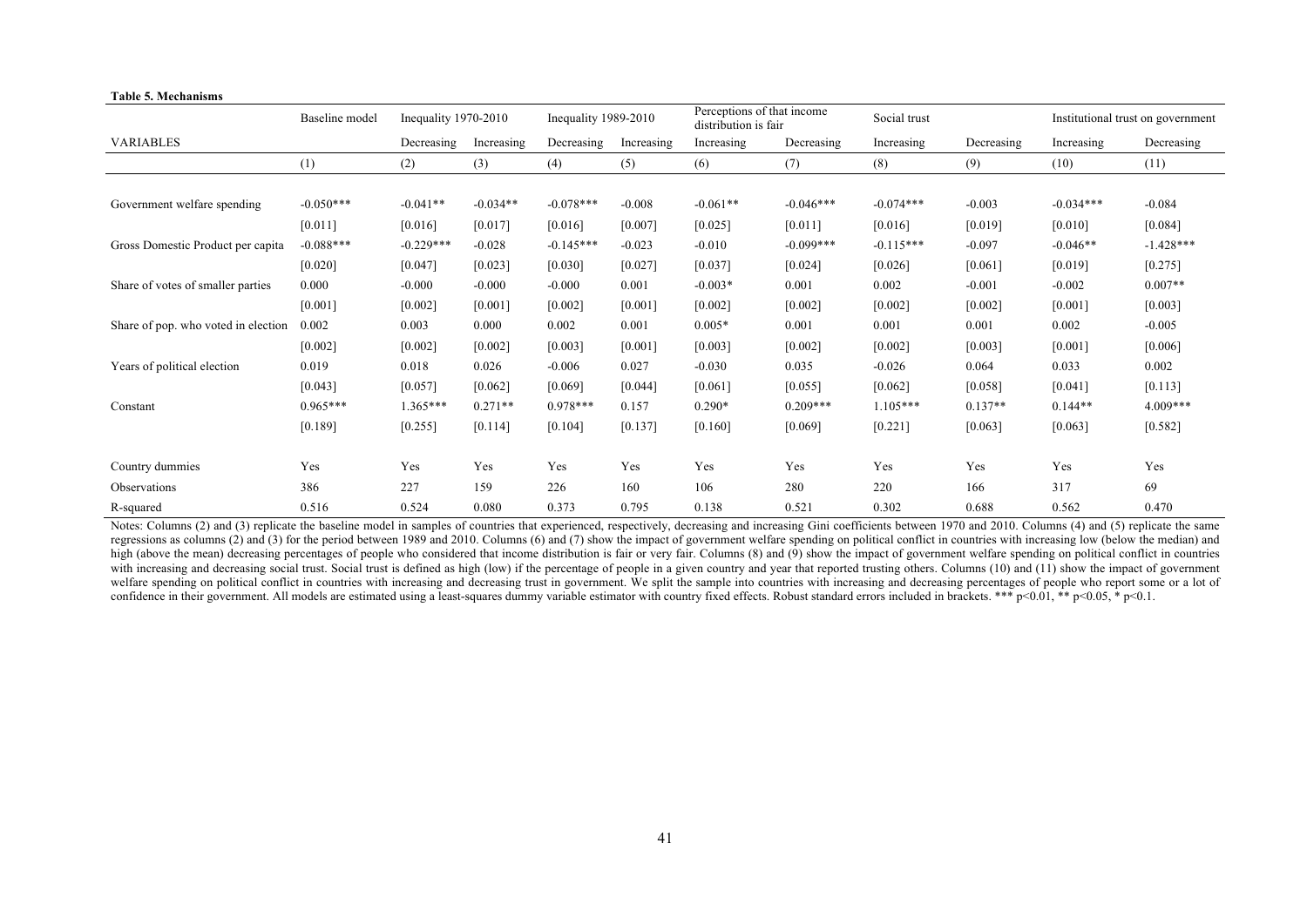#### **Online Appendix**

#### **Table A1. Descriptive statistics**

| Variable                                                    | Obs. | Mean | Std. Dev. | Min | Max  |
|-------------------------------------------------------------|------|------|-----------|-----|------|
|                                                             |      |      |           |     |      |
| Political conflict                                          | 738  | 0.2  | 0.4       | 0.0 | 1.0  |
| Government welfare spending                                 | 558  | 3.7  | 3.5       | 0.0 | 16.8 |
| Gross Domestic Product per capita                           | 738  | 3.2  | 1.8       | 0.7 | 8.7  |
| Share of population who voted in last presidential election | 738  | 29.0 | 17.1      | 0.0 | 70.0 |
| Share of votes of smaller parties                           | 738  | 39.8 | 21.2      | 0.0 | 70.0 |
| Years of political election                                 | 738  | 0.2  | 0.4       | 0.0 | 1.0  |
| Index of ethnic fractionalization                           | 738  | 0.4  | 0.2       | 0.1 | 0.7  |

Notes: Political conflict is a binary value with value 1 if the country experienced events that resulted in at least 25 annual battle-related deaths according to the UCDP/PRIO database. Government welfare spending is the percentage of GDP spend by government in each country and in each given year on welfare programs, based on information compiled in the SPEED database. GDP per capita is calculated at constant 2005 US\$ based on information extracted from the World Bank Development Indicators. The share of the population who voted in the last presidential election and the share of votes of smaller parties (in overall votes) is calculated from the databases published in Teorell et al. (2015) and Vanhanen and Lundell (2014). Years of political election is from Teorell et al. (2015). The index of ethnic fractionalization is also from Teorell et al  $(2015)$  and measures the probability that two people selected randomly belong to two different groups. This variable ranges from 0 – i.e. perfectly homogeneous - to 1 – i.e. highly fragmented.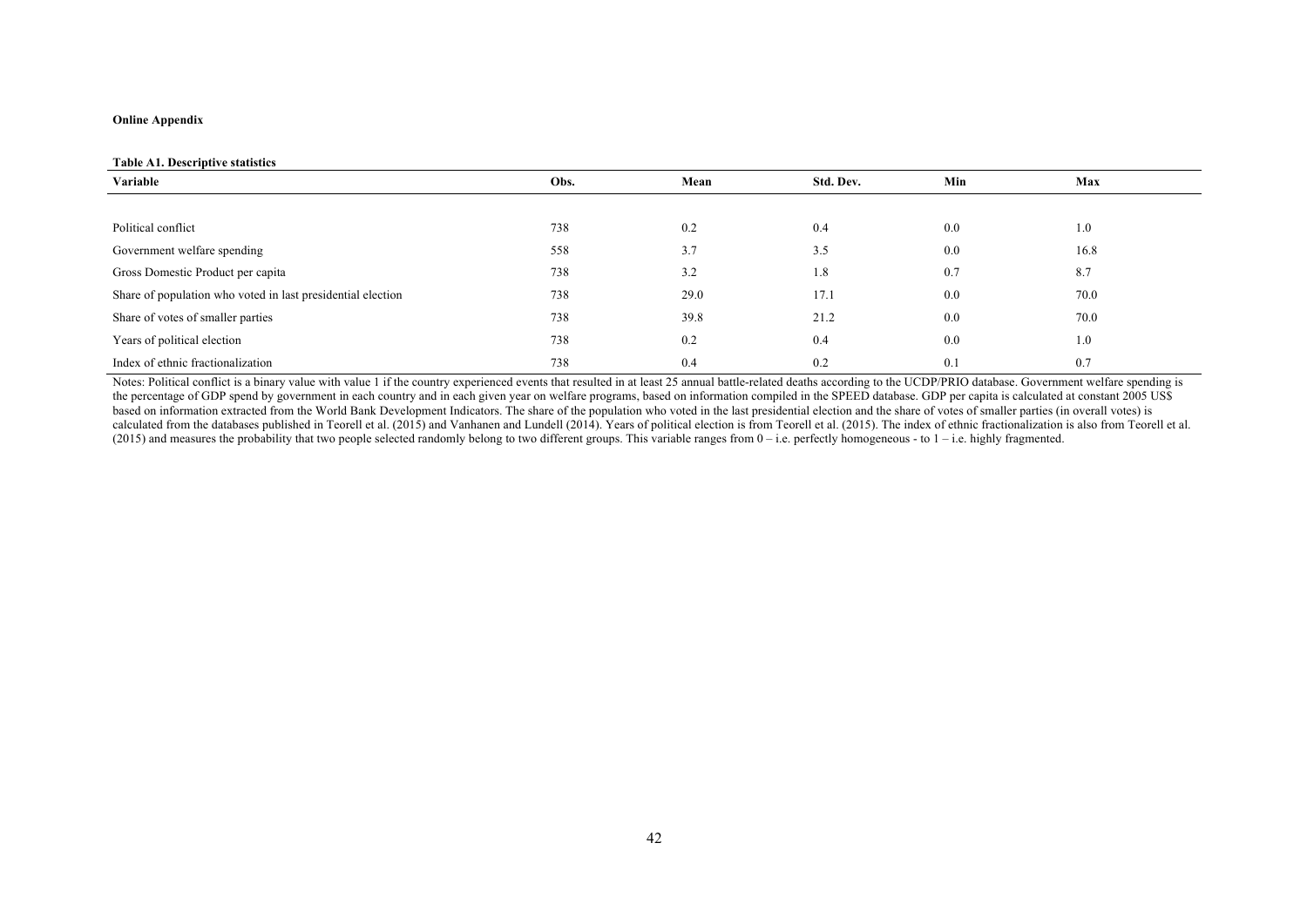| Table A2. Correlation matrix                 |                    |                                |                                      |                                                     |                                      |                                |                                      |
|----------------------------------------------|--------------------|--------------------------------|--------------------------------------|-----------------------------------------------------|--------------------------------------|--------------------------------|--------------------------------------|
|                                              | Political conflict | Government welfare<br>spending | Gross Domestic<br>Product per capita | Share of population<br>who voted in the<br>election | Share of votes of<br>smaller parties | Years of political<br>election | Index of ethnic<br>fractionalization |
| Political conflict                           | 1.00               |                                |                                      |                                                     |                                      |                                |                                      |
| Government welfare spending                  | $-0.25$            | 1.00                           |                                      |                                                     |                                      |                                |                                      |
| Gross Domestic Product per capita            | $-0.22$            | 0.35                           | 1.00                                 |                                                     |                                      |                                |                                      |
| Share of population who voted in<br>election | $-0.20$            | 0.35                           | 0.34                                 | 1.00                                                |                                      |                                |                                      |
| Share of votes of smaller parties            | $-0.03$            | $-0.02$                        | 0.14                                 | 0.64                                                | 1.00                                 |                                |                                      |
| Years of political election                  | 0.03               | $-0.07$                        | $-0.05$                              | 0.12                                                | 0.10                                 | 1.00                           |                                      |
| Index of ethnic fractionalization            | $0.18\,$           | $-0.27$                        | 0.05                                 | $-0.20$                                             | 0.06                                 | 0.04                           | 1.00                                 |

Notes: Political conflict is a binary value with value 1 if the country experienced events that resulted in at least 25 annual battle-related deaths according to the UCDP/PRIO database. Government welfare spending is the percentage of GDP spend by government in each country and in each given year on welfare programmes, based on information compiled in the SPEED database. GDP per capita is calculated at constant 2005 US\$ based on information extracted from the World Bank Development Indicators. The share of the population who voted in the last presidential election and the share of votes of smaller parties (in overall votes) is calculated from the databases published in Teorell et al. (2015) and Vanhanen and Lundell (2014). Years of political election is from Teorell et al. (2015). The index of ethnic fractionalization is also from Teorell et al  $(2015)$  and measures the probability that two people selected randomly belong to two different groups. This variable ranges from  $0 - i.e.$  perfectly homogeneous - to  $1 - i.e.$  highly fragmented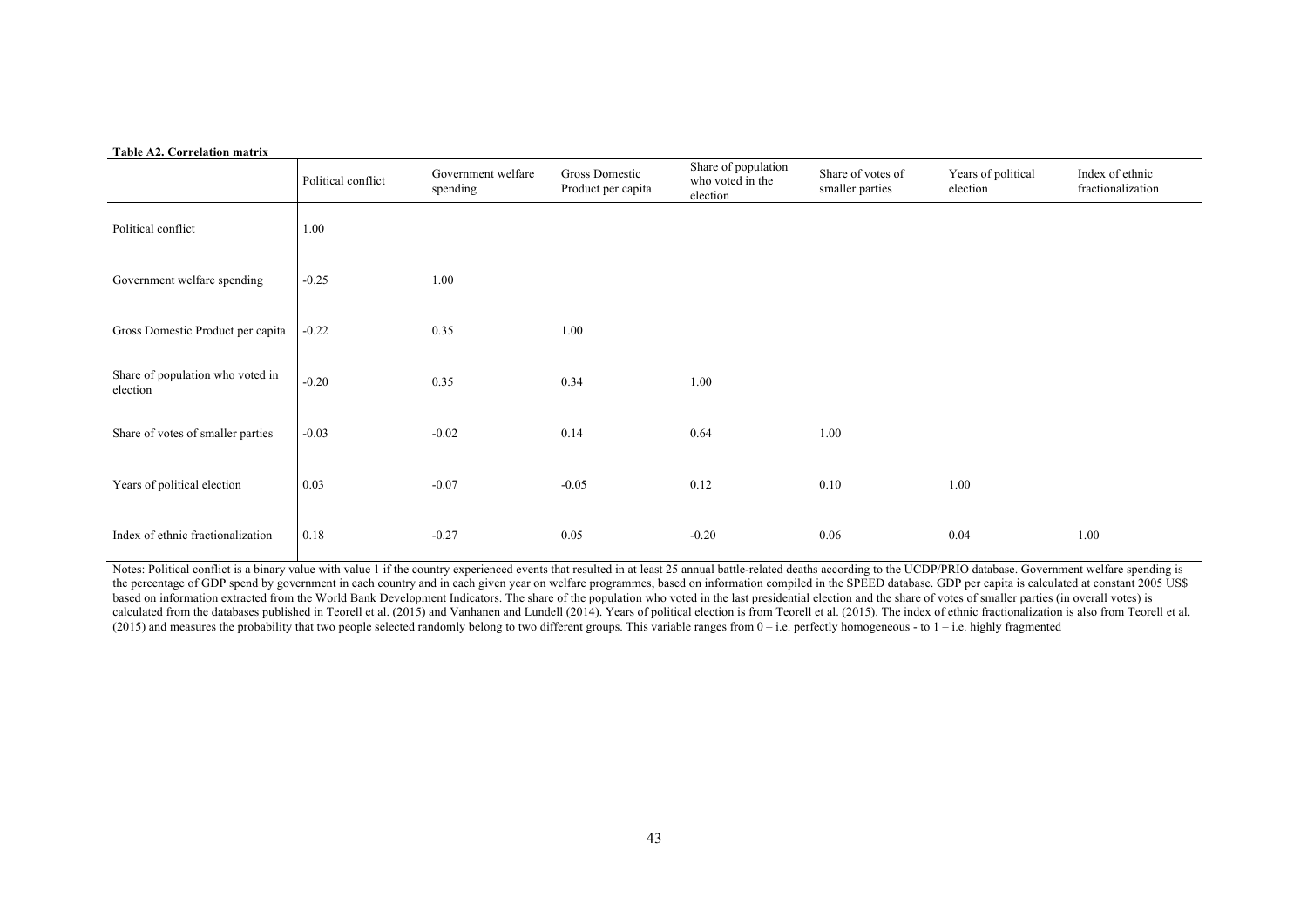#### **Table A3. Effects of government welfare spending on conflict onset and duration**

|                                           | Baseline model | Onset     | Duration  |  |
|-------------------------------------------|----------------|-----------|-----------|--|
|                                           | (1)            | (2)       | (3)       |  |
|                                           |                |           |           |  |
| Government welfare spending               | $-0.050***$    | $-0.014*$ | 0.021     |  |
|                                           | [0.011]        | [0.008]   | $[0.091]$ |  |
| Gross Domestic Product per capita         | $-0.088***$    | $-0.027$  | 0.115     |  |
|                                           | $[0.020]$      | [0.018]   | $[0.220]$ |  |
| Incidence of conflict $(t-1)$             |                |           |           |  |
|                                           |                |           |           |  |
| Share of votes of smaller parties         | 0.000          | $-0.000$  | $-0.004$  |  |
|                                           | [0.001]        | [0.001]   | $[0.002]$ |  |
| Share of population who voted in election | 0.002          | 0.001     | $0.008**$ |  |
|                                           | [0.002]        | [0.001]   | [0.004]   |  |
| Years of political election               | 0.019          | 0.032     | $-0.054$  |  |
|                                           | [0.043]        | [0.039]   | $[0.103]$ |  |
| Constant                                  | $0.965***$     | $0.285*$  | $-0.484$  |  |
|                                           | [0.189]        | [0.161]   | [1.540]   |  |
|                                           |                |           |           |  |
| Country dummies                           | Yes            | Yes       | Yes       |  |
| Observations                              | 386            | 301       | 84        |  |
| R-squared                                 | 0.516          | 0.026     | 0.273     |  |

Notes: Baseline model is the same as column (1) in Table 4. Onset uses Collier and Hoeffler (2004) to code conflict onset. Column (3) shows the impact of government welfare spending on conflict duration. All models are estimated using a least-squares dummy variable estimator with country fixed effects. Robust standard errors are included in brackets. \*\*\* p<0.01, \*\* p<0.05, \* p<0.05, \* p<0.1.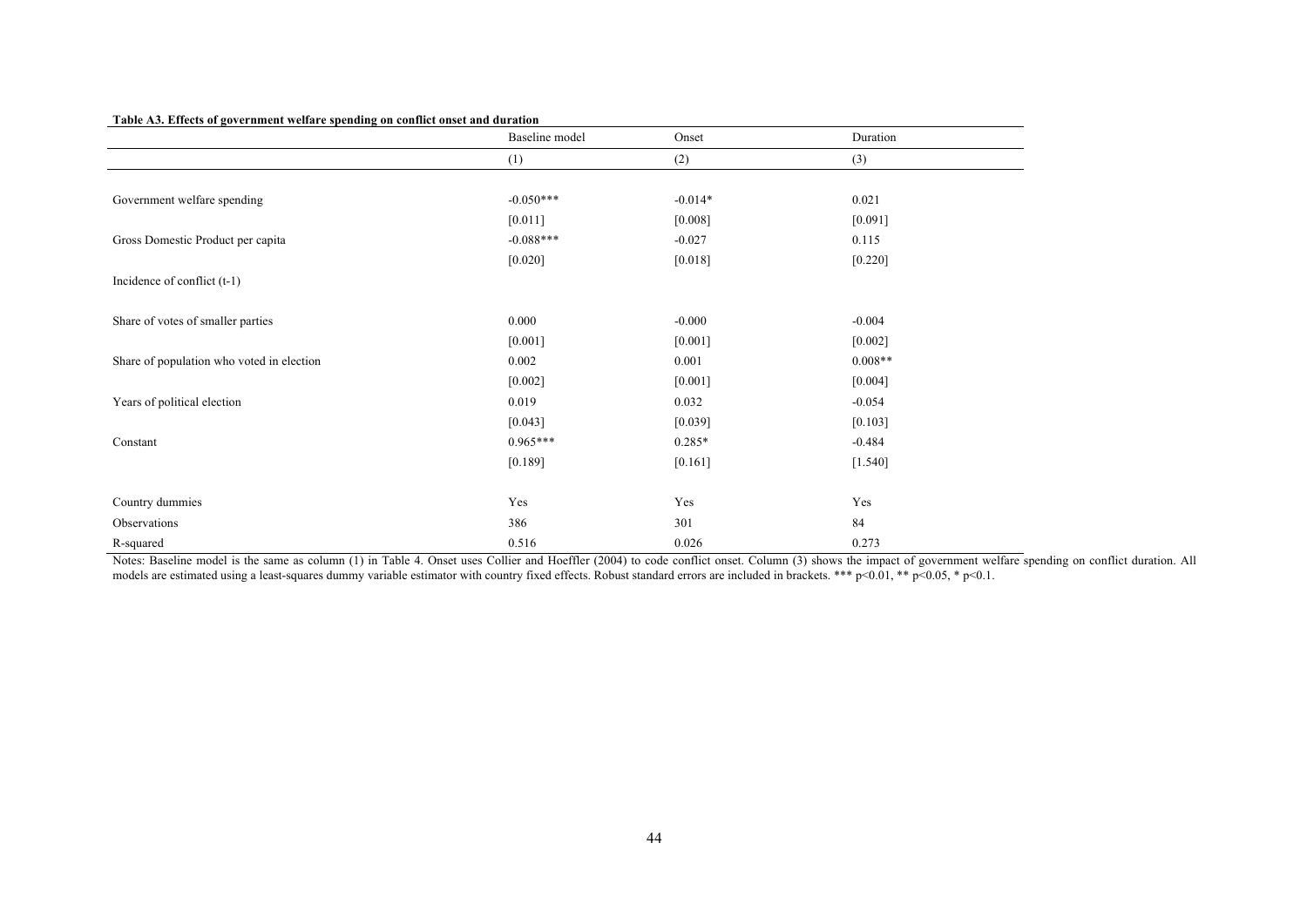|                                           | Baseline model | Civil wars UCDP/PRIO | Internal conflicts<br><b>UCDP/PRIO</b> | Political conflict MEPV | Guerrilla warfare |
|-------------------------------------------|----------------|----------------------|----------------------------------------|-------------------------|-------------------|
|                                           | (1)            | (2)                  | (3)                                    | (4)                     | (5)               |
|                                           |                |                      |                                        |                         |                   |
| Government welfare spending               | $-0.050***$    | $-0.015**$           | $-0.065***$                            | $-0.041***$             | $-0.056**$        |
|                                           | $[0.011]$      | [0.007]              | [0.015]                                | [0.010]                 | [0.022]           |
| Gross Domestic Product per capita         | $-0.088***$    | $-0.040***$          | $-0.129***$                            | $-0.064**$              | $-0.066$          |
|                                           | [0.020]        | $[0.014]$            | [0.028]                                | [0.027]                 | [0.048]           |
| Share of population who voted in election | 0.002          | 0.000                | 0.002                                  | $-0.004**$              | 0.001             |
|                                           | [0.002]        | $[0.001]$            | $[0.002]$                              | [0.002]                 | [0.004]           |
| Share of votes of smaller parties         | 0.000          | 0.001                | 0.001                                  | $0.003**$               | $-0.001$          |
|                                           | [0.001]        | [0.001]              | [0.002]                                | [0.001]                 | [0.002]           |
| Years of political election               | 0.019          | 0.004                | 0.024                                  | 0.029                   | 0.051             |
|                                           | [0.043]        | [0.033]              | [0.062]                                | [0.043]                 | $[0.070]$         |
| Constant                                  | $0.965***$     | $0.317***$           | $1.282***$                             | $0.862***$              | $1.129***$        |
|                                           | [0.189]        | [0.118]              | [0.252]                                | [0.197]                 | [0.413]           |
|                                           |                |                      |                                        |                         |                   |
| Country dummies                           | Yes            | Yes                  | Yes                                    | Yes                     | Yes               |
| Observations                              | 386            | 386                  | 386                                    | 386                     | 407               |
| R-squared                                 | 0.516          | 0.199                | 0.447                                  | 0.483                   | 0.245             |

**Table A4. Alternative dependent variables**

Notes: The baseline model defines political conflict as all events that resulted in at least 25 annual battle-related deaths. Civil wars in column (2) are defined (by UCDP/PRIO) as events that resulted in at least 1,000 annual battle-related deaths. Internal conflicts in column (3) are defined (by UCDP/PRIO) as events that resulted in between 25 and 999 annual battle-related deaths. Political conflict is in column (4) is defined (by the f MEPV) as the systematic use of violence by organised groups that result in at least 500 directly-related deaths over the course of the event. Guerrilla warfare in column (5) is the variable compiled in Bazzi and Blattman (2014). All models are estimated using a least-squares dummy variable estimator with country fixed effects. Robust standard errors are included in brackets. \*\*\* p<0.01, \*\* p<0.05, \* p<0.1.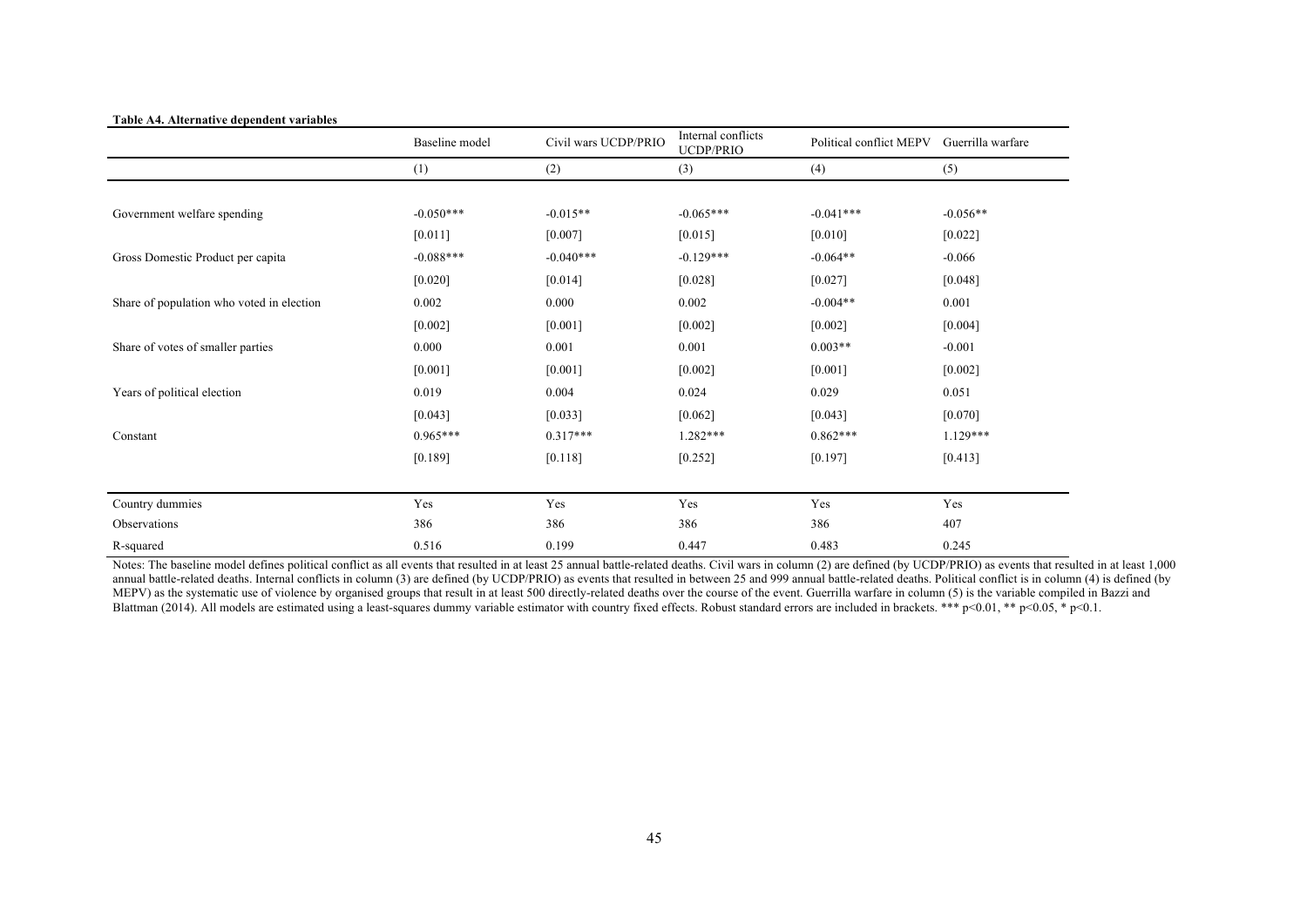|                                                      | <b>Baseline</b> model | Year dummies | Years of economic crisis | Additional controls |
|------------------------------------------------------|-----------------------|--------------|--------------------------|---------------------|
|                                                      | (1)                   | (2)          | (4)                      | (5)                 |
|                                                      |                       |              |                          |                     |
| Government welfare spending                          | $-0.050***$           | $-0.033**$   | $-0.061***$              | $-0.031***$         |
|                                                      | [0.011]               | [0.015]      | $[0.011]$                | [0.010]             |
| Gross Domestic Product per capita                    | $-0.088***$           | $-0.019$     | $-0.078***$              | $-0.018$            |
|                                                      | [0.020]               | [0.032]      | $[0.018]$                | [0.031]             |
| Share of votes of smaller parties                    | 0.000                 | 0.000        | 0.000                    | $-0.002$            |
|                                                      | $[0.001]$             | $[0.001]$    | $[0.001]$                | [0.002]             |
| Share of population who voted in election            | 0.002                 | 0.002        | 0.002                    | 0.002               |
|                                                      | [0.002]               | $[0.002]$    | $[0.001]$                | [0.002]             |
| Years of political election                          | 0.019                 | 0.008        | 0.013                    | 0.018               |
|                                                      | [0.043]               | [0.044]      | [0.043]                  | [0.048]             |
| Years of economic crisis                             |                       |              | $0.207***$               |                     |
|                                                      |                       |              | $[0.043]$                |                     |
| Share of population aged 15-64                       |                       |              |                          | $-0.010$            |
|                                                      |                       |              |                          | $[0.015]$           |
| Share of adults with secondary or tertiary education |                       |              |                          | $-0.005$            |
|                                                      |                       |              |                          | [0.006]             |
| Constant                                             | $0.965***$            | 0.497        | $0.999***$               | $1.355*$            |
|                                                      | [0.189]               | [0.364]      | [0.175]                  | [0.801]             |
|                                                      |                       |              |                          |                     |
| Country dummies                                      | Yes                   | Yes          | Yes                      | Yes                 |
| Year dummies                                         | No                    | Yes          | No                       | No                  |
| Observations                                         | 386                   | 386          | 386                      | 292                 |
| R-squared                                            | 0.516                 | 0.567        | 0.545                    | 0.617               |

#### **Table A5. Additional model specifications**

Notes: The model in column (2) re-estimates the baseline model by introducing year dummies. The model in column (3) introduces years of economic crisis (defined as years when GDP growth rates were negative) as an additional control to the baseline model. The model in column (4) introduces the share of population aged 15-64 and the share of adults with secondary and tertiary education as additional controls. All models are estimated using a least-squares dummy variable estimator with country fixed effects. Robust standard errors are included in brackets. \*\*\* p<0.01, \*\* p<0.05, \* p<0.1.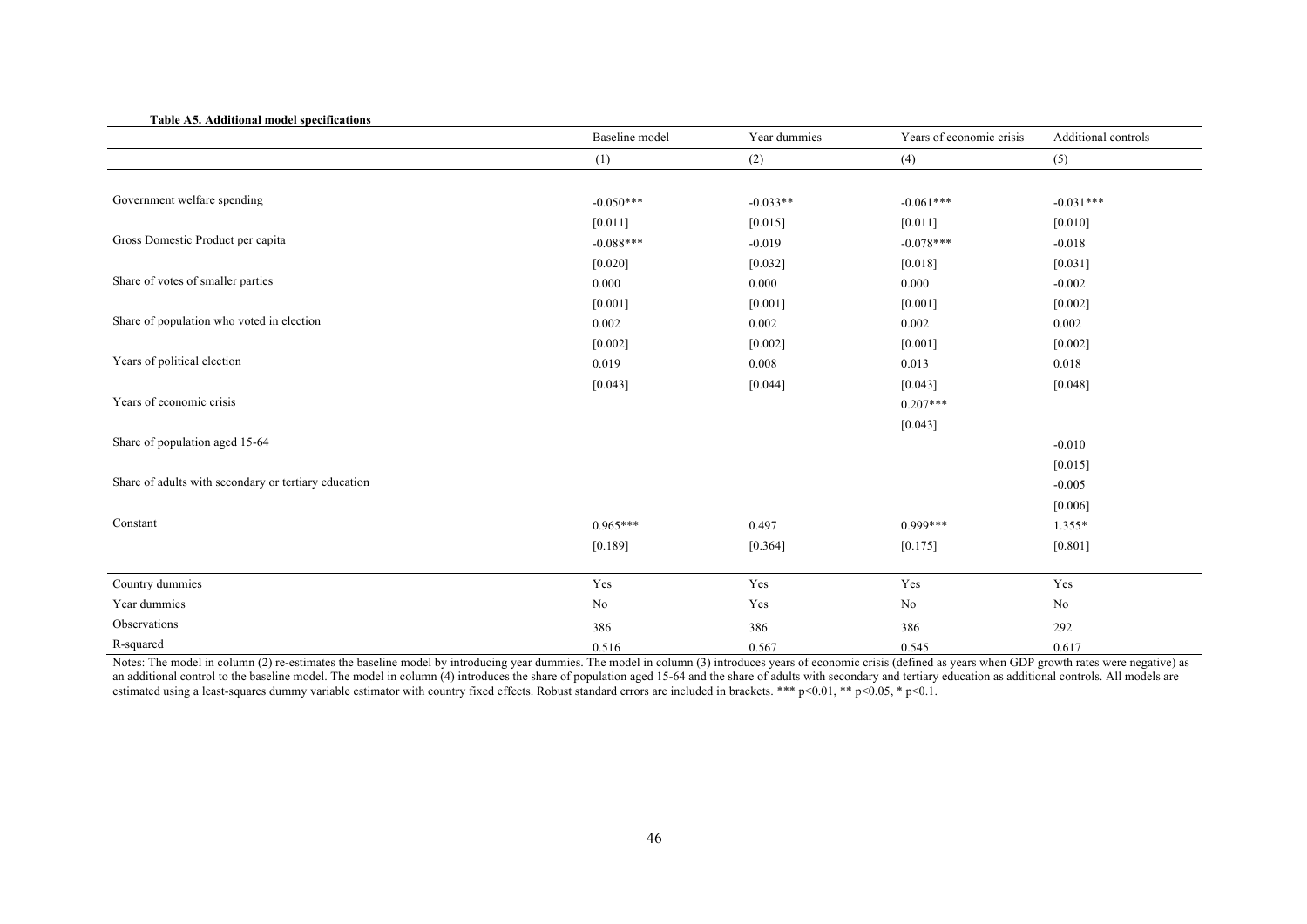#### **Table A6. Alternative country samples and time periods**

| Table Av. Alternative country samples and thire perfous | Baseline model | Without Colombia | Without Colombia, Peru and<br>Guatemala | After 1989  |
|---------------------------------------------------------|----------------|------------------|-----------------------------------------|-------------|
|                                                         | (1)            | (2)              | (3)                                     | (4)         |
|                                                         |                |                  |                                         |             |
| Government welfare spending                             | $-0.050***$    | $-0.055***$      | $-0.036***$                             | $-0.070***$ |
|                                                         | [0.011]        | [0.012]          | [0.011]                                 | [0.020]     |
| Gross Domestic Product per capita                       | $-0.088***$    | $-0.097***$      | $-0.050**$                              | $-0.031$    |
|                                                         | [0.020]        | [0.021]          | [0.021]                                 | [0.028]     |
| Share of votes of smaller parties                       | 0.000          | 0.001            | $-0.001$                                | $-0.010***$ |
|                                                         | [0.001]        | [0.001]          | [0.001]                                 | [0.002]     |
| Share of population who voted in election               | 0.002          | 0.002            | 0.002                                   | $-0.010**$  |
|                                                         | [0.002]        | [0.002]          | [0.001]                                 | [0.005]     |
| Years of political election                             | 0.019          | 0.018            | 0.036                                   | 0.005       |
|                                                         | [0.043]        | [0.048]          | $[0.047]$                               | $[0.049]$   |
| Constant                                                | $0.965***$     | $1.056***$       | $0.153**$                               | $0.761***$  |
|                                                         | [0.189]        | [0.205]          | [0.065]                                 | [0.161]     |
|                                                         |                |                  |                                         |             |
| Country dummies                                         | Yes            | Yes              | Yes                                     | Yes         |
| Year dummies                                            | No             | No               | No                                      | No          |
| Observations                                            | 386            | 357              | 288                                     | 185         |
| R-squared                                               | 0.516          | 0.368            | 0.193                                   | 0.703       |

Notes: The model in column (2) replicates the baseline model excluding Colombia from the sample. The model in column (3) excludes Peru and Guatemala from the sample. The model in column (4) includes only the period after 1989, when political conflict started to decrease across Latin America. All models are estimated using a least-squares dummy variable estimator with country fixed effects. Robust standard errors in brackets. \*\*\*  $p<0.01$ , \*\*  $p<0.05$ , \*  $p<0.1$ .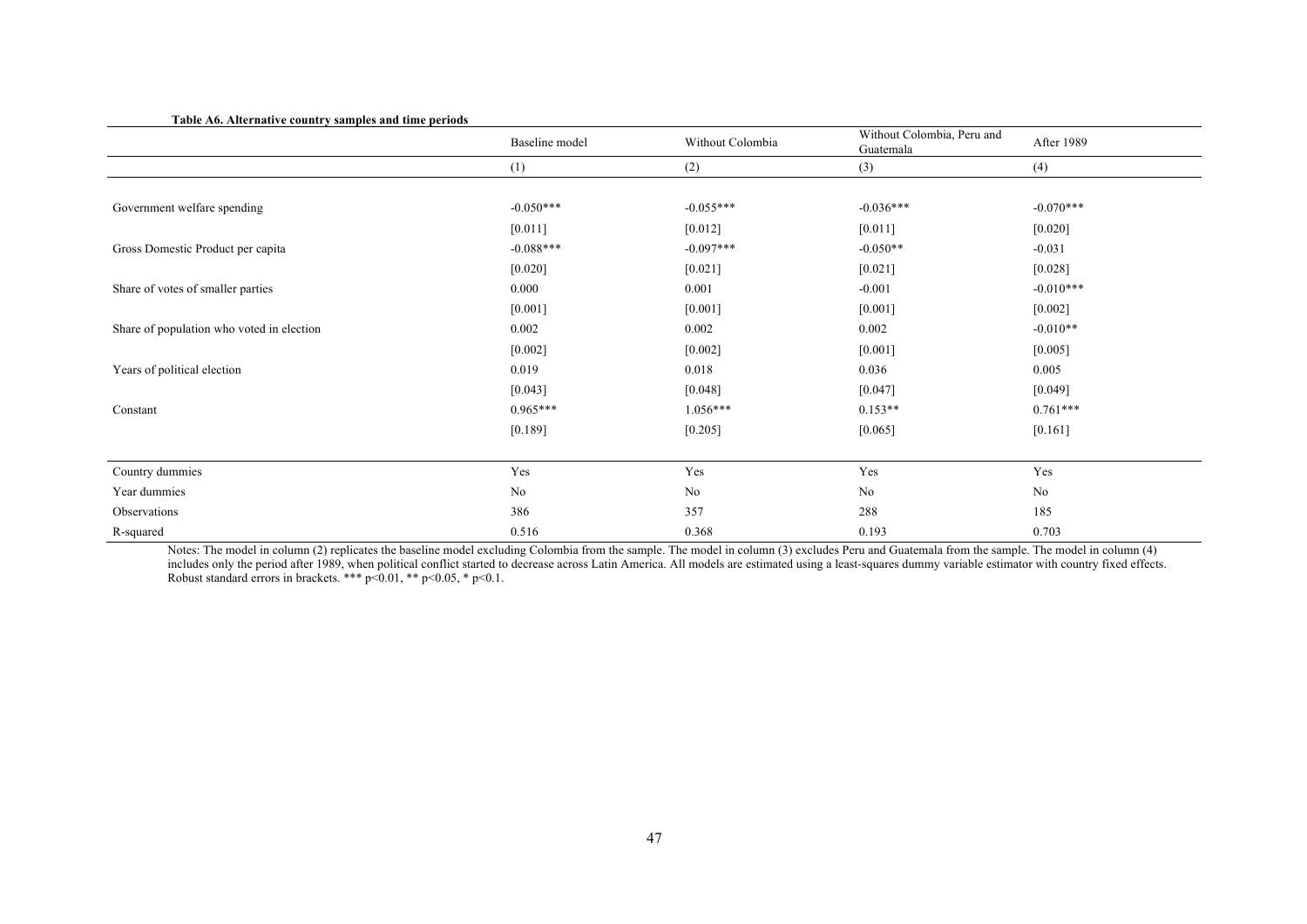|                                              | Model 1     | Model 2              | Model 3     | Model 4              | Model 5    | Model 6     |
|----------------------------------------------|-------------|----------------------|-------------|----------------------|------------|-------------|
|                                              | (1)         | (2)                  | (3)         | (4)                  | (5)        | (6)         |
|                                              |             |                      |             |                      |            |             |
| Government welfare spending                  | $-0.050***$ |                      |             |                      |            |             |
|                                              | [0.011]     |                      |             |                      |            |             |
| Government education spending                |             | $-0.001$             |             |                      |            |             |
|                                              |             | $[0.010]$            |             |                      |            |             |
| Government health spending                   |             |                      | 0.001       |                      |            |             |
|                                              |             |                      | [0.018]     |                      |            |             |
| Government defence spending                  |             |                      |             | $0.045***$           |            |             |
|                                              |             |                      |             | [0.006]              |            |             |
| Government transport and communication spend |             |                      |             |                      | $-0.009$   |             |
|                                              |             |                      |             |                      | [0.015]    |             |
| Government agriculture and mining spending   |             |                      |             |                      |            | 0.119       |
|                                              |             |                      |             |                      |            | $[0.073]$   |
| Gross Domestic Product per capita            | $-0.088***$ | $-0.031**$           | $-0.064***$ | 0.008                | $-0.031**$ | $-0.011$    |
|                                              | $[0.020]$   | $[0.014]$            | [0.020]     | $[0.011]$            | [0.015]    | [0.019]     |
| Share of votes of smaller parties            | 0.000       | $-0.004**$           | $-0.005***$ | $-0.005**$           | $-0.004**$ | $-0.007***$ |
|                                              | [0.001]     | [0.002]              | $[0.002]$   | $[0.002]$            | [0.002]    | [0.002]     |
| Share of population who voted in election    | 0.002       | 0.003                | 0.003       | $0.004*$             | 0.003      | 0.004       |
|                                              | $[0.002]$   | $[0.002]$            | $[0.002]$   | $[0.002]$            | [0.002]    | [0.003]     |
| Years of political election                  | 0.019       | 0.048                | 0.037       | 0.038                | 0.048      | 0.008       |
|                                              | [0.043]     | [0.048]              | [0.049]     | [0.045]              | [0.048]    | [0.053]     |
| Constant                                     | $0.965***$  | 0.096                | $0.183***$  | $-0.033$             | 0.104      | $0.391*$    |
|                                              | [0.189]     | [0.082]              | [0.057]     | [0.086]              | [0.081]    | $[0.230]$   |
|                                              |             |                      |             |                      |            |             |
| Country dummies                              | Yes         | $\operatorname{Yes}$ | Yes         | $\operatorname{Yes}$ | Yes        | Yes         |
| Observations                                 | 386         | 267                  | 239         | 245                  | 267        | 152         |
| R-squared                                    | 0.516       | 0.609                | 0.583       | 0.663                | 0.610      | 0.564       |

#### **Table A7. Alternative government expenditure**

Notes: All models are estimated using a least-squares dummy variable estimator with country fixed effects. Robust standard errors are included in brackets. \*\*\* p<0.01, \*\* p<0.05, \* p<0.1.